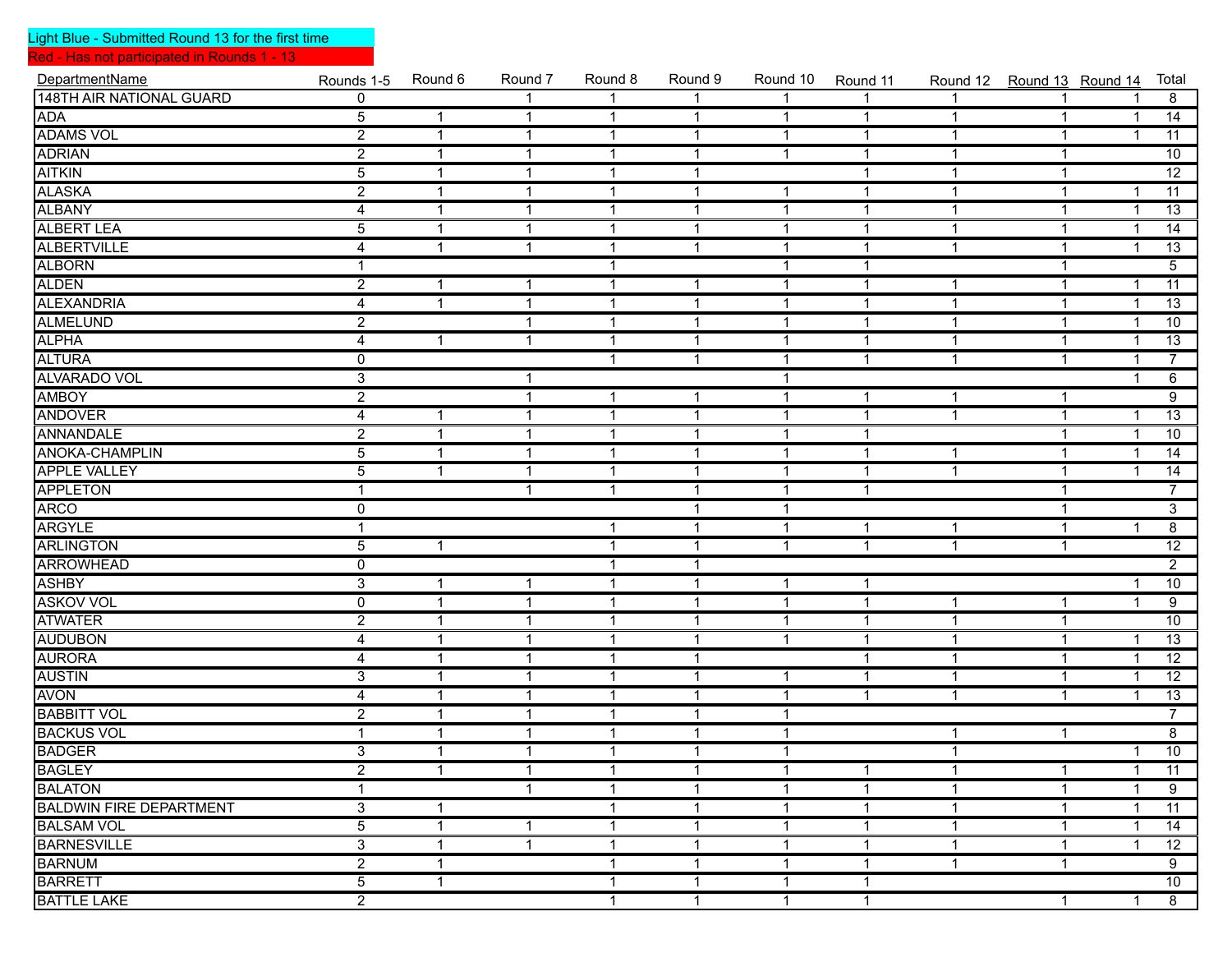| DepartmentName                      | Rounds 1-5     | Round 6      | Round 7                 | Round 8        | Round 9      | Round 10     | Round 11       | Round 12 Round 13 Round 14 |              |                         | Total           |
|-------------------------------------|----------------|--------------|-------------------------|----------------|--------------|--------------|----------------|----------------------------|--------------|-------------------------|-----------------|
| <b>BAUDETTE</b>                     | $\overline{0}$ |              | $\overline{1}$          |                |              |              |                |                            | $\mathbf 1$  |                         | $\overline{2}$  |
| <b>BAYPORT</b>                      | $\mathbf{1}$   | $\mathbf{1}$ | $\overline{1}$          | $\mathbf{1}$   | $\mathbf{1}$ | $\mathbf{1}$ | $\mathbf{1}$   | $\mathbf{1}$               | $\mathbf{1}$ |                         | $\overline{9}$  |
| <b>BEARDSLEY</b>                    | $\overline{0}$ | $\mathbf{1}$ |                         |                | $\mathbf{1}$ | $\mathbf{1}$ | $\mathbf{1}$   |                            | $\mathbf{1}$ |                         | $\overline{5}$  |
| <b>BEARVILLE TWP</b>                | $\overline{3}$ |              |                         |                |              |              |                | $\mathbf 1$                |              |                         | $\overline{4}$  |
| <b>BEAVER CREEK</b>                 | 1              |              |                         | $\mathbf{1}$   | $\mathbf{1}$ | $\mathbf{1}$ |                |                            |              |                         | $\overline{4}$  |
| <b>BECKER VOL</b>                   | $\overline{2}$ | $\mathbf 1$  |                         | $\mathbf{1}$   | $\mathbf{1}$ | $\mathbf{1}$ | $\mathbf{1}$   |                            | $\mathbf{1}$ | 1                       | $\overline{9}$  |
| <b>BELGRADE</b>                     | $\overline{4}$ | $\mathbf{1}$ | $\overline{1}$          | $\mathbf{1}$   | $\mathbf{1}$ | $\mathbf{1}$ | $\mathbf{1}$   |                            |              |                         | 10              |
| <b>BELLE PLAINE</b>                 | 1              |              | $\overline{\mathbf{1}}$ | $\mathbf{1}$   | $\mathbf{1}$ | $\mathbf{1}$ | $\overline{1}$ | 1                          | $\mathbf{1}$ |                         | 8               |
| <b>BELLINGHAM</b>                   | $\overline{3}$ | 1            | $\overline{\mathbf{1}}$ | $\mathbf{1}$   | $\mathbf{1}$ | $\mathbf{1}$ | $\overline{1}$ | $\mathbf 1$                | $\mathbf{1}$ | -1                      | $\overline{12}$ |
| <b>BELTRAMI</b>                     | $\overline{2}$ | $\mathbf{1}$ |                         |                | $\mathbf{1}$ | $\mathbf{1}$ | $\mathbf 1$    | $\overline{1}$             | $\mathbf{1}$ | -1                      | $\overline{9}$  |
| <b>BELVIEW</b>                      | $\overline{0}$ |              |                         |                |              | $\mathbf{1}$ | $\mathbf{1}$   | $\mathbf{1}$               |              | 1                       | $\overline{4}$  |
| <b>BEMIDJI</b>                      | $\overline{4}$ | $\mathbf{1}$ | $\overline{1}$          | $\mathbf{1}$   | $\mathbf{1}$ | $\mathbf{1}$ | $\mathbf{1}$   | $\mathbf{1}$               | $\mathbf{1}$ | $\overline{\mathbf{1}}$ | $\overline{13}$ |
| <b>BENSON</b>                       | $\overline{5}$ | 1            | $\overline{\mathbf{1}}$ | $\mathbf{1}$   | $\mathbf{1}$ | $\mathbf{1}$ | $\mathbf{1}$   | $\mathbf 1$                | $\mathbf{1}$ |                         | $\overline{13}$ |
| <b>BERTHA</b>                       | 1              | -1           | $\overline{\mathbf{1}}$ | $\mathbf{1}$   | $\mathbf{1}$ | $\mathbf{1}$ | $\mathbf 1$    | $\mathbf 1$                | $\mathbf{1}$ | 1                       | 10              |
| <b>BETHEL</b>                       | $\mathbf 0$    | 1            |                         | $\mathbf{1}$   | $\mathbf{1}$ | $\mathbf{1}$ | $\mathbf 1$    | 1                          |              |                         | $\overline{6}$  |
| <b>BIG FALLS</b>                    | $\overline{2}$ | $\mathbf 1$  |                         | $\mathbf{1}$   | $\mathbf{1}$ | $\mathbf{1}$ | $\mathbf{1}$   |                            | $\mathbf{1}$ | -1                      | $\overline{9}$  |
| <b>BIG LAKE</b>                     | $\overline{3}$ | $\mathbf{1}$ | $\overline{1}$          | $\mathbf{1}$   | $\mathbf{1}$ | $\mathbf{1}$ | $\mathbf{1}$   | $\mathbf{1}$               | $\mathbf{1}$ | $\mathbf{1}$            | $\overline{12}$ |
| <b>BIGELOW</b>                      | 1              |              |                         |                | $\mathbf{1}$ | $\mathbf{1}$ | $\mathbf{1}$   |                            |              |                         | $\overline{4}$  |
| <b>BIGFORK VOL</b>                  | 4              | 1            | $\overline{\mathbf{1}}$ | $\mathbf{1}$   | $\mathbf{1}$ | $\mathbf{1}$ |                | $\mathbf 1$                | $\mathbf{1}$ | -1                      | $\overline{12}$ |
| <b>BIRCHDALE RURAL</b>              | 1              |              |                         |                |              |              |                |                            |              |                         | $\mathbf{1}$    |
| <b>BIRD ISLAND</b>                  | $\overline{3}$ | $\mathbf 1$  | $\overline{1}$          | $\mathbf{1}$   | $\mathbf{1}$ | $\mathbf{1}$ | $\mathbf{1}$   | $\mathbf{1}$               | $\mathbf{1}$ | 1                       | $\overline{12}$ |
| <b>BIWABIK TWP VOL</b>              | $\overline{3}$ | $\mathbf 1$  | $\overline{1}$          | $\mathbf{1}$   | $\mathbf{1}$ | $\mathbf{1}$ | $\mathbf{1}$   | $\mathbf{1}$               | $\mathbf{1}$ |                         | $\overline{11}$ |
| <b>BIWABIK VOL</b>                  | $\overline{0}$ | $\mathbf{1}$ | $\overline{\mathbf{1}}$ | $\mathbf{1}$   | $\mathbf{1}$ | $\mathbf{1}$ | $\mathbf{1}$   | $\mathbf 1$                | $\mathbf{1}$ | 1                       | $\overline{9}$  |
| <b>BLACKDUCK</b>                    | $\overline{3}$ | 1            |                         | $\mathbf{1}$   | $\mathbf{1}$ |              | $\overline{1}$ | $\mathbf 1$                |              |                         | $\overline{8}$  |
| <b>BLACKHOOF</b>                    | $\mathbf{1}$   |              | $\overline{\mathbf{1}}$ | $\mathbf{1}$   | $\mathbf{1}$ | $\mathbf{1}$ | $\overline{1}$ | 1                          | $\mathbf{1}$ | 1                       | $\overline{9}$  |
| <b>BLOMKEST</b>                     | $\overline{3}$ | $\mathbf 1$  | $\mathbf{1}$            | $\mathbf{1}$   | $\mathbf{1}$ | $\mathbf{1}$ | $\mathbf{1}$   | $\mathbf{1}$               | $\mathbf{1}$ |                         | $\overline{11}$ |
| <b>BLOOMING PRAIRIE</b>             | $\overline{3}$ | $\mathbf 1$  | $\overline{1}$          | $\mathbf{1}$   | $\mathbf{1}$ | $\mathbf{1}$ | $\mathbf{1}$   | $\mathbf{1}$               | $\mathbf{1}$ | $\overline{1}$          | $\overline{12}$ |
| <b>BLOOMINGTON</b>                  | $\overline{2}$ | $\mathbf{1}$ | $\overline{\mathbf{1}}$ | $\mathbf{1}$   | $\mathbf{1}$ | $\mathbf{1}$ | $\mathbf{1}$   | $\mathbf 1$                | $\mathbf{1}$ |                         | 10              |
| <b>BLUE EARTH</b>                   | $\overline{3}$ | 1            | $\overline{\mathbf{1}}$ | $\mathbf{1}$   | $\mathbf{1}$ | $\mathbf{1}$ | $\overline{1}$ | $\mathbf 1$                | $\mathbf{1}$ | 1                       | $\overline{12}$ |
| <b>BLUFFTON</b>                     | $\mathbf{1}$   | $\mathbf 1$  |                         | $\mathbf{1}$   | $\mathbf{1}$ | $\mathbf{1}$ | $\mathbf{1}$   | $\mathbf{1}$               | $\mathbf{1}$ |                         | $\overline{8}$  |
| <b>BOIS FORTE VOL</b>               | $\overline{0}$ | $\mathbf 1$  |                         |                |              | $\mathbf{1}$ |                |                            |              |                         | $\overline{2}$  |
| <b>BOWLUS</b>                       | $\overline{3}$ | $\mathbf{1}$ | $\overline{1}$          | $\mathbf{1}$   | $\mathbf{1}$ | $\mathbf{1}$ | $\mathbf{1}$   | $\mathbf{1}$               | $\mathbf{1}$ |                         | $\overline{11}$ |
| <b>BOYD</b>                         | $\overline{0}$ |              | $\overline{\mathbf{1}}$ |                | $\mathbf{1}$ | $\mathbf{1}$ | $\mathbf{1}$   | $\mathbf{1}$               | $\mathbf{1}$ |                         | 6               |
| <b>BRAHAM</b>                       | $\overline{5}$ | 1            | $\overline{1}$          | $\mathbf{1}$   | $\mathbf{1}$ | $\mathbf{1}$ | $\overline{1}$ | $\mathbf 1$                | $\mathbf{1}$ |                         | $\overline{13}$ |
| <b>BRAINERD CITY</b>                | $\overline{5}$ | $\mathbf 1$  | $\overline{\mathbf{1}}$ | $\mathbf{1}$   | $\mathbf 1$  | $\mathbf{1}$ | $\mathbf{1}$   | 1                          | $\mathbf{1}$ | 1                       | $\overline{14}$ |
| BRAINERD LAKES REG AIRPT<br>BRANDON | $\overline{2}$ | $\mathbf{1}$ | $\overline{1}$          | $\mathbf{1}$   | $\mathbf{1}$ | $\mathbf{1}$ |                | $\mathbf{1}$               | $\mathbf{1}$ |                         | $\overline{9}$  |
|                                     | $\overline{3}$ |              |                         | $\overline{1}$ | $\mathbf{1}$ | $\mathbf{1}$ | $\overline{1}$ | $\overline{1}$             | $\mathbf{1}$ |                         | $\overline{9}$  |
| <b>BRECKENRIDGE</b>                 | 4              |              |                         | $\mathbf 1$    | $\mathbf 1$  |              | $\mathbf{1}$   |                            |              | 1                       | 8               |
| <b>BREITUNG</b>                     | $\overline{2}$ |              | 1                       | 1              | 1            | $\mathbf{1}$ | $\overline{1}$ |                            | 1            |                         | 11              |
| <b>BREWSTER</b>                     | 1              | 1            | $\overline{\mathbf{1}}$ | 1              | 1            | $\mathbf{1}$ |                | $\mathbf{1}$               | $\mathbf{1}$ |                         | 9               |
| <b>BRICELYN</b>                     | $\overline{2}$ | 1            | $\mathbf{1}$            | $\mathbf{1}$   | 1            | 1            | $\mathbf{1}$   |                            | 1            |                         | $\overline{9}$  |
| <b>BRIMSON AREA VOL</b>             | 1              | 1            |                         | $\mathbf 1$    | 1            | $\mathbf 1$  | $\mathbf{1}$   | 1                          | $\mathbf{1}$ |                         | $\overline{8}$  |
| <b>BROOK PARK</b>                   | 4              | 1            | 1                       | $\mathbf 1$    | 1            | $\mathbf{1}$ | $\mathbf 1$    | $\mathbf 1$                | 1            |                         | 13              |
| <b>BROOKLYN CENTER</b>              | 4              | 1            | 1                       | $\mathbf{1}$   | 1            | 1            | 1              |                            | 1            |                         | $\overline{12}$ |
| <b>BROOKLYN PARK</b>                | 4              | 1            | $\overline{\mathbf{1}}$ | $\mathbf{1}$   | 1            | 1            | $\mathbf{1}$   | $\mathbf 1$                | $\mathbf{1}$ |                         | $\overline{12}$ |
| <b>BROOTEN</b>                      | $\overline{5}$ | $\mathbf{1}$ | $\mathbf{1}$            | $\mathbf{1}$   | $\mathbf{1}$ | $\mathbf{1}$ | $\mathbf{1}$   | $\mathbf{1}$               | $\mathbf{1}$ | $\mathbf 1$             | 14              |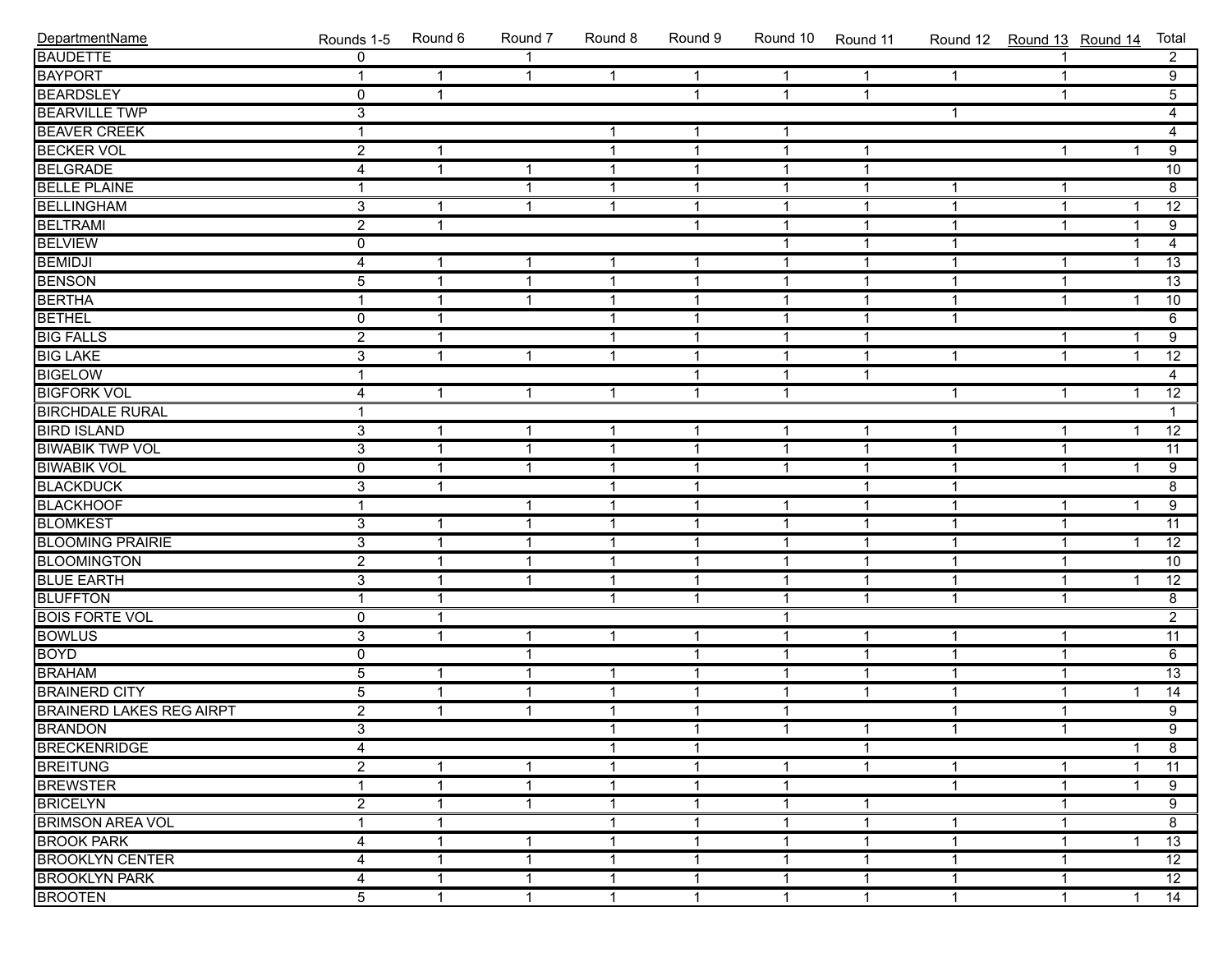| DepartmentName                          | Rounds 1-5     | Round 6        | Round 7                 | Round 8        | Round 9        | Round 10       | Round 11                | Round 12 Round 13 Round 14 |                |                | Total           |
|-----------------------------------------|----------------|----------------|-------------------------|----------------|----------------|----------------|-------------------------|----------------------------|----------------|----------------|-----------------|
| <b>BROWERVILLE</b>                      | $\overline{3}$ |                |                         |                | 1              | $\overline{1}$ |                         |                            |                |                | 10              |
| <b>BROWNS VALLEY</b>                    | $\overline{2}$ | $\overline{1}$ | $\mathbf{1}$            |                |                | $\mathbf{1}$   | $\mathbf 1$             |                            | $\mathbf{1}$   |                | $\overline{7}$  |
| <b>BROWNSDALE</b>                       | $\overline{2}$ | $\overline{1}$ | $\overline{\mathbf{1}}$ | $\mathbf{1}$   | $\mathbf{1}$   | $\overline{1}$ | $\overline{1}$          | $\mathbf{1}$               | $\mathbf{1}$   | $\mathbf{1}$   | $\overline{11}$ |
| <b>BROWNSVILLE</b>                      | $\overline{2}$ | $\mathbf{1}$   | $\overline{1}$          | $\mathbf{1}$   | $\overline{1}$ | $\mathbf{1}$   | $\mathbf{1}$            |                            |                |                | $\overline{8}$  |
| <b>BROWNTON VOL</b>                     | $\overline{2}$ | $\mathbf{1}$   | $\overline{1}$          | $\mathbf{1}$   | $\overline{1}$ | $\mathbf{1}$   | 1                       | $\mathbf{1}$               | 1              | $\overline{1}$ | $\overline{11}$ |
| <b>BRUNO</b>                            | $\mathbf 0$    | $\mathbf{1}$   |                         | $\mathbf{1}$   | $\mathbf{1}$   | $\mathbf{1}$   | $\mathbf{1}$            |                            |                | $\overline{1}$ | 6               |
| <b>BUFFALO</b>                          | $\overline{5}$ | $\mathbf{1}$   | $\overline{\mathbf{1}}$ | $\mathbf{1}$   | $\mathbf{1}$   | $\mathbf{1}$   | $\mathbf{1}$            | $\mathbf{1}$               | $\mathbf{1}$   | $\overline{1}$ | $\overline{14}$ |
| <b>BUFFALO LAKE</b>                     | $\overline{4}$ |                | $\overline{1}$          | $\mathbf{1}$   |                | $\mathbf{1}$   | $\mathbf{1}$            |                            |                |                | $\overline{8}$  |
| <b>BUHL VOL</b>                         | $\overline{3}$ |                | $\overline{\mathbf{1}}$ | $\mathbf{1}$   | $\overline{1}$ |                | 1                       |                            | 1              | $\overline{1}$ | $\overline{9}$  |
| <b>BURNSVILLE</b>                       | $\overline{5}$ | $\mathbf{1}$   | $\overline{1}$          | $\mathbf{1}$   | $\overline{1}$ | $\mathbf{1}$   | $\overline{\mathbf{1}}$ | 1                          | $\mathbf{1}$   |                | $\overline{13}$ |
| <b>BUTTERFIELD</b>                      | $\overline{1}$ |                |                         | $\mathbf{1}$   | $\mathbf{1}$   | $\mathbf{1}$   | 1                       | $\mathbf{1}$               |                | 1              | $\overline{7}$  |
| <b>BUYCK COMMUNITY FIRE PROTECTION</b>  | $\overline{2}$ | 1              | $\overline{\mathbf{1}}$ | $\mathbf{1}$   | $\mathbf{1}$   | $\mathbf{1}$   | $\mathbf{1}$            | $\mathbf{1}$               | 1              |                | 10              |
| <b>BYRON</b>                            | $\overline{4}$ | $\mathbf{1}$   | $\overline{1}$          | $\mathbf{1}$   | $\mathbf{1}$   | $\mathbf{1}$   | $\mathbf{1}$            | $\mathbf{1}$               | $\mathbf{1}$   | $\overline{1}$ | $\overline{13}$ |
| CALEDONIA                               | $\overline{3}$ | $\mathbf{1}$   | $\overline{1}$          | $\mathbf{1}$   | $\overline{1}$ | $\mathbf{1}$   | $\mathbf{1}$            | $\mathbf{1}$               | $\mathbf{1}$   | $\overline{1}$ | $\overline{12}$ |
| CALLAWAY                                | 4              | $\overline{1}$ |                         | $\mathbf{1}$   | $\overline{1}$ | $\mathbf{1}$   | $\mathbf{1}$            |                            |                | $\overline{1}$ | 10              |
| CAMBRIDGE                               | 4              | $\mathbf{1}$   | $\overline{\mathbf{1}}$ | $\mathbf{1}$   | $\overline{1}$ | $\mathbf{1}$   | $\mathbf{1}$            | $\mathbf{1}$               | 1              | $\overline{1}$ | $\overline{13}$ |
| <b>CAMP RIPLEY</b>                      | $\overline{2}$ | $\mathbf{1}$   | $\overline{1}$          | $\mathbf{1}$   | $\mathbf{1}$   | $\mathbf{1}$   | $\mathbf{1}$            | $\mathbf{1}$               | $\mathbf{1}$   | $\overline{1}$ | $\overline{11}$ |
| <b>CAMPBELL</b>                         | $\mathbf 0$    |                |                         | $\mathbf{1}$   |                |                |                         |                            |                |                | $\mathbf{1}$    |
| CANBY                                   | $\overline{3}$ | $\mathbf{1}$   | $\overline{1}$          | $\mathbf{1}$   | $\mathbf{1}$   | $\mathbf{1}$   | $\mathbf{1}$            |                            | $\mathbf{1}$   | $\overline{1}$ | $\overline{11}$ |
| <b>CANNON FALLS</b>                     | $\overline{3}$ | $\overline{1}$ |                         |                | $\mathbf{1}$   | $\mathbf{1}$   | $\mathbf{1}$            | $\mathbf{1}$               | $\mathbf{1}$   |                | 9               |
| <b>CANOSIA VOL</b>                      | $\overline{0}$ |                |                         |                |                |                |                         |                            | $\mathbf{1}$   | $\overline{1}$ | $\overline{2}$  |
| <b>CANTON</b>                           | $\mathbf 0$    |                | $\overline{\mathbf{1}}$ |                |                | $\mathbf{1}$   | 1                       |                            |                |                | $\overline{3}$  |
| CARLOS                                  | $\overline{2}$ |                | $\overline{\mathbf{1}}$ | $\mathbf{1}$   | $\mathbf{1}$   | $\mathbf{1}$   | $\mathbf{1}$            | $\mathbf{1}$               | -1             | $\overline{1}$ | $\overline{10}$ |
| <b>CARLTON VOL</b>                      | $\overline{2}$ | $\mathbf{1}$   | $\overline{1}$          | $\mathbf{1}$   | $\mathbf{1}$   | $\mathbf{1}$   | $\mathbf{1}$            | $\mathbf{1}$               | $\mathbf{1}$   | $\overline{1}$ | $\overline{11}$ |
| <b>CARSONVILLE VOL</b>                  | $\overline{5}$ | $\mathbf{1}$   | $\overline{1}$          | $\mathbf{1}$   | $\overline{1}$ | $\mathbf{1}$   | $\mathbf{1}$            | $\mathbf{1}$               | $\mathbf{1}$   | $\overline{1}$ | $\overline{14}$ |
| <b>CARVER</b>                           | $\overline{3}$ | $\mathbf{1}$   | $\overline{1}$          | $\mathbf{1}$   | $\overline{1}$ | $\mathbf{1}$   | $\mathbf{1}$            | $\mathbf{1}$               | $\mathbf 1$    | $\overline{1}$ | $\overline{12}$ |
| <b>CASS LAKE</b>                        | $\overline{4}$ |                | $\overline{\mathbf{1}}$ | $\mathbf{1}$   | $\overline{1}$ | $\mathbf{1}$   | $\mathbf{1}$            | $\mathbf{1}$               | 1              | $\overline{1}$ | $\overline{12}$ |
| <b>CENTENNIAL</b>                       | $\overline{3}$ | $\mathbf{1}$   | $\overline{1}$          | $\mathbf{1}$   | $\mathbf{1}$   | $\mathbf{1}$   | $\mathbf{1}$            | $\mathbf{1}$               | 1              |                | $\overline{11}$ |
| <b>CENTER CITY</b>                      | $\overline{2}$ |                |                         | $\mathbf{1}$   | $\mathbf{1}$   | $\mathbf{1}$   | $\mathbf{1}$            | $\mathbf{1}$               | $\mathbf 1$    |                | $\overline{8}$  |
| <b>CENTRAL LAKES VOL</b>                | 4              | $\mathbf{1}$   | $\overline{\mathbf{1}}$ | $\mathbf{1}$   | $\overline{1}$ | $\mathbf{1}$   | $\mathbf{1}$            | $\mathbf{1}$               | $\mathbf{1}$   | $\mathbf{1}$   | $\overline{13}$ |
| <b>CEYLON</b>                           | $\mathbf{1}$   |                | $\overline{1}$          |                | $\mathbf{1}$   | $\mathbf{1}$   | $\mathbf{1}$            | $\mathbf{1}$               | $\mathbf{1}$   |                | $\overline{7}$  |
| CHAIN OF LAKES FIRE RESCUE              | $\overline{2}$ | $\mathbf{1}$   | $\overline{1}$          | $\mathbf{1}$   | $\overline{1}$ | $\mathbf{1}$   | $\mathbf{1}$            |                            | $\mathbf{1}$   | $\mathbf{1}$   | 10              |
| <b>CHANDLER</b>                         | $\overline{1}$ |                | $\overline{\mathbf{1}}$ |                | $\overline{1}$ | $\mathbf{1}$   | $\mathbf{1}$            |                            |                |                | $\overline{5}$  |
| <b>CHANHASSEN</b>                       | $\overline{2}$ |                | $\overline{\mathbf{1}}$ | $\mathbf{1}$   | $\overline{1}$ | $\mathbf{1}$   | $\mathbf{1}$            | $\mathbf{1}$               | 1              | $\overline{1}$ | 10              |
| <b>CHASKA</b>                           | $\overline{2}$ | $\mathbf{1}$   | $\overline{1}$          | $\mathbf{1}$   | $\mathbf{1}$   | $\mathbf{1}$   | $\mathbf{1}$            | $\mathbf 1$                | $\mathbf{1}$   | $\overline{1}$ | $\overline{11}$ |
|                                         | $\overline{2}$ |                | $\overline{1}$          | $\mathbf{1}$   | $\mathbf{1}$   | $\mathbf{1}$   | $\mathbf{1}$            | $\mathbf{1}$               | $\mathbf{1}$   |                | $\overline{9}$  |
| CHATFIELD<br>CHERRY TWP<br>CHISAGO CITY | $\overline{1}$ |                |                         | $\overline{1}$ | $\overline{1}$ | $\mathbf{1}$   | $\overline{1}$          |                            |                |                | $\overline{5}$  |
|                                         | 3              | $\mathbf{1}$   |                         | $\mathbf{1}$   | $\mathbf{1}$   | $\mathbf{1}$   | 1                       | $\mathbf{1}$               | 1              | $\mathbf{1}$   | $\overline{11}$ |
| <b>CHISHOLM</b>                         | 4              | 1              |                         | -1             | $\mathbf{1}$   | $\mathbf{1}$   | 1                       | $\mathbf{1}$               | $\overline{1}$ |                | 11              |
| <b>CHOKIO</b>                           | 5              | 1              | -1                      | $\mathbf 1$    | $\mathbf{1}$   | $\mathbf{1}$   |                         |                            |                |                | $\overline{11}$ |
| <b>CLARA CITY</b>                       |                |                | $\overline{1}$          |                |                | $\mathbf{1}$   |                         |                            |                | 1              | 5               |
| <b>CLAREMONT</b>                        | 1              | $\mathbf{1}$   |                         | $\mathbf{1}$   |                | $\mathbf{1}$   | $\mathbf{1}$            | $\mathbf{1}$               | 1              | $\mathbf 1$    | $\overline{8}$  |
| <b>CLARISSA</b>                         |                |                | $\overline{\mathbf{1}}$ |                | 1              |                |                         |                            | $\mathbf 1$    | $\overline{1}$ | 5 <sup>5</sup>  |
| <b>CLARKFIELD</b>                       |                | 1              | $\overline{\mathbf{1}}$ | $\mathbf{1}$   | $\mathbf{1}$   | $\mathbf{1}$   |                         |                            | 1              | $\overline{1}$ | 9               |
| <b>CLARKS GROVE VOL</b>                 |                | 1              |                         |                |                |                |                         |                            | 1              | $\mathbf 1$    | $\overline{5}$  |
| <b>CLEAR LAKE</b>                       | 3              | $\mathbf{1}$   | $\overline{1}$          | $\mathbf{1}$   | $\mathbf{1}$   | $\mathbf{1}$   | 1                       | $\mathbf{1}$               | $\mathbf 1$    | $\mathbf{1}$   | 12              |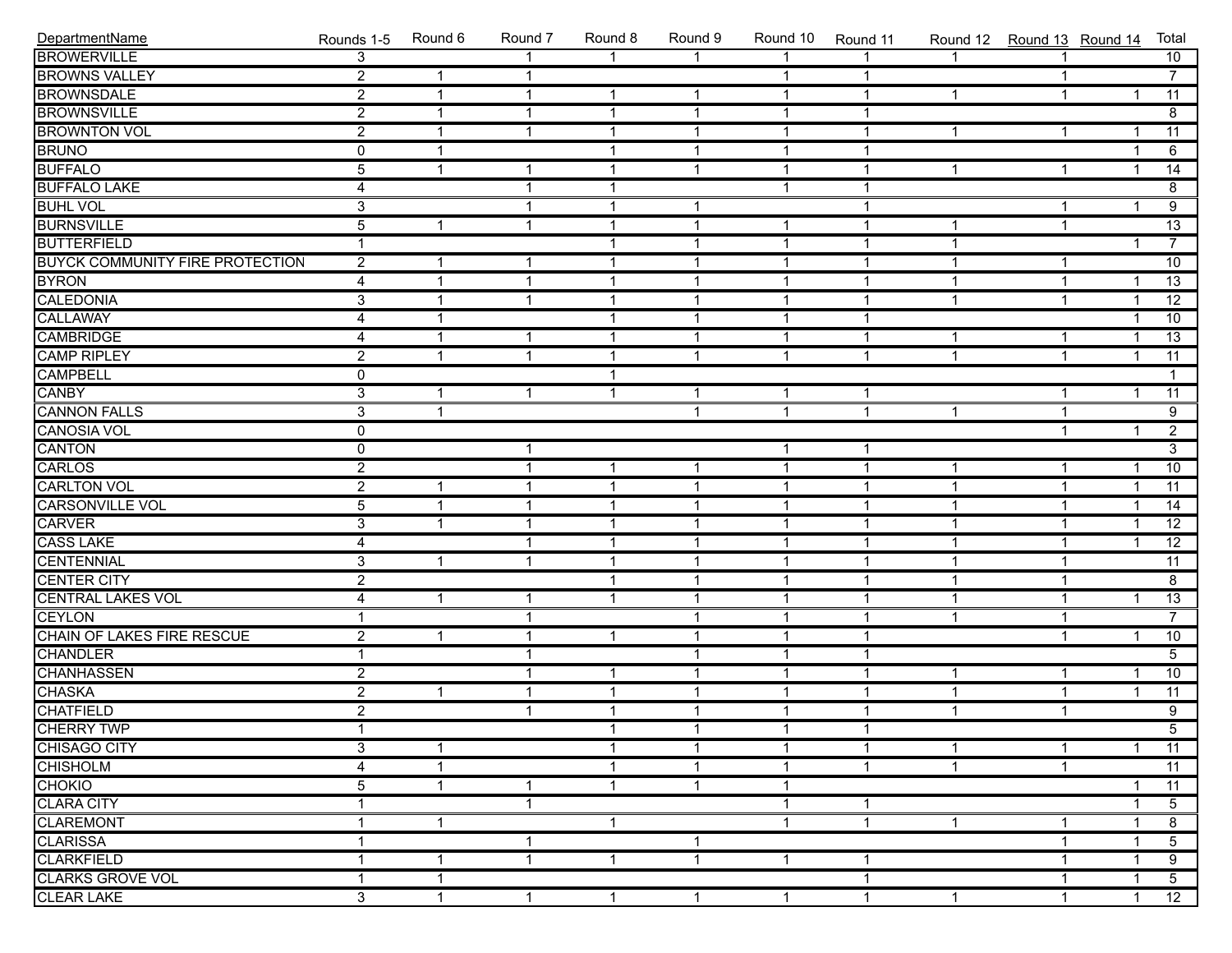| DepartmentName                    | Rounds 1-5              | Round 6      | Round 7      | Round 8              | Round 9        | Round 10     | Round 11       |              | Round 12 Round 13 Round 14 |                | Total           |
|-----------------------------------|-------------------------|--------------|--------------|----------------------|----------------|--------------|----------------|--------------|----------------------------|----------------|-----------------|
| <b>CLEARBROOK</b>                 | $\Omega$                |              |              |                      |                |              |                |              |                            |                | 4               |
| <b>CLEARWATER</b>                 | $\overline{\mathbf{4}}$ | $\mathbf{1}$ | $\mathbf{1}$ | $\mathbf{1}$         | $\overline{1}$ | $\mathbf{1}$ | $\mathbf{1}$   | $\mathbf{1}$ | $\mathbf{1}$               | $\mathbf{1}$   | $\overline{13}$ |
| <b>CLEMENTS</b>                   | 0                       |              | $\mathbf{1}$ |                      | $\overline{1}$ |              |                |              |                            |                | $\overline{2}$  |
| <b>CLEVELAND</b>                  | $\overline{2}$          |              | 1            | $\mathbf{1}$         | $\mathbf{1}$   | $\mathbf{1}$ | -1             | 1            | $\mathbf{1}$               | 1              | $\overline{10}$ |
| <b>CLIFTON</b>                    | $\overline{3}$          | $\mathbf{1}$ | $\mathbf{1}$ | $\mathbf{1}$         | $\mathbf{1}$   | $\mathbf{1}$ | $\overline{1}$ | $\mathbf{1}$ | $\mathbf{1}$               | $\mathbf{1}$   | $\overline{12}$ |
| <b>CLIMAX</b>                     | $\overline{0}$          |              |              |                      | $\mathbf{1}$   |              |                |              |                            |                | $\mathbf{1}$    |
| <b>CLINTON</b>                    | $\overline{2}$          |              | $\mathbf 1$  |                      |                |              | -1             |              | $\mathbf{1}$               |                | $\overline{5}$  |
| <b>CLINTON TWP VOL</b>            | $\overline{5}$          |              | $\mathbf{1}$ |                      | $\mathbf{1}$   | $\mathbf{1}$ | $\overline{1}$ |              | $\mathbf{1}$               | $\mathbf 1$    | $\overline{11}$ |
| <b>CLONTARF</b>                   | $\mathbf{1}$            |              |              | 1                    |                | $\mathbf{1}$ | $\overline{1}$ |              |                            |                | 4               |
| <b>CLOQUET AREA FIRE DISTRICT</b> | 4                       | 1            | $\mathbf{1}$ | $\mathbf{1}$         | $\mathbf{1}$   | $\mathbf{1}$ | $\overline{1}$ | $\mathbf{1}$ | $\mathbf{1}$               | 1              | $\overline{13}$ |
| <b>COHASSET</b>                   | $\overline{3}$          | $\mathbf{1}$ | $\mathbf{1}$ | $\mathbf{1}$         | $\mathbf{1}$   | $\mathbf 1$  | $\overline{1}$ |              | $\mathbf{1}$               |                | 10              |
| <b>COKATO</b>                     | $\mathbf{1}$            |              |              | 1                    | $\overline{1}$ | $\mathbf{1}$ | $\overline{1}$ | $\mathbf{1}$ | $\mathbf 1$                |                | $\overline{7}$  |
| <b>COLD SPRING</b>                | 4                       | 1            |              |                      | $\overline{1}$ | $\mathbf 1$  | $\overline{1}$ |              | 1                          |                | $\overline{10}$ |
| <b>COLOGNE</b>                    | $\overline{5}$          | $\mathbf{1}$ | $\mathbf 1$  | 1                    | $\mathbf{1}$   | $\mathbf 1$  | $\overline{1}$ | 1            | 1                          |                | $\overline{13}$ |
| <b>COLUMBIA HEIGHTS</b>           | $\overline{5}$          | $\mathbf{1}$ | $\mathbf{1}$ | $\overline{1}$       | $\mathbf{1}$   | 1            | $\overline{1}$ | $\mathbf{1}$ | $\mathbf{1}$               | 1              | 14              |
| <b>COLVILL AREA VOL</b>           | $\overline{3}$          |              |              |                      |                | $\mathbf{1}$ |                | $\mathbf{1}$ |                            |                | $\overline{5}$  |
| <b>COLVIN TWP</b>                 | $\overline{2}$          | $\mathbf{1}$ | $\mathbf{1}$ | $\mathbf{1}$         | $\mathbf{1}$   | $\mathbf{1}$ |                | $\mathbf{1}$ | $\mathbf{1}$               |                | $\overline{9}$  |
| <b>COMFREY</b>                    | 4                       |              | $\mathbf{1}$ | 1                    | $\overline{1}$ | $\mathbf{1}$ | $\overline{1}$ | $\mathbf{1}$ |                            | 1              | $\overline{11}$ |
| <b>CONGER</b>                     | $\overline{0}$          |              |              | 1                    | $\mathbf{1}$   | $\mathbf 1$  | $\overline{1}$ | $\mathbf{1}$ | $\mathbf{1}$               | $\mathbf 1$    | $\overline{7}$  |
| <b>COOK</b>                       | $\mathbf{1}$            | 1            | $\mathbf 1$  | 1                    | $\mathbf{1}$   | $\mathbf 1$  | $\overline{1}$ |              | $\mathbf{1}$               |                | $\overline{8}$  |
| <b>COON RAPIDS</b>                | $\overline{5}$          | $\mathbf{1}$ | $\mathbf 1$  | 1                    | $\mathbf{1}$   | $\mathbf 1$  | $\overline{1}$ | $\mathbf{1}$ | 1                          | 1              | $\overline{14}$ |
| <b>COSMOS</b>                     | $\overline{2}$          | $\mathbf{1}$ | $\mathbf 1$  | $\mathbf{1}$         | $\mathbf{1}$   | $\mathbf{1}$ | $\overline{1}$ | $\mathbf{1}$ | $\mathbf{1}$               | $\mathbf{1}$   | 11              |
| COTTAGE GROVE                     | $\overline{5}$          | $\mathbf{1}$ | $\mathbf{1}$ | $\mathbf{1}$         | $\mathbf{1}$   | $\mathbf{1}$ | $\overline{1}$ | $\mathbf{1}$ | $\mathbf{1}$               | $\mathbf 1$    | $\overline{14}$ |
| <b>COTTON VOL</b>                 | $\overline{0}$          |              |              |                      |                |              | $\overline{1}$ |              |                            |                | $\mathbf{1}$    |
| <b>COTTONWOOD</b>                 | 4                       | $\mathbf{1}$ | $\mathbf{1}$ | $\mathbf 1$          | $\mathbf{1}$   | $\mathbf{1}$ | $\overline{1}$ | $\mathbf{1}$ | 1                          | 1              | $\overline{13}$ |
| <b>COURTLAND</b>                  | $\overline{3}$          | $\mathbf{1}$ |              | $\mathbf 1$          | $\mathbf{1}$   | $\mathbf{1}$ | $\overline{1}$ | $\mathbf{1}$ | $\mathbf{1}$               | $\mathbf 1$    | $\overline{11}$ |
| <b>CRANE LAKE</b>                 | 1                       | $\mathbf{1}$ | $\mathbf{1}$ | $\mathbf 1$          | $\mathbf{1}$   | 1            | $\overline{1}$ | $\mathbf{1}$ | $\mathbf{1}$               |                | $\overline{9}$  |
| <b>CROMWELL-WRIGHT</b>            | 1                       |              |              |                      |                | $\mathbf{1}$ | $\overline{1}$ | $\mathbf{1}$ | 1                          |                | $\overline{5}$  |
| <b>CROOKED LAKE VOL</b>           | 4                       | 1            | $\mathbf 1$  | $\mathbf 1$          | $\mathbf{1}$   | $\mathbf{1}$ | $\overline{1}$ | $\mathbf{1}$ | $\mathbf 1$                | $\mathbf 1$    | $\overline{13}$ |
| <b>CROOKSTON</b>                  | 4                       | $\mathbf{1}$ | $\mathbf{1}$ | 1                    | $\overline{1}$ | $\mathbf{1}$ | $\overline{1}$ | $\mathbf{1}$ | $\mathbf 1$                | $\mathbf 1$    | $\overline{13}$ |
| <b>CROSBY VOL</b>                 | $\overline{2}$          | $\mathbf{1}$ | 1            | 1                    | $\mathbf{1}$   | $\mathbf{1}$ | $\overline{1}$ |              | 1                          |                | $\overline{9}$  |
| <b>CROSSLAKE</b>                  | $\overline{\mathbf{4}}$ | $\mathbf{1}$ | 1            | 1                    | $\mathbf{1}$   | $\mathbf 1$  | $\overline{1}$ | $\mathbf{1}$ | $\mathbf{1}$               | 1              | $\overline{13}$ |
| <b>CULVER</b>                     | 0                       |              |              | $\overline{1}$       | $\mathbf{1}$   | $\mathbf{1}$ | $\overline{1}$ |              |                            |                | $\overline{4}$  |
| <b>CURRIE VOL</b>                 | 0                       |              | $\mathbf{1}$ | $\mathbf{1}$         | $\mathbf{1}$   | $\mathbf{1}$ | $\overline{1}$ | $\mathbf{1}$ | $\mathbf{1}$               | $\mathbf 1$    | $\overline{8}$  |
| <b>CUYUNA</b>                     | $\overline{3}$          | $\mathbf{1}$ |              | 1                    | $\overline{1}$ | $\mathbf{1}$ | $\overline{1}$ | $\mathbf{1}$ | $\mathbf 1$                | $\overline{1}$ | $\overline{11}$ |
|                                   | $\overline{0}$          |              |              | 1                    | $\overline{1}$ |              | $\overline{1}$ | $\mathbf 1$  | $\mathbf 1$                | $\mathbf 1$    | 6               |
| <b>CYRUS<br/>DAKOTA</b><br>DALBO  | $\overline{0}$          |              | $\mathbf 1$  | $\blacktriangleleft$ | $\mathbf{1}$   | $\mathbf{1}$ | $\overline{1}$ |              | $\mathbf{1}$               |                | $\overline{6}$  |
|                                   | $\overline{2}$          | 1            | 1            | 1                    | $\mathbf 1$    | 1            | -1             | 1            | -1                         | -1             | 11              |
| <b>DALTON</b>                     | $\overline{3}$          | $\mathbf{1}$ |              |                      | $\mathbf{1}$   |              | -1             | 1            | 1                          | -1             | 10              |
| <b>DANUBE</b>                     | $\overline{3}$          | $\mathbf{1}$ |              |                      | $\mathbf{1}$   | $\mathbf 1$  | -1             | 1            | 1                          | 1              | 11              |
| <b>DANVERS</b>                    | 1                       |              | $\mathbf{1}$ |                      | $\mathbf 1$    | 1            | $\mathbf 1$    |              | 1                          |                | $\overline{7}$  |
| <b>DARFUR</b>                     | 3                       | $\mathbf{1}$ |              |                      | $\mathbf{1}$   | 1            | -1             | 1            |                            |                | 11              |
| <b>DASSEL</b>                     | 4                       | $\mathbf{1}$ | -1           |                      | $\mathbf{1}$   | 1            | -1             | 1            | 1                          |                | 13              |
| <b>DAWSON</b>                     | 3                       |              | -1           |                      | $\mathbf{1}$   | 1            | -1             | 1            | 1                          |                | 11              |
| <b>DAYTON</b>                     | $\overline{2}$          | $\mathbf{1}$ | 1            | -1                   | $\mathbf{1}$   | 1            | $\mathbf 1$    | 1            | 1                          | 1              | 11              |
| <b>DEER CREEK</b>                 | $\mathbf{1}$            |              | $\mathbf{1}$ | 1                    | $\mathbf{1}$   | $\mathbf{1}$ | $\mathbf{1}$   | $\mathbf{1}$ | 1                          | $\mathbf{1}$   | 9               |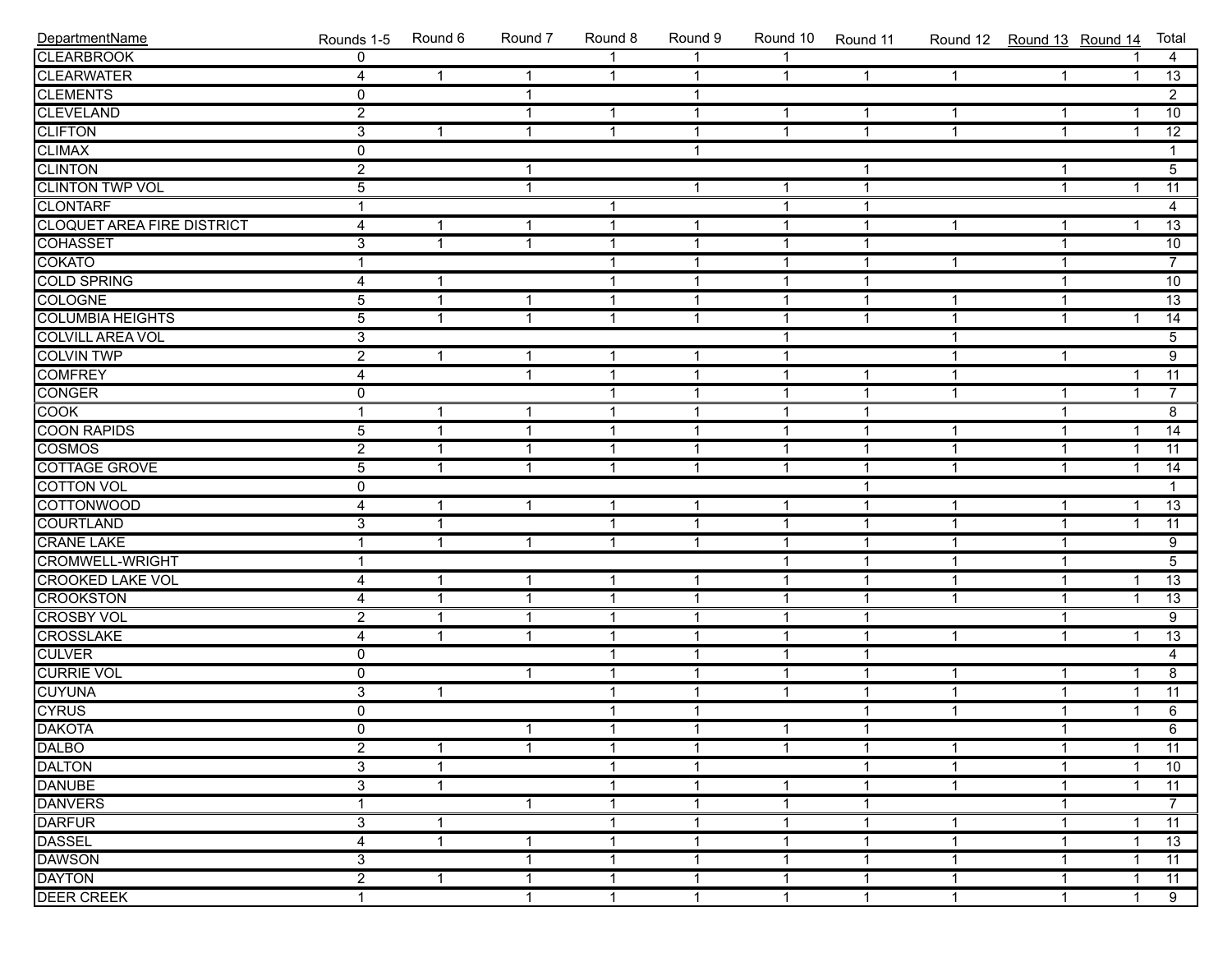| DepartmentName                            | Rounds 1-5     | Round 6      | Round 7                  | Round 8      | Round 9      | Round 10     | Round 11       | Round 12 Round 13 Round 14 |                |                | Total           |
|-------------------------------------------|----------------|--------------|--------------------------|--------------|--------------|--------------|----------------|----------------------------|----------------|----------------|-----------------|
| <b>DEER RIVER</b>                         | $\overline{5}$ | $\mathbf{1}$ | $\overline{\mathbf{1}}$  | $\mathbf{1}$ | 1            | $\mathbf{1}$ | $\overline{1}$ | $\mathbf{1}$               | 1              |                | $\overline{13}$ |
| <b>DEERWOOD</b>                           | $\overline{5}$ | $\mathbf{1}$ | $\overline{1}$           | $\mathbf{1}$ | $\mathbf{1}$ | $\mathbf{1}$ | $\mathbf{1}$   | $\mathbf{1}$               | $\mathbf{1}$   | $\mathbf{1}$   | $\overline{14}$ |
| <b>DEGRAFF</b>                            | $\overline{2}$ |              |                          | $\mathbf{1}$ |              | $\mathbf{1}$ | $\mathbf 1$    |                            | $\mathbf{1}$   |                | 6               |
| <b>DELANO VOL</b>                         | $\overline{3}$ | $\mathbf{1}$ | $\overline{\mathbf{1}}$  | $\mathbf{1}$ | $\mathbf{1}$ | $\mathbf{1}$ | $\mathbf{1}$   | 1                          | $\mathbf 1$    | $\overline{1}$ | $\overline{12}$ |
| <b>DELAVAN VOL</b>                        |                | $\mathbf{1}$ | $\overline{\mathbf{1}}$  | $\mathbf{1}$ | $\mathbf{1}$ | $\mathbf{1}$ | 1              | $\mathbf{1}$               | $\mathbf 1$    |                | $\overline{9}$  |
| <b>DENT</b>                               | $\overline{3}$ |              | $\overline{\mathbf{1}}$  | $\mathbf{1}$ | $\mathbf{1}$ | $\mathbf{1}$ | $\mathbf{1}$   | $\mathbf{1}$               | $\mathbf{1}$   | $\overline{1}$ | $\overline{11}$ |
| <b>DETROIT LAKES</b>                      | $\overline{4}$ | $\mathbf{1}$ | $\overline{1}$           | $\mathbf{1}$ | $\mathbf{1}$ | $\mathbf{1}$ | $\mathbf{1}$   | $\mathbf{1}$               | $\mathbf{1}$   | $\overline{1}$ | $\overline{13}$ |
| <b>DEXTER VOL</b>                         | $\overline{3}$ |              |                          | $\mathbf{1}$ | $\mathbf{1}$ | $\mathbf{1}$ | $\mathbf 1$    | $\mathbf{1}$               | $\mathbf{1}$   | $\overline{1}$ | 10              |
| <b>DILWORTH</b>                           | $\overline{2}$ |              |                          | $\mathbf{1}$ | $\mathbf{1}$ | $\mathbf{1}$ | $\mathbf{1}$   | $\mathbf{1}$               | $\mathbf{1}$   | $\overline{1}$ | $\overline{9}$  |
| <b>DODGE CENTER</b>                       | $\overline{4}$ | $\mathbf{1}$ |                          | $\mathbf{1}$ | $\mathbf{1}$ | $\mathbf{1}$ | $\mathbf{1}$   | $\mathbf{1}$               | $\mathbf{1}$   | $\overline{1}$ | $\overline{12}$ |
| <b>DONNELLY</b>                           | $\overline{2}$ |              | $\overline{\mathbf{1}}$  |              | $\mathbf{1}$ | $\mathbf{1}$ | $\mathbf{1}$   |                            | $\mathbf{1}$   | $\overline{1}$ | $\overline{8}$  |
| <b>DOVER</b>                              | $\overline{4}$ | $\mathbf{1}$ | $\overline{\mathbf{1}}$  | $\mathbf{1}$ | $\mathbf{1}$ | $\mathbf{1}$ | $\mathbf{1}$   | 1                          |                | $\overline{1}$ | $\overline{12}$ |
| <b>DOVRAY</b>                             | $\overline{2}$ | $\mathbf{1}$ |                          |              | $\mathbf{1}$ |              |                |                            |                |                | $\overline{4}$  |
| <b>DULUTH</b>                             | 4              | $\mathbf{1}$ | $\mathbf 1$              | $\mathbf{1}$ | $\mathbf{1}$ | $\mathbf{1}$ | $\mathbf{1}$   | $\mathbf{1}$               | $\mathbf{1}$   | $\mathbf{1}$   | $\overline{13}$ |
| <b>DUMONT</b>                             | $\mathbf 0$    |              | $\overline{\mathbf{1}}$  |              |              | $\mathbf{1}$ | $\mathbf{1}$   |                            |                |                | $\overline{3}$  |
| <b>DUNNELL LAKE FREMONT</b>               |                |              | $\overline{\phantom{a}}$ | $\mathbf{1}$ | $\mathbf{1}$ | $\mathbf{1}$ |                | 1                          | 1              | $\overline{1}$ | $\overline{8}$  |
| <b>DUXBURY</b>                            |                |              | $\overline{\mathbf{1}}$  | $\mathbf{1}$ | $\mathbf{1}$ |              |                | $\mathbf{1}$               | $\mathbf{1}$   | $\mathbf{1}$   | $\overline{7}$  |
| <b>EAGAN</b>                              | 4              | $\mathbf{1}$ | $\overline{\mathbf{1}}$  | $\mathbf{1}$ | $\mathbf{1}$ | $\mathbf{1}$ | $\mathbf{1}$   | $\mathbf{1}$               | $\mathbf{1}$   |                | $\overline{12}$ |
| <b>EAGLE BEND</b>                         | $\mathbf{1}$   | $\mathbf{1}$ | $\overline{1}$           |              | $\mathbf{1}$ |              | $\mathbf{1}$   |                            | $\mathbf{1}$   | $\mathbf{1}$   | $\overline{7}$  |
| <b>EAGLE LAKE VOL</b>                     | $\overline{3}$ |              | $\overline{\mathbf{1}}$  | $\mathbf{1}$ | $\mathbf{1}$ | $\mathbf{1}$ | $\mathbf{1}$   | $\mathbf{1}$               | $\mathbf{1}$   | $\mathbf{1}$   | $\overline{11}$ |
| <b>EAGLES NEST</b>                        | 4              |              | $\overline{\mathbf{1}}$  | $\mathbf{1}$ | $\mathbf{1}$ | $\mathbf{1}$ | $\mathbf{1}$   |                            | $\mathbf{1}$   | $\overline{1}$ | $\overline{11}$ |
| <b>EAST BETHEL</b>                        | $\overline{4}$ | $\mathbf{1}$ | $\overline{\mathbf{1}}$  | $\mathbf{1}$ | $\mathbf{1}$ | $\mathbf{1}$ | $\mathbf{1}$   | 1                          | $\mathbf 1$    | $\overline{1}$ | $\overline{13}$ |
| <b>EAST GRAND FORKS</b>                   | $\overline{4}$ | $\mathbf{1}$ | $\overline{1}$           | $\mathbf{1}$ | $\mathbf{1}$ | $\mathbf{1}$ | $\mathbf{1}$   | $\mathbf{1}$               | $\mathbf{1}$   | $\overline{1}$ | $\overline{13}$ |
| EAST HUBBARD CO FIRE PROTECT DIS          | $\overline{2}$ | $\mathbf{1}$ | $\overline{\mathbf{1}}$  | $\mathbf{1}$ | $\mathbf{1}$ | $\mathbf{1}$ | $\mathbf{1}$   | $\mathbf{1}$               |                |                | $\overline{9}$  |
| <b>EAST OVERSHOE</b>                      | $\overline{0}$ |              |                          |              |              |              |                |                            |                |                | $\overline{0}$  |
| EASTON VOL                                | $\overline{2}$ | $\mathbf{1}$ | $\overline{\mathbf{1}}$  | $\mathbf{1}$ | $\mathbf{1}$ | $\mathbf{1}$ | $\mathbf{1}$   | $\mathbf{1}$               | 1              | $\mathbf{1}$   | $\overline{11}$ |
|                                           | $\overline{4}$ | $\mathbf{1}$ | $\overline{\mathbf{1}}$  | $\mathbf{1}$ | $\mathbf{1}$ | $\mathbf{1}$ | $\mathbf{1}$   |                            | $\mathbf{1}$   |                | $\overline{11}$ |
| <b>EDEN PRAIRIE</b>                       | $\overline{3}$ | $\mathbf{1}$ | $\overline{\mathbf{1}}$  | $\mathbf{1}$ | $\mathbf{1}$ | $\mathbf{1}$ | $\mathbf{1}$   | 1                          | $\overline{1}$ | $\overline{1}$ | $\overline{12}$ |
| <b>EDEN VALLEY</b>                        | $\overline{3}$ | $\mathbf{1}$ | $\overline{1}$           | $\mathbf{1}$ | $\mathbf{1}$ | $\mathbf{1}$ | $\mathbf{1}$   | $\mathbf{1}$               | $\mathbf{1}$   |                | $\overline{11}$ |
| <b>EDGERTON</b>                           | 1              | $\mathbf{1}$ | $\overline{1}$           | $\mathbf{1}$ | $\mathbf{1}$ | $\mathbf{1}$ | $\mathbf{1}$   | $\mathbf{1}$               | $\mathbf{1}$   | $\overline{1}$ | $\overline{10}$ |
| <b>EDINA</b>                              | $\overline{3}$ | $\mathbf{1}$ | $\overline{1}$           | $\mathbf{1}$ | $\mathbf{1}$ | $\mathbf{1}$ | $\mathbf 1$    | $\mathbf{1}$               | $\mathbf{1}$   |                | $\overline{11}$ |
| <b>EITZEN</b>                             | $\overline{4}$ |              | $\overline{1}$           |              | $\mathbf{1}$ | $\mathbf{1}$ | $\mathbf{1}$   | $\mathbf{1}$               | $\mathbf{1}$   | $\overline{1}$ | $\overline{11}$ |
| <b>ELBOW LAKE</b>                         | 4              | $\mathbf{1}$ | $\overline{\mathbf{1}}$  | $\mathbf{1}$ | $\mathbf{1}$ | $\mathbf{1}$ |                | 1                          |                |                | $\overline{10}$ |
| ELBOW TULABY LAKES                        | $\overline{3}$ | $\mathbf{1}$ | $\overline{1}$           | $\mathbf{1}$ | $\mathbf{1}$ | $\mathbf{1}$ | $\mathbf{1}$   |                            | $\mathbf{1}$   | $\overline{1}$ | $\overline{11}$ |
| <b>ELGIN</b>                              | $\overline{4}$ | $\mathbf{1}$ | $\overline{\mathbf{1}}$  |              | $\mathbf{1}$ | $\mathbf{1}$ | $\mathbf{1}$   | $\mathbf{1}$               | $\mathbf{1}$   | $\overline{1}$ | $\overline{12}$ |
|                                           | $\overline{2}$ |              |                          |              | $\mathbf{1}$ |              | $\mathbf{1}$   | $\mathbf{1}$               | $\mathbf{1}$   | $\mathbf{1}$   | $\overline{7}$  |
| ELIZABETH<br>ELIZABETH<br>ELKO NEW MARKET | $\overline{4}$ | $\mathbf{1}$ |                          | $\mathbf 1$  | $\mathbf{1}$ | 1            | $\mathbf{1}$   | $\mathbf{1}$               | $\mathbf 1$    | 1              | $\overline{12}$ |
|                                           | $\mathbf 0$    |              | $\mathbf{1}$             | $\mathbf{1}$ | $\mathbf{1}$ | $\mathbf{1}$ | 1              | $\mathbf{1}$               | 1              | $\mathbf{1}$   | 8               |
| <b>ELLENDALE VOL</b>                      | 1              |              |                          | 1            | $\mathbf{1}$ | $\mathbf{1}$ | 1              | 1                          | 1              | 1              | 8               |
| <b>ELLSBURG VOL</b>                       | 1              |              |                          | 1            | $\mathbf{1}$ | $\mathbf{1}$ | 1              | $\mathbf{1}$               | $\mathbf 1$    |                | $\overline{7}$  |
| <b>ELLSWORTH</b>                          | $\overline{2}$ |              | $\mathbf{1}$             |              | $\mathbf{1}$ | $\mathbf{1}$ | $\mathbf{1}$   |                            |                |                | $6\overline{}$  |
| <b>ELMER</b>                              | $\overline{0}$ |              |                          |              |              |              |                |                            | 1.             |                | 1.              |
| <b>ELMORE</b>                             | $\mathbf{1}$   |              | -1                       | $\mathbf{1}$ | $\mathbf{1}$ | $\mathbf{1}$ | 1              |                            | $\mathbf{1}$   | $\mathbf 1$    | 8               |
| <b>ELROSA</b>                             | $\overline{5}$ |              | $\overline{\mathbf{1}}$  | $\mathbf{1}$ | 1            | $\mathbf{1}$ | 1              | 1                          |                | 1              | 12              |
| ELY                                       | 1              | $\mathbf{1}$ |                          | $\mathbf{1}$ | $\mathbf{1}$ | $\mathbf{1}$ | $\mathbf 1$    | 1                          | 1              | -1             | 9               |
| <b>ELYSIAN</b>                            | 0              | $\mathbf{1}$ | $\mathbf{1}$             | $\mathbf{1}$ | $\mathbf{1}$ | $\mathbf{1}$ | $\mathbf{1}$   | $\mathbf{1}$               | $\mathbf{1}$   | $\mathbf{1}$   | 9               |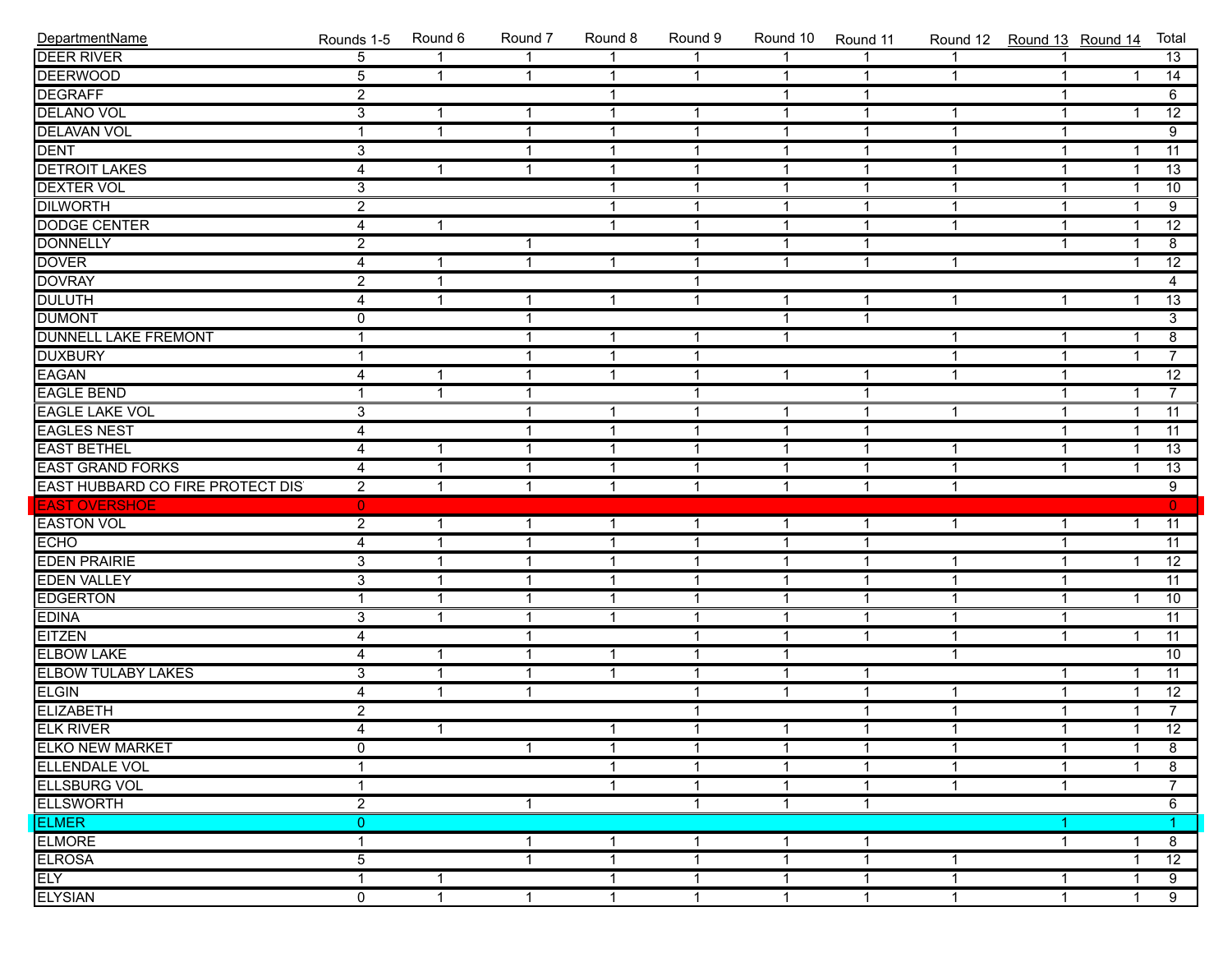| DepartmentName          | Rounds 1-5     | Round 6      | Round 7                 | Round 8      | Round 9        | Round 10     | Round 11       |                | Round 12 Round 13 Round 14 |                | Total                              |
|-------------------------|----------------|--------------|-------------------------|--------------|----------------|--------------|----------------|----------------|----------------------------|----------------|------------------------------------|
| <b>EMBARRASS VOL</b>    | 3              |              |                         |              |                |              |                |                |                            |                | 10                                 |
| <b>EMILY VOL</b>        | 1              | $\mathbf{1}$ | $\overline{1}$          | $\mathbf{1}$ | $\mathbf{1}$   | $\mathbf{1}$ |                |                | $\mathbf{1}$               |                | $\overline{7}$                     |
| <b>EMMONS</b>           | $\overline{2}$ | $\mathbf{1}$ | $\overline{1}$          | $\mathbf{1}$ |                | $\mathbf{1}$ |                |                |                            |                | 6                                  |
| <b>ERSKINE</b>          | $\overline{2}$ |              |                         | $\mathbf{1}$ | $\mathbf{1}$   | $\mathbf{1}$ | $\mathbf{1}$   |                | $\mathbf{1}$               | 1              | $\overline{8}$                     |
| <b>ESKO-THOMSON TWP</b> | $\overline{5}$ | $\mathbf{1}$ | $\overline{1}$          | $\mathbf{1}$ | $\mathbf{1}$   | $\mathbf{1}$ | $\mathbf{1}$   | $\mathbf{1}$   | $\mathbf{1}$               | $\overline{1}$ | 14                                 |
| <b>EVANSVILLE</b>       | $\overline{2}$ | $\mathbf{1}$ | $\overline{1}$          | $\mathbf{1}$ | $\mathbf{1}$   | $\mathbf{1}$ | $\mathbf{1}$   | $\mathbf 1$    | $\mathbf{1}$               |                | 10                                 |
| <b>EVELETH</b>          | $\overline{2}$ | $\mathbf{1}$ |                         | $\mathbf{1}$ | $\mathbf{1}$   | $\mathbf{1}$ | $\mathbf{1}$   | $\mathbf 1$    | $\mathbf{1}$               | $\mathbf 1$    | 10                                 |
| <b>EVERGREEN</b>        | 1              |              | $\overline{\mathbf{1}}$ | $\mathbf{1}$ | $\mathbf{1}$   | $\mathbf{1}$ | $\mathbf{1}$   | $\mathbf 1$    |                            |                | $\overline{7}$                     |
| <b>EXCELSIOR</b>        | $\overline{5}$ | $\mathbf{1}$ | $\overline{\mathbf{1}}$ | $\mathbf{1}$ | $\mathbf{1}$   | $\mathbf{1}$ | $\mathbf 1$    | $\mathbf{1}$   | $\mathbf{1}$               | $\mathbf{1}$   | 14                                 |
| <b>EYOTA VOL</b>        | 1              | $\mathbf{1}$ | $\overline{1}$          | $\mathbf{1}$ | $\overline{1}$ | $\mathbf{1}$ | $\overline{1}$ | $\mathbf{1}$   | $\overline{1}$             | $\mathbf{1}$   | 10                                 |
| <b>FAIRFAX</b>          | $\overline{5}$ |              |                         | $\mathbf{1}$ | $\mathbf{1}$   | $\mathbf{1}$ | $\mathbf{1}$   | $\mathbf 1$    | $\mathbf{1}$               |                | $\overline{11}$                    |
| <b>FAIRMONT</b>         | $\overline{5}$ | $\mathbf{1}$ | $\overline{1}$          | $\mathbf{1}$ | $\mathbf{1}$   | $\mathbf{1}$ | $\mathbf{1}$   | $\mathbf 1$    |                            | 1              | $\overline{13}$                    |
| <b>FARIBAULT</b>        | 4              | $\mathbf{1}$ | $\overline{1}$          | $\mathbf{1}$ | $\mathbf{1}$   | $\mathbf{1}$ | $\mathbf{1}$   | $\mathbf{1}$   | $\mathbf{1}$               | $\mathbf 1$    | $\overline{13}$                    |
| <b>FARMINGTON</b>       | $\overline{4}$ | $\mathbf{1}$ | $\overline{\mathbf{1}}$ | $\mathbf{1}$ | $\mathbf{1}$   | $\mathbf{1}$ | $\mathbf 1$    | $\mathbf{1}$   | $\mathbf{1}$               |                | $\overline{12}$                    |
| FAYAL                   | $\overline{3}$ | $\mathbf{1}$ | $\overline{1}$          | $\mathbf{1}$ | $\overline{1}$ | $\mathbf{1}$ | $\mathbf{1}$   | $\mathbf{1}$   | $\mathbf{1}$               | $\mathbf{1}$   | $\overline{12}$                    |
| <b>FEDERAL DAM</b>      | $\overline{0}$ |              |                         |              | $\mathbf{1}$   | $\mathbf{1}$ | $\mathbf{1}$   |                |                            |                | $\overline{3}$                     |
| <b>FELTON COMMUNITY</b> | $\overline{0}$ |              | -1                      |              |                |              | $\mathbf{1}$   |                |                            |                | $\overline{2}$                     |
| <b>FERGUS FALLS</b>     | $\overline{5}$ | $\mathbf{1}$ | $\overline{1}$          | $\mathbf{1}$ | $\mathbf{1}$   | $\mathbf{1}$ | $\overline{1}$ | $\mathbf{1}$   | $\mathbf{1}$               | $\overline{1}$ | 14                                 |
| <b>FERTILE</b>          | $\mathbf 0$    |              | $\overline{1}$          | $\mathbf{1}$ | $\overline{1}$ | $\mathbf{1}$ |                | $\mathbf{1}$   | $\mathbf{1}$               | $\mathbf{1}$   | $\overline{7}$                     |
| <b>FIFTY LAKES</b>      |                | $\mathbf{1}$ |                         |              | $\mathbf{1}$   | $\mathbf{1}$ |                |                | $\mathbf{1}$               | $\mathbf{1}$   | $6\overline{6}$                    |
| <b>FINLAND</b>          | 1              |              |                         | $\mathbf{1}$ | $\mathbf{1}$   | $\mathbf{1}$ | $\mathbf 1$    |                |                            |                | $\overline{5}$                     |
| <b>FINLAYSON</b>        | $\mathbf 0$    | 1            |                         |              | $\mathbf{1}$   | $\mathbf{1}$ | $\overline{1}$ |                |                            |                | $\overline{5}$                     |
| <b>FISHER</b>           | $\overline{2}$ | $\mathbf{1}$ |                         |              | 1              | $\mathbf{1}$ |                | 1              | $\mathbf{1}$               |                | $\overline{7}$                     |
| <b>FLENSBURG</b>        | $\overline{2}$ | $\mathbf{1}$ |                         |              |                |              |                | $\mathbf{1}$   |                            |                | $\overline{4}$                     |
| <b>FLOODWOOD</b>        | 1              |              |                         | $\mathbf{1}$ | $\mathbf{1}$   | $\mathbf{1}$ |                |                | $\mathbf{1}$               |                | $\overline{5}$                     |
| <b>FOLEY</b>            | $\overline{5}$ | $\mathbf{1}$ |                         | $\mathbf{1}$ | $\mathbf{1}$   | $\mathbf{1}$ | 1              | 1              | $\mathbf{1}$               |                | $\overline{12}$                    |
| <b>FORADA</b>           | $\overline{2}$ | 1            | $\overline{1}$          | $\mathbf{1}$ | $\mathbf{1}$   | $\mathbf{1}$ | $\mathbf{1}$   | $\overline{1}$ | $\mathbf{1}$               | $\mathbf 1$    | $\overline{11}$                    |
| <b>FOREST LAKE</b>      | $\overline{2}$ | 1            | $\overline{\mathbf{1}}$ | $\mathbf{1}$ | $\mathbf{1}$   | $\mathbf{1}$ | $\mathbf{1}$   | $\mathbf 1$    | $\mathbf{1}$               |                | 10                                 |
| <b>FORESTON</b>         | 1              |              |                         | $\mathbf{1}$ | $\mathbf{1}$   | $\mathbf{1}$ | $\mathbf 1$    |                | $\mathbf{1}$               |                | 6                                  |
| <b>FOSSTON</b>          | 1              |              |                         | $\mathbf{1}$ | $\mathbf{1}$   | $\mathbf{1}$ | $\mathbf{1}$   | $\mathbf{1}$   | $\mathbf{1}$               | $\mathbf{1}$   | $\overline{8}$                     |
| <b>FOUNTAIN</b>         | $\overline{2}$ | $\mathbf{1}$ |                         | $\mathbf{1}$ | $\mathbf{1}$   | $\mathbf{1}$ | $\mathbf{1}$   |                |                            |                | $\overline{7}$                     |
| <b>FOXHOME</b>          | $\overline{0}$ |              |                         | $\mathbf{1}$ |                | $\mathbf{1}$ | $\mathbf{1}$   |                | $\mathbf{1}$               |                | $\overline{4}$                     |
| FRANKLIN                | $\mathbf 0$    |              |                         |              |                | $\mathbf{1}$ | $\mathbf{1}$   | $\mathbf{1}$   | $\mathbf{1}$               |                | $\overline{4}$                     |
| <b>FRAZEE</b>           | 4              | $\mathbf{1}$ | $\overline{\mathbf{1}}$ | $\mathbf{1}$ | $\mathbf{1}$   | $\mathbf{1}$ | $\mathbf{1}$   | $\mathbf{1}$   | $\mathbf{1}$               |                | $\overline{12}$                    |
| FREDENBERG              |                | $\mathbf{1}$ |                         | $\mathbf{1}$ | $\overline{1}$ | $\mathbf{1}$ | $\mathbf{1}$   | $\mathbf{1}$   | $\mathbf{1}$               | $\overline{1}$ | $\overline{9}$                     |
| <b>FREEBORN</b>         | $\overline{3}$ | $\mathbf{1}$ |                         | $\mathbf{1}$ | $\mathbf{1}$   | $\mathbf{1}$ | $\overline{1}$ |                | $\mathbf{1}$               | $\overline{1}$ | 10                                 |
| <b>FREEPORT</b>         | $\overline{1}$ |              | $\mathbf{1}$            | $\mathbf{1}$ | 1              | $\mathbf 1$  | $\overline{1}$ | $\mathbf{1}$   | $\mathbf{1}$               |                | $\overline{\overline{\mathbf{8}}}$ |
| <b>FRENCH TWP VOL</b>   | 1              | $\mathbf{1}$ |                         |              | $\mathbf{1}$   | $\mathbf{1}$ | $\mathbf{1}$   |                | $\mathbf{1}$               |                | 6                                  |
| <b>FRIDLEY</b>          | $\overline{5}$ | $\mathbf{1}$ |                         | 1            | 1              | $\mathbf{1}$ | $\mathbf{1}$   | $\mathbf{1}$   | $\mathbf{1}$               |                | $\overline{12}$                    |
| <b>FROST</b>            |                |              |                         | 1            | $\mathbf{1}$   | $\mathbf{1}$ |                |                | 1                          |                | 6                                  |
| <b>FULDA</b>            | $\overline{2}$ | $\mathbf{1}$ | -1                      | 1            | 1              | 1            | 1              | 1              | 1                          |                | 11                                 |
| <b>GARFIELD</b>         | $\overline{3}$ |              | -1                      | 1            | 1              | 1            | 1              | $\mathbf{1}$   | 1                          |                | 11                                 |
| <b>GARRISON</b>         | 4              | $\mathbf{1}$ | -1                      | 1            | $\mathbf{1}$   | $\mathbf{1}$ | 1              | 1              | $\mathbf{1}$               |                | $\overline{12}$                    |
| <b>GARVIN</b>           |                |              | -1                      | $\mathbf{1}$ | $\mathbf{1}$   | $\mathbf{1}$ | $\mathbf{1}$   |                | $\mathbf{1}$               | 1              | 8                                  |
| <b>GARY VOL</b>         | 0              |              | -1                      |              |                |              |                |                | $\mathbf{1}$               |                | $\overline{2}$                     |
| <b>GAYLORD</b>          | 4              | $\mathbf{1}$ | $\overline{1}$          | $\mathbf{1}$ | $\mathbf{1}$   | $\mathbf{1}$ | $\mathbf{1}$   | $\mathbf{1}$   | $\mathbf{1}$               | $\mathbf{1}$   | 13                                 |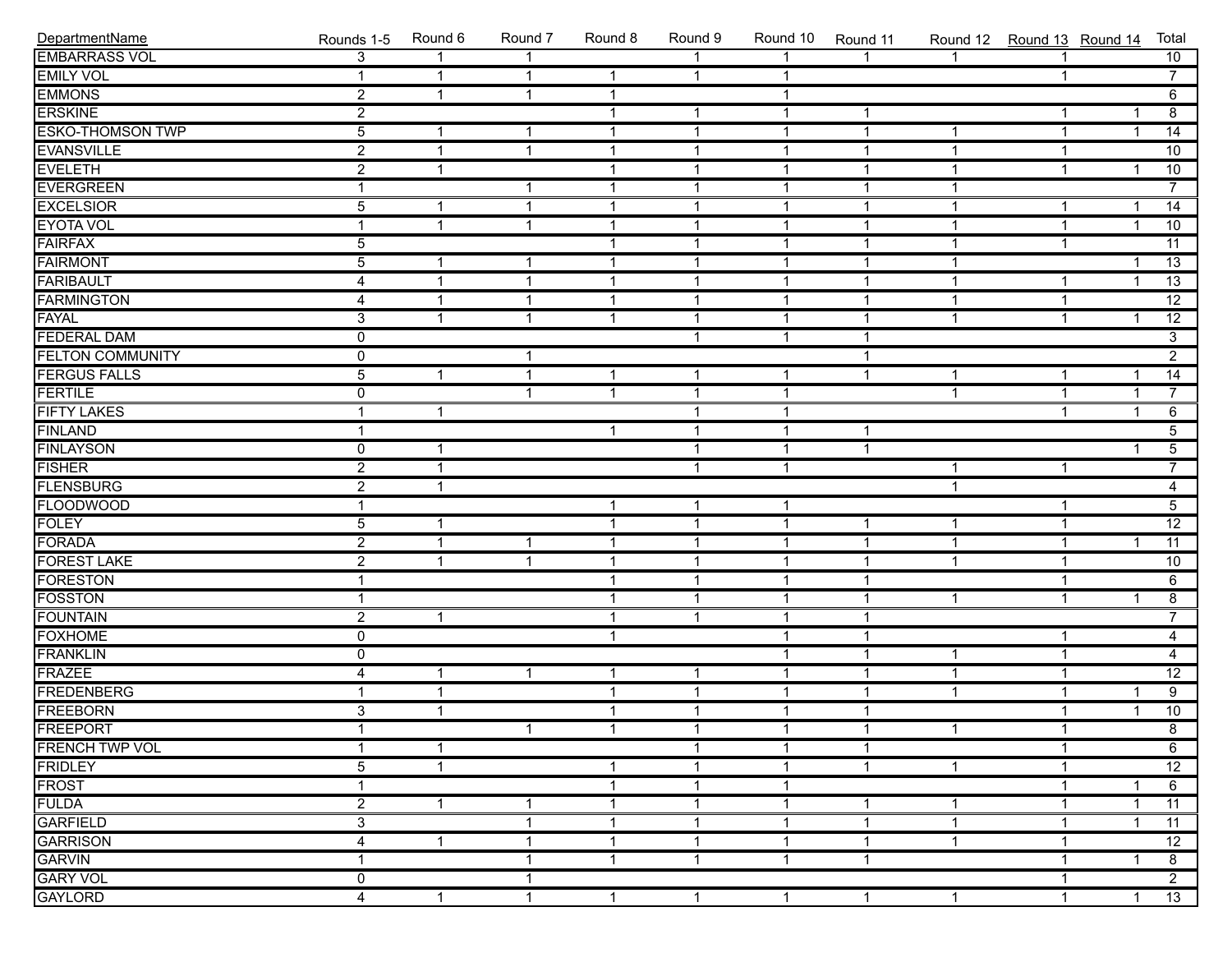| DepartmentName            | Rounds 1-5              | Round 6        | Round 7              | Round 8        | Round 9        | Round 10     | Round 11       | Round 12 Round 13 Round 14 |              |                | Total           |
|---------------------------|-------------------------|----------------|----------------------|----------------|----------------|--------------|----------------|----------------------------|--------------|----------------|-----------------|
| <b>GENEVA</b>             | $\Omega$                |                |                      |                |                |              |                |                            |              |                | 5 <sup>7</sup>  |
| GHENT                     | $\overline{3}$          |                | $\mathbf{1}$         | $\mathbf{1}$   | $\mathbf{1}$   | $\mathbf{1}$ | $\mathbf{1}$   | $\mathbf{1}$               | -1           |                | 10              |
| <b>GIBBON</b>             | $\overline{\mathbf{1}}$ | $\mathbf{1}$   | $\mathbf{1}$         | $\mathbf{1}$   | $\mathbf{1}$   | $\mathbf{1}$ | $\overline{1}$ | $\mathbf{1}$               | 1            | 1              | 10              |
| <b>GILBERT</b>            | $\overline{0}$          | $\mathbf{1}$   | $\mathbf{1}$         | $\mathbf{1}$   | $\mathbf{1}$   | $\mathbf{1}$ | $\overline{1}$ | $\mathbf{1}$               | $\mathbf{1}$ | $\mathbf 1$    | $\overline{9}$  |
| <b>GLENCOE</b>            | $\overline{3}$          | $\mathbf{1}$   | $\mathbf{1}$         | $\mathbf{1}$   | $\mathbf{1}$   | $\mathbf{1}$ | $\overline{1}$ | $\mathbf{1}$               | $\mathbf{1}$ | $\mathbf{1}$   | $\overline{12}$ |
| <b>GLENVILLE</b>          | $\overline{0}$          |                | $\mathbf{1}$         | $\mathbf{1}$   | $\mathbf{1}$   | $\mathbf{1}$ | $\overline{1}$ | $\mathbf{1}$               | $\mathbf{1}$ |                | $\overline{7}$  |
| <b>GLENWOOD</b>           | $\overline{5}$          | $\mathbf{1}$   | $\mathbf{1}$         | $\mathbf{1}$   | $\mathbf{1}$   | $\mathbf{1}$ | $\overline{1}$ | $\mathbf{1}$               | $\mathbf 1$  | $\overline{1}$ | $\overline{14}$ |
| <b>GLYNDON VOL</b>        | $\overline{3}$          | $\mathbf{1}$   | $\mathbf{1}$         | $\mathbf{1}$   | $\mathbf{1}$   |              | $\overline{1}$ |                            | $\mathbf{1}$ | $\mathbf 1$    | $\overline{10}$ |
| <b>GNESEN VOL</b>         | $\overline{3}$          | $\mathbf{1}$   |                      |                | $\mathbf{1}$   |              | $\mathbf{1}$   |                            | $\mathbf{1}$ |                | $\overline{7}$  |
| <b>GOLDEN VALLEY</b>      | $\overline{5}$          | $\mathbf{1}$   | $\mathbf{1}$         | $\mathbf{1}$   | $\mathbf{1}$   | $\mathbf{1}$ | $\mathbf{1}$   | $\mathbf{1}$               | $\mathbf{1}$ |                | $\overline{13}$ |
| <b>GONVICK</b>            | $\overline{0}$          |                |                      |                | $\mathbf{1}$   | $\mathbf{1}$ | $\overline{1}$ | $\mathbf{1}$               | $\mathbf{1}$ | $\mathbf{1}$   | 6               |
| <b>GOOD THUNDER</b>       | 1                       | $\mathbf{1}$   | $\mathbf{1}$         | $\mathbf{1}$   | $\mathbf{1}$   | $\mathbf{1}$ | $\overline{1}$ |                            |              | 1              | $\overline{8}$  |
| <b>GOODHUE</b>            | 4                       | $\mathbf{1}$   | $\mathbf{1}$         | $\mathbf{1}$   | $\mathbf{1}$   | $\mathbf{1}$ | $\overline{1}$ | $\mathbf{1}$               | $\mathbf{1}$ |                | $\overline{13}$ |
| <b>GOODLAND</b>           | $\overline{2}$          |                |                      | $\mathbf{1}$   |                |              | $\mathbf{1}$   |                            |              |                | $\overline{5}$  |
| <b>GOODRIDGE AREA</b>     | $\overline{\mathbf{1}}$ |                |                      |                |                |              |                |                            | $\mathbf{1}$ |                | $\overline{2}$  |
| <b>GOODVIEW</b>           | $\overline{3}$          | $\mathbf{1}$   |                      | $\mathbf{1}$   | $\mathbf{1}$   | $\mathbf{1}$ | $\mathbf{1}$   | $\mathbf{1}$               | $\mathbf{1}$ | $\mathbf{1}$   | $\overline{11}$ |
| <b>GRACEVILLE</b>         | $\overline{3}$          |                | $\mathbf{1}$         |                | $\mathbf{1}$   |              | $\mathbf{1}$   | $\mathbf{1}$               | $\mathbf{1}$ |                | $\overline{8}$  |
| <b>GRANADA</b>            | $\overline{0}$          |                |                      | 1              | $\mathbf{1}$   | $\mathbf{1}$ |                | $\overline{1}$             | $\mathbf{1}$ | $\mathbf{1}$   | $\overline{6}$  |
| <b>GRAND LAKE VOL</b>     | 1                       | $\mathbf{1}$   |                      | $\mathbf{1}$   | $\overline{1}$ | $\mathbf{1}$ | $\mathbf{1}$   | $\mathbf{1}$               | $\mathbf{1}$ |                | $\overline{8}$  |
| <b>GRAND MARAIS VOL</b>   | 1                       |                |                      | $\overline{1}$ | $\mathbf{1}$   | $\mathbf{1}$ | $\overline{1}$ | $\mathbf{1}$               | $\mathbf{1}$ | $\overline{1}$ | $\overline{8}$  |
| <b>GRAND MEADOW</b>       | 4                       | $\mathbf{1}$   | $\mathbf{1}$         | $\mathbf{1}$   | $\mathbf{1}$   | $\mathbf{1}$ | $\overline{1}$ |                            |              |                | $\overline{10}$ |
| <b>GRAND PORTAGE</b>      | $\mathbf{0}$            |                |                      |                |                |              |                |                            |              |                | $\overline{0}$  |
| <b>GRAND RAPIDS</b>       | $\overline{5}$          | $\mathbf{1}$   | $\mathbf{1}$         | $\mathbf{1}$   | $\mathbf{1}$   | $\mathbf{1}$ | $\mathbf{1}$   | $\mathbf{1}$               | $\mathbf{1}$ | 1              | $\overline{14}$ |
| <b>GRANITE FALLS</b>      | $\overline{3}$          |                |                      | $\mathbf{1}$   | $\overline{1}$ | $\mathbf{1}$ | $\overline{1}$ | $\mathbf{1}$               |              |                | $\overline{9}$  |
| <b>GREEN ISLE</b>         | $\overline{3}$          | $\mathbf{1}$   | $\mathbf{1}$         | $\mathbf{1}$   | $\mathbf{1}$   | $\mathbf{1}$ | $\overline{1}$ | $\mathbf{1}$               | $\mathbf{1}$ |                | $\overline{12}$ |
| <b>GREENBUSH</b>          | $\overline{2}$          | $\mathbf{1}$   | $\mathbf{1}$         | $\mathbf{1}$   | $\mathbf{1}$   | $\mathbf{1}$ | $\overline{1}$ | $\mathbf 1$                | $\mathbf{1}$ | $\mathbf 1$    | $\overline{11}$ |
| <b>GREENWAY</b>           | $\overline{2}$          |                | $\mathbf{1}$         | $\mathbf{1}$   | $\mathbf{1}$   | $\mathbf{1}$ | $\overline{1}$ |                            | $\mathbf{1}$ | 1              | $\overline{9}$  |
| <b>GREENWOOD TWP VOL</b>  | $\overline{0}$          | $\mathbf{1}$   | $\mathbf{1}$         | $\mathbf{1}$   | $\mathbf{1}$   | $\mathbf{1}$ | $\mathbf{1}$   | $\mathbf{1}$               | $\mathbf{1}$ |                | $\overline{8}$  |
| <b>GREY EAGLE</b>         | $\overline{2}$          |                | $\mathbf{1}$         |                |                |              |                |                            |              |                | $\overline{3}$  |
| <b>GROVE CITY</b>         | $\overline{\textbf{0}}$ | $\mathbf{1}$   |                      | $\mathbf{1}$   | $\mathbf 1$    | $\mathbf{1}$ | $\overline{1}$ | $\mathbf{1}$               | $\mathbf{1}$ |                | $\overline{7}$  |
| <b>GRYGLA</b>             | $\overline{\mathbf{1}}$ |                |                      |                |                |              |                |                            | $\mathbf{1}$ |                | $\overline{2}$  |
| <b>GUNFLINT TRAIL VOL</b> | $\overline{2}$          |                |                      |                | 1              | $\mathbf{1}$ | $\overline{1}$ | 1                          | $\mathbf{1}$ | 1              | $\overline{8}$  |
| <b>HACKENSACK AREA</b>    | $\overline{3}$          | $\mathbf{1}$   | $\mathbf{1}$         | $\mathbf{1}$   | $\mathbf{1}$   | $\mathbf{1}$ |                | $\mathbf{1}$               | $\mathbf{1}$ |                | 10              |
| <b>HALLOCK</b>            | $\overline{2}$          | $\mathbf{1}$   | $\mathbf{1}$         |                | $\mathbf{1}$   | $\mathbf{1}$ | $\mathbf{1}$   | $\mathbf{1}$               | $\mathbf{1}$ | $\mathbf{1}$   | 10              |
| <b>HALSTAD</b>            | $\overline{2}$          | $\mathbf{1}$   | $\mathbf{1}$         | $\mathbf{1}$   | $\mathbf{1}$   | $\mathbf{1}$ | $\overline{1}$ | $\mathbf{1}$               | $\mathbf{1}$ | $\overline{1}$ | 11              |
| <b>HAM LAKE</b>           | $\overline{5}$          | $\overline{1}$ | $\mathbf{1}$         | $\mathbf{1}$   | $\mathbf{1}$   | $\mathbf{1}$ | $\overline{1}$ | $\mathbf{1}$               | $\mathbf{1}$ | $\mathbf{1}$   | $\overline{14}$ |
| <b>HAMBURG</b>            | 4                       | $\mathbf{1}$   | $\blacktriangleleft$ | $\mathbf{1}$   | $\mathbf{1}$   | $\mathbf 1$  | $\overline{1}$ | $\mathbf{1}$               | $\mathbf{1}$ |                | $\overline{12}$ |
| <b>HAMEL</b>              | 5                       | 1              | $\mathbf 1$          | -1             | -1             | 1            | $\mathbf 1$    | 1                          | $\mathbf 1$  | -1             | 14              |
| <b>HANCOCK</b>            | $\mathbf 0$             | $\mathbf{1}$   | $\mathbf{1}$         | 1              | -1             | 1            | 1              |                            | 1            | -1             | 8               |
| <b>HANLEY FALLS</b>       | 1                       |                |                      | -1             | -1             | 1            | $\mathbf 1$    |                            | 1            |                | $\overline{7}$  |
| <b>HANOVER</b>            | 5                       | $\mathbf{1}$   | 1                    |                | 1              | 1            | $\mathbf 1$    | 1                          | 1            |                | 13              |
| <b>HANSKA</b>             | $\overline{2}$          |                | 1                    | 1              | 1              | 1            | 1              | 1                          | -1           |                | 9               |
| <b>HARDWICK</b>           | 1                       |                |                      | -1             | -1             | 1            | 1              | -1                         |              |                | $\overline{7}$  |
| <b>HARMONY</b>            | 3                       |                | 1                    | 1              | -1             | 1            | -1             |                            | $\mathbf{1}$ |                | 10              |
| <b>HARRIS</b>             | $\overline{2}$          |                | 1                    | -1             | 1              | 1            | 1              |                            |              |                | $\overline{7}$  |
| <b>HARTLAND</b>           | $\overline{0}$          |                | $\mathbf{1}$         | $\mathbf{1}$   | $\mathbf{1}$   | $\mathbf{1}$ | $\mathbf{1}$   | $\mathbf{1}$               | $\mathbf 1$  | 1              | $\overline{8}$  |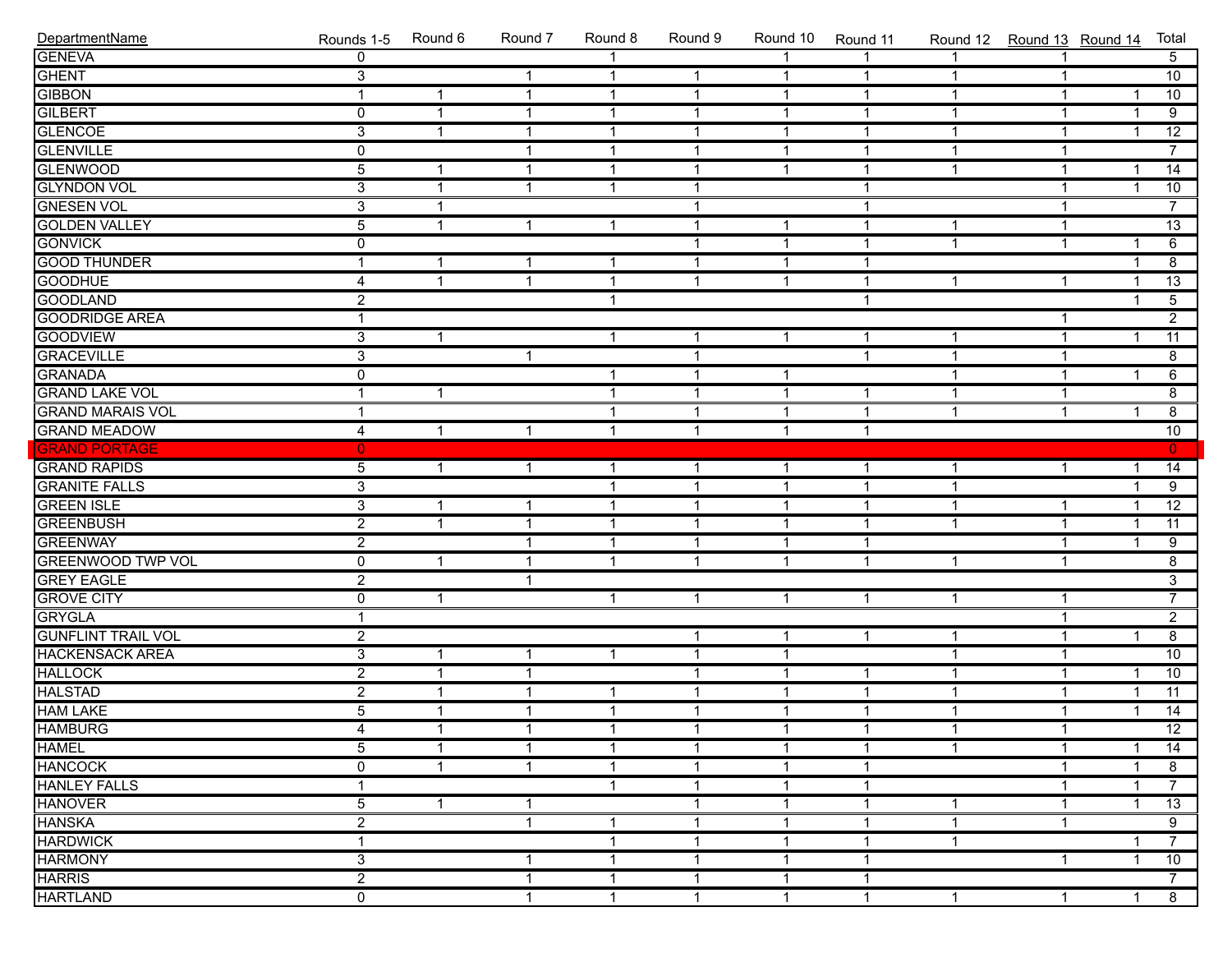| DepartmentName                   | Rounds 1-5     | Round 6        | Round 7                 | Round 8      | Round 9                 | Round 10       | Round 11       |              | Round 12 Round 13 Round 14 |                         | Total           |
|----------------------------------|----------------|----------------|-------------------------|--------------|-------------------------|----------------|----------------|--------------|----------------------------|-------------------------|-----------------|
| <b>HASTINGS</b>                  | $\overline{2}$ | 1              | $\overline{1}$          | $\mathbf{1}$ | 1                       | $\mathbf{1}$   | $\mathbf{1}$   | $\mathbf{1}$ | $\mathbf{1}$               | $\overline{1}$          | 11              |
| <b>HAWLEY</b>                    | $\overline{5}$ | $\mathbf{1}$   | $\mathbf{1}$            | $\mathbf{1}$ | $\mathbf{1}$            | $\mathbf{1}$   | $\mathbf{1}$   | $\mathbf{1}$ | $\mathbf{1}$               | $\overline{1}$          | $\overline{14}$ |
| <b>HAYFIELD</b>                  | $\overline{0}$ |                | $\mathbf{1}$            | $\mathbf{1}$ | $\mathbf{1}$            | $\mathbf{1}$   | $\mathbf{1}$   | $\mathbf{1}$ | $\mathbf{1}$               | $\overline{1}$          | $\overline{8}$  |
| <b>HAYWARD</b>                   | $\mathbf{1}$   |                | 1                       | $\mathbf{1}$ | $\overline{1}$          | $\mathbf 1$    | $\mathbf{1}$   |              | $\mathbf{1}$               | $\overline{1}$          | $\overline{8}$  |
| <b>HECTOR</b>                    | $\overline{2}$ |                | $\overline{\mathbf{1}}$ |              | $\overline{1}$          | $\overline{1}$ | $\mathbf{1}$   |              | $\mathbf{1}$               |                         | $\overline{7}$  |
| <b>HENDERSON</b>                 | $\mathbf{1}$   |                | $\overline{1}$          | $\mathbf{1}$ | $\overline{1}$          | $\mathbf{1}$   | $\mathbf{1}$   | $\mathbf 1$  | $\mathbf{1}$               | $\overline{1}$          | $\overline{9}$  |
| <b>HENDRICKS</b>                 | $\overline{2}$ |                |                         | $\mathbf{1}$ | $\overline{1}$          | $\mathbf{1}$   | $\mathbf{1}$   |              |                            |                         | $\overline{6}$  |
| <b>HENDRUM</b>                   | $\overline{0}$ |                | $\mathbf{1}$            | $\mathbf{1}$ | $\mathbf{1}$            | $\mathbf{1}$   | $\mathbf{1}$   | $\mathbf{1}$ | $\mathbf{1}$               | $\overline{1}$          | $\overline{8}$  |
| <b>HENNING VOL</b>               | $\overline{0}$ | $\overline{1}$ | $\mathbf{1}$            | $\mathbf{1}$ | $\overline{1}$          | $\mathbf{1}$   |                |              | $\mathbf{1}$               |                         | $\overline{6}$  |
| <b>HERMAN VOL</b>                | $\overline{3}$ | 1              | $\overline{1}$          | $\mathbf{1}$ | $\overline{1}$          | $\mathbf 1$    | $\mathbf{1}$   | $\mathbf{1}$ | $\mathbf{1}$               | $\overline{1}$          | $\overline{12}$ |
| <b>HERMANTOWN VOL</b>            | 4              | 1              |                         |              | $\overline{1}$          | $\overline{1}$ | $\mathbf{1}$   |              | $\mathbf{1}$               |                         | $\overline{9}$  |
| <b>HERON LAKE VOL</b>            | $\mathbf{1}$   |                | $\overline{1}$          | $\mathbf{1}$ | $\overline{1}$          | $\mathbf{1}$   | $\mathbf{1}$   | $\mathbf{1}$ | $\mathbf{1}$               | $\overline{1}$          | $\overline{9}$  |
| <b>HEWITT</b>                    | $\overline{3}$ | $\mathbf{1}$   | $\mathbf{1}$            |              | $\overline{1}$          | $\mathbf{1}$   | $\mathbf{1}$   |              | $\mathbf{1}$               |                         | $\overline{9}$  |
| <b>HIBBING</b>                   | $\overline{4}$ | $\mathbf{1}$   | $\mathbf{1}$            | $\mathbf{1}$ | $\overline{1}$          | $\mathbf{1}$   | $\mathbf{1}$   | $\mathbf{1}$ | $\mathbf{1}$               |                         | $\overline{12}$ |
| <b>HIBBING AIRPORT</b>           | 4              | 1              | $\overline{1}$          | $\mathbf{1}$ | $\mathbf{1}$            | $\mathbf 1$    | $\mathbf{1}$   | $\mathbf{1}$ | $\mathbf{1}$               | $\overline{\mathbf{1}}$ | 13              |
| <b>HIDDEN VALLEY FIRE RESCUE</b> | 0              |                |                         |              | $\overline{1}$          | $\mathbf 1$    |                | 1            |                            |                         | $\overline{3}$  |
| <b>HILL CITY</b>                 | 4              |                | $\overline{1}$          | $\mathbf{1}$ | $\overline{1}$          | $\overline{1}$ | $\mathbf{1}$   | $\mathbf{1}$ | $\mathbf{1}$               | $\overline{\mathbf{1}}$ | $\overline{12}$ |
| <b>HILLS</b>                     | 4              |                | $\overline{1}$          | $\mathbf{1}$ | $\overline{1}$          | $\mathbf{1}$   | $\mathbf{1}$   | $\mathbf{1}$ | $\mathbf{1}$               | $\overline{1}$          | $\overline{12}$ |
| <b>HINCKLEY VOL</b>              | $\mathbf{1}$   |                |                         |              | $\overline{1}$          | $\mathbf{1}$   | $\overline{1}$ |              | $\mathbf{1}$               | $\overline{1}$          | $\overline{6}$  |
| <b>HITTERDAL</b>                 | $\overline{2}$ |                |                         |              |                         |                | $\mathbf{1}$   | $\mathbf{1}$ | $\mathbf{1}$               |                         | $\overline{5}$  |
| <b>HOFFMAN</b>                   | $\mathbf 1$    | 1              | $\mathbf{1}$            | $\mathbf{1}$ | $\overline{\mathbf{1}}$ | $\mathbf 1$    | $\mathbf{1}$   |              | $\mathbf{1}$               | $\overline{1}$          | $\overline{9}$  |
| <b>HOKAH VOL</b>                 | $\overline{5}$ | 1              | 1                       | $\mathbf{1}$ | $\overline{1}$          | $\mathbf 1$    |                |              |                            |                         | $\overline{10}$ |
| <b>HOLDINGFORD</b>               | $\overline{4}$ | 1              |                         | $\mathbf{1}$ | $\overline{1}$          | $\mathbf 1$    | $\mathbf{1}$   | $\mathbf 1$  | $\mathbf{1}$               | $\overline{\mathbf{1}}$ | $\overline{12}$ |
| <b>HOLLAND</b>                   | $\overline{0}$ |                |                         | $\mathbf{1}$ | $\overline{1}$          | $\mathbf{1}$   |                |              | $\mathbf{1}$               | $\overline{1}$          | $\overline{5}$  |
| <b>HOLLANDALE</b>                | $\mathbf{1}$   | $\mathbf{1}$   | $\mathbf{1}$            | $\mathbf{1}$ | $\mathbf{1}$            | $\mathbf{1}$   | $\mathbf{1}$   | $\mathbf{1}$ | $\mathbf{1}$               | $\overline{1}$          | 10              |
| <b>HOPKINS</b>                   | 4              | $\overline{1}$ | $\mathbf{1}$            | $\mathbf{1}$ | $\mathbf{1}$            | $\mathbf{1}$   | $\mathbf{1}$   | $\mathbf{1}$ | $\mathbf{1}$               | $\overline{\mathbf{1}}$ | 13              |
| <b>HOUSTON</b>                   | 3              | 1              | $\mathbf{1}$            | $\mathbf{1}$ | $\overline{1}$          | $\mathbf 1$    | $\mathbf{1}$   | $\mathbf 1$  | 1                          | $\overline{1}$          | $\overline{12}$ |
| <b>HOVLAND</b>                   | $\overline{3}$ | 1              |                         |              | $\overline{\mathbf{1}}$ |                | $\mathbf{1}$   |              | $\mathbf{1}$               |                         | $\overline{7}$  |
| <b>HOWARD LAKE</b>               | $\overline{4}$ | 1              | $\mathbf 1$             | $\mathbf{1}$ | $\overline{1}$          | $\mathbf{1}$   | $\mathbf{1}$   | $\mathbf{1}$ | $\mathbf{1}$               | $\overline{\mathbf{1}}$ | $\overline{13}$ |
| <b>HOYT LAKES</b>                | $\overline{0}$ | $\overline{1}$ | $\mathbf{1}$            | $\mathbf{1}$ | $\mathbf{1}$            |                | $\mathbf{1}$   | $\mathbf{1}$ | $\mathbf{1}$               | $\overline{1}$          | $\overline{8}$  |
| <b>HUGO</b>                      | $\overline{3}$ | $\mathbf{1}$   |                         | $\mathbf{1}$ | $\mathbf{1}$            |                | $\mathbf{1}$   | $\mathbf{1}$ | $\mathbf{1}$               | $\overline{1}$          | 10              |
| <b>HUTCHINSON</b>                | $\overline{5}$ | 1              |                         | $\mathbf{1}$ | $\overline{1}$          | $\mathbf{1}$   | $\mathbf{1}$   | $\mathbf{1}$ | $\mathbf{1}$               |                         | $\overline{12}$ |
| <b>IDEAL TWP</b>                 | $\overline{5}$ | 1              | $\overline{1}$          | $\mathbf{1}$ | $\overline{\mathbf{1}}$ | $\overline{1}$ |                |              | $\mathbf{1}$               | $\overline{\mathbf{1}}$ | $\overline{12}$ |
| <b>INDUSTRIAL VOL</b>            | $\overline{0}$ |                |                         | $\mathbf{1}$ |                         |                |                |              |                            | $\overline{1}$          | $\overline{2}$  |
| <b>INTERNATIONAL FALLS</b>       | $\overline{5}$ |                | $\overline{1}$          | $\mathbf{1}$ | $\overline{1}$          | $\mathbf 1$    | $\mathbf{1}$   | 1            | $\mathbf{1}$               |                         | $\overline{12}$ |
| <b>INVER GROVE HEIGHTS</b>       | $\overline{2}$ | $\mathbf{1}$   |                         | $\mathbf{1}$ | $\overline{1}$          | $\mathbf{1}$   | $\mathbf{1}$   | $\mathbf{1}$ | $\mathbf{1}$               | $\mathbf{1}$            | $\overline{10}$ |
| <b>IONA</b>                      | $\overline{0}$ |                |                         |              |                         | $\mathbf{1}$   | $\mathbf{1}$   |              | $\overline{1}$             |                         | $1 \quad 4$     |
| <b>IRONTON</b>                   | 5              |                | -1                      | $\mathbf 1$  | $\mathbf 1$             | 1              | $\mathbf{1}$   | $\mathbf 1$  | $\mathbf{1}$               | $\overline{\mathbf{1}}$ | $\overline{13}$ |
| <b>ISANTI VOL</b>                | 4              | 1              | 1                       | $\mathbf{1}$ | $\overline{1}$          | $\mathbf 1$    | $\mathbf{1}$   | $\mathbf 1$  | 1                          |                         | 13              |
| <b>ISLE</b>                      | 4              | $\mathbf{1}$   | $\mathbf 1$             | $\mathbf{1}$ | 1                       | $\mathbf 1$    | $\mathbf{1}$   | $\mathbf 1$  | $\mathbf{1}$               |                         | 13              |
| <b>ITASCA TWP VOL</b>            | 0              |                |                         |              | $\overline{\mathbf{1}}$ |                |                |              |                            |                         |                 |
| <b>IVANHOE</b>                   | $\overline{1}$ |                |                         |              | $\overline{\mathbf{1}}$ | $\mathbf{1}$   | $\mathbf{1}$   | $\mathbf{1}$ | $\mathbf{1}$               | -1                      | $\overline{7}$  |
| <b>JACKSON</b>                   | 0              | 1              | $\mathbf 1$             | $\mathbf{1}$ | $\mathbf{1}$            | $\mathbf{1}$   | $\mathbf{1}$   |              | $\mathbf{1}$               | $\overline{\mathbf{1}}$ | $\overline{8}$  |
| <b>JACOBSON</b>                  | $\overline{1}$ | 1              | $\overline{1}$          |              |                         |                | $\mathbf{1}$   |              |                            | -1                      | $\overline{5}$  |
| <b>JANESVILLE</b>                | $\overline{5}$ | $\mathbf{1}$   | $\mathbf 1$             | $\mathbf{1}$ | $\overline{\mathbf{1}}$ | $\mathbf{1}$   | $\mathbf{1}$   | $\mathbf{1}$ | $\mathbf{1}$               | $\overline{\mathbf{1}}$ | 14              |
| <b>JASPER</b>                    | $\overline{2}$ |                |                         |              | $\overline{\mathbf{1}}$ | $\mathbf{1}$   | $\mathbf{1}$   |              | $\mathbf{1}$               |                         | 6               |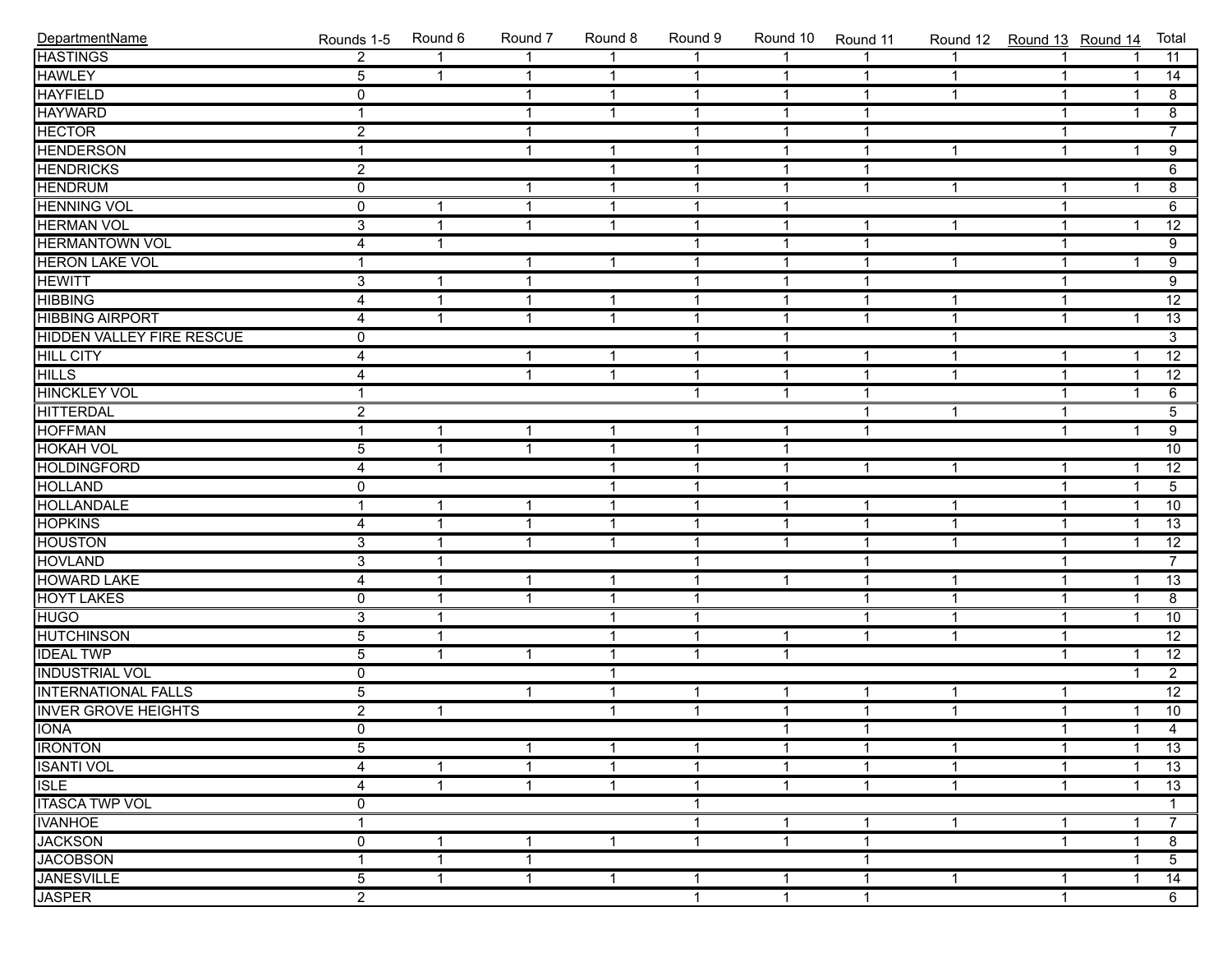| DepartmentName            | Rounds 1-5     | Round 6              | Round 7                 | Round 8      | Round 9        | Round 10       | Round 11       | Round 12 Round 13 Round 14 |                |                         | Total                                   |
|---------------------------|----------------|----------------------|-------------------------|--------------|----------------|----------------|----------------|----------------------------|----------------|-------------------------|-----------------------------------------|
| <b>JEFFERS</b>            | $\overline{2}$ |                      |                         |              |                |                |                |                            |                |                         | 10                                      |
| <b>JORDAN</b>             | $\overline{4}$ |                      |                         | $\mathbf{1}$ | $\mathbf{1}$   | $\mathbf{1}$   | $\mathbf{1}$   |                            | $\mathbf{1}$   | $\overline{1}$          | 11                                      |
| <b>KABETOGAMA</b>         | $\overline{3}$ |                      |                         | $\mathbf{1}$ | $\mathbf{1}$   |                |                | 1                          |                |                         | 6                                       |
| KANDIYOHI                 | $\overline{2}$ | $\mathbf{1}$         | $\overline{1}$          | $\mathbf{1}$ | $\mathbf{1}$   | $\mathbf{1}$   | $\mathbf{1}$   | $\mathbf 1$                | $\mathbf{1}$   | -1                      | $\overline{11}$                         |
| <b>KARLSTAD VOL</b>       | $\overline{2}$ |                      |                         | $\mathbf{1}$ | $\mathbf{1}$   | $\mathbf{1}$   | $\overline{1}$ | $\mathbf 1$                | $\mathbf{1}$   | $\overline{1}$          | $\overline{9}$                          |
| <b>KASOTA</b>             | $\overline{2}$ |                      | -1                      | $\mathbf{1}$ | $\mathbf{1}$   | 1              | $\overline{1}$ | $\mathbf 1$                | $\mathbf{1}$   | $\overline{1}$          | 10                                      |
| <b>KASSON</b>             | $\overline{3}$ | $\mathbf{1}$         | $\overline{\mathbf{1}}$ | $\mathbf{1}$ | $\mathbf{1}$   | 1              | $\mathbf{1}$   | $\mathbf 1$                | $\mathbf{1}$   | $\overline{1}$          | $\overline{12}$                         |
| <b>KEEWATIN VOL</b>       | $\mathbf{1}$   |                      | $\overline{\mathbf{1}}$ | $\mathbf{1}$ | $\mathbf{1}$   | 1              |                |                            | $\mathbf{1}$   | $\overline{1}$          | $\overline{7}$                          |
| <b>KELLIHER VOL</b>       | $\overline{2}$ |                      |                         | $\mathbf{1}$ | $\mathbf{1}$   | 1              | $\mathbf{1}$   | 1                          | $\mathbf{1}$   | $\overline{1}$          | $\overline{9}$                          |
| <b>KELLOGG</b>            | $\overline{2}$ | $\mathbf{1}$         | $\mathbf{1}$            |              | $\overline{1}$ |                |                |                            | $\mathbf{1}$   |                         | $\begin{array}{c c} 6 \\ 0 \end{array}$ |
| <b>KELSEY VOL</b>         | $\mathbf{0}$   |                      |                         |              |                |                |                |                            |                |                         |                                         |
| KENNEDY                   | $\mathbf{1}$   | $\mathbf{1}$         | -1                      |              |                | $\mathbf{1}$   |                |                            | $\mathbf{1}$   | $\overline{1}$          | 6                                       |
| <b>KENSINGTON</b>         | 4              | 1                    | $\overline{1}$          | $\mathbf{1}$ | $\mathbf{1}$   | $\mathbf{1}$   | $\mathbf{1}$   | 1                          | $\mathbf{1}$   |                         | $\overline{12}$                         |
| <b>KENYON</b>             | 4              |                      |                         | $\mathbf{1}$ | $\mathbf{1}$   | 1              | $\mathbf{1}$   | 1                          | $\mathbf{1}$   | $\overline{1}$          | $\overline{11}$                         |
| <b>KERKHOVEN</b>          | $\overline{1}$ |                      | -1                      | $\mathbf{1}$ | $\mathbf{1}$   | 1              | $\mathbf 1$    | 1                          | $\mathbf{1}$   |                         | $\overline{8}$                          |
| <b>KERRICK</b>            | $\mathbf{1}$   |                      | $\overline{1}$          |              | $\mathbf{1}$   | $\mathbf{1}$   | $\mathbf{1}$   | $\mathbf{1}$               |                | $\overline{\mathbf{1}}$ | $\overline{7}$                          |
| <b>KETTLE RIVER</b>       | $\overline{0}$ |                      |                         | $\mathbf{1}$ | $\mathbf{1}$   | $\mathbf{1}$   | $\overline{1}$ |                            | $\mathbf{1}$   |                         | $\overline{5}$                          |
| <b>KIESTER</b>            | $\overline{3}$ | 1                    | $\overline{\mathbf{1}}$ | $\mathbf{1}$ | $\mathbf{1}$   | 1              | $\overline{1}$ | 1                          |                | -1                      | $\overline{11}$                         |
| <b>KILKENNY</b>           | $\overline{0}$ | 1                    | $\overline{\mathbf{1}}$ | $\mathbf{1}$ | $\mathbf{1}$   | $\overline{1}$ | $\overline{1}$ | 1                          |                | -1                      | $\overline{8}$                          |
| <b>KIMBALL</b>            | $\overline{5}$ | 1                    | $\overline{\mathbf{1}}$ | $\mathbf{1}$ | $\mathbf{1}$   | $\mathbf{1}$   | $\mathbf{1}$   | $\mathbf 1$                | $\mathbf{1}$   | $\overline{\mathbf{1}}$ | $\overline{14}$                         |
| KINNEY GREAT SCOTT        | $\mathbf{1}$   |                      | $\overline{\mathbf{1}}$ |              |                |                |                |                            |                | $\overline{1}$          | $\overline{3}$                          |
| LACRESCENT<br>LAFAYETTE   | $\overline{2}$ |                      | $\overline{\mathbf{1}}$ | $\mathbf{1}$ | $\mathbf{1}$   | $\mathbf{1}$   | $\mathbf 1$    | $\mathbf{1}$               | $\mathbf{1}$   | $\overline{1}$          | 10                                      |
|                           | $\mathbf{1}$   | $\mathbf{1}$         | $\overline{1}$          | $\mathbf{1}$ | $\mathbf{1}$   | $\mathbf{1}$   | $\overline{1}$ | $\mathbf{1}$               | $\mathbf{1}$   | $\overline{1}$          | 10                                      |
| <b>LAKE BENTON</b>        | $\overline{0}$ |                      |                         |              | $\mathbf{1}$   | $\mathbf{1}$   | $\overline{1}$ |                            | $\mathbf{1}$   |                         | $\overline{4}$                          |
|                           | $\overline{2}$ | $\mathbf{1}$         |                         |              |                | 1              | $\overline{1}$ | 1                          | $\mathbf{1}$   | $\overline{1}$          | $\overline{8}$                          |
| LAKE BRONSON<br>LAKE CITY | 4              |                      | $\overline{\mathbf{1}}$ |              | $\mathbf{1}$   | 1              | $\mathbf{1}$   | $\mathbf 1$                | $\mathbf{1}$   |                         | $\overline{10}$                         |
| LAKE CRYSTAL              | $\overline{4}$ | $\mathbf{1}$         | $\overline{\mathbf{1}}$ | $\mathbf{1}$ | $\mathbf{1}$   | $\mathbf{1}$   | $\mathbf 1$    | 1                          | $\mathbf{1}$   | $\overline{1}$          | $\overline{13}$                         |
| <b>LAKE ELMO</b>          | $\overline{5}$ | $\mathbf{1}$         | $\overline{1}$          | $\mathbf{1}$ | $\mathbf{1}$   | $\mathbf{1}$   | $\overline{1}$ |                            | $\mathbf{1}$   | $\overline{1}$          | $\overline{13}$                         |
| LAKE GEORGE<br>LAKE HENRY | $\overline{0}$ | $\mathbf{1}$         | $\overline{\mathbf{1}}$ | $\mathbf{1}$ | $\mathbf{1}$   | $\mathbf{1}$   | $\overline{1}$ | 1                          | $\mathbf{1}$   |                         | $\overline{8}$                          |
|                           | $\overline{5}$ | $\mathbf{1}$         |                         |              | $\mathbf{1}$   | 1              | $\overline{1}$ | 1                          | $\mathbf{1}$   | $\overline{\mathbf{1}}$ | $\overline{12}$                         |
| <b>LAKE JOHANNA</b>       | $\overline{3}$ | $\mathbf{1}$         |                         | $\mathbf{1}$ | $\mathbf{1}$   | 1              | $\mathbf{1}$   | $\mathbf 1$                | $\mathbf{1}$   |                         | 10                                      |
| <b>LAKE LILLIAN</b>       | 4              |                      |                         | $\mathbf{1}$ | $\mathbf{1}$   | $\mathbf{1}$   |                |                            | $\mathbf{1}$   |                         | $\overline{8}$                          |
| <b>LAKE PARK</b>          | $\overline{2}$ |                      | $\overline{1}$          | $\mathbf{1}$ | $\mathbf{1}$   | $\mathbf{1}$   | $\mathbf{1}$   | 1                          | $\mathbf{1}$   | $\overline{1}$          | 10                                      |
| LAKE WILSON<br>LAKEFIELD  | 0              |                      | $\overline{\mathbf{1}}$ |              | $\mathbf{1}$   | $\mathbf{1}$   | $\overline{1}$ |                            | $\mathbf{1}$   |                         | $\overline{5}$                          |
|                           | $\overline{0}$ | $\mathbf{1}$         | $\overline{\mathbf{1}}$ | $\mathbf{1}$ | $\mathbf{1}$   | $\mathbf{1}$   | $\mathbf{1}$   | 1                          | $\mathbf{1}$   | $\overline{1}$          | $\overline{9}$                          |
| <b>LAKELAND VOL</b>       | $\overline{3}$ | $\mathbf{1}$         | $\overline{\mathbf{1}}$ | $\mathbf{1}$ | $\mathbf{1}$   | $\mathbf{1}$   | $\overline{1}$ | $\mathbf 1$                | $\mathbf{1}$   |                         | $\overline{11}$                         |
| LAKEPORT<br>LAKEVILLE     | $\overline{2}$ | $\blacktriangleleft$ | $\mathbf{1}$            | $\mathbf{1}$ | 1              | $\mathbf{1}$   | $\overline{1}$ |                            | $\overline{1}$ | 1                       | 10                                      |
|                           | 4              | 1                    | -1                      | -1           | 1              | -1             | $\mathbf 1$    | 1                          | 1              | -1                      | 13                                      |
| LAKEWOOD TWP              | 1              | 1                    |                         | $\mathbf 1$  | $\mathbf 1$    | -1             | $\mathbf 1$    |                            |                | -1                      | $\overline{7}$                          |
| <b>LAMBERTON</b>          | 0              | 1                    | $\mathbf 1$             | $\mathbf 1$  | $\mathbf{1}$   | -1             | $\mathbf 1$    | 1                          | $\mathbf 1$    |                         | 8                                       |
| <b>LANCASTER</b>          | $\overline{2}$ |                      | $\overline{\mathbf{1}}$ | $\mathbf 1$  | $\mathbf{1}$   | -1             | $\mathbf{1}$   | 1                          | $\mathbf{1}$   | -1                      | 10                                      |
| <b>LANESBORO</b>          | $\overline{2}$ | $\mathbf{1}$         |                         | -1           |                | -1             | $\mathbf 1$    | 1                          | 1              | -1                      | 9                                       |
| <b>LASALLE</b>            | 1              |                      |                         |              | 1              | -1             | $\mathbf{1}$   |                            |                |                         | $\overline{5}$                          |
| <b>LE CENTER</b>          | 4              | 1                    | -1                      | -1           | $\mathbf 1$    | -1             | $\mathbf 1$    | 1                          | 1              | -1                      | 13                                      |
| LE ROY                    | $\overline{2}$ | 1                    | $\overline{\mathbf{1}}$ | $\mathbf{1}$ | $\mathbf{1}$   | $\mathbf{1}$   | $\mathbf{1}$   | 1                          | $\mathbf{1}$   | -1                      | 11                                      |
| <b>LEAF VALLEY TWP</b>    | $\overline{2}$ |                      |                         | $\mathbf{1}$ | $\mathbf{1}$   | $\mathbf{1}$   |                | 1                          | $\mathbf{1}$   | $\overline{1}$          | 8                                       |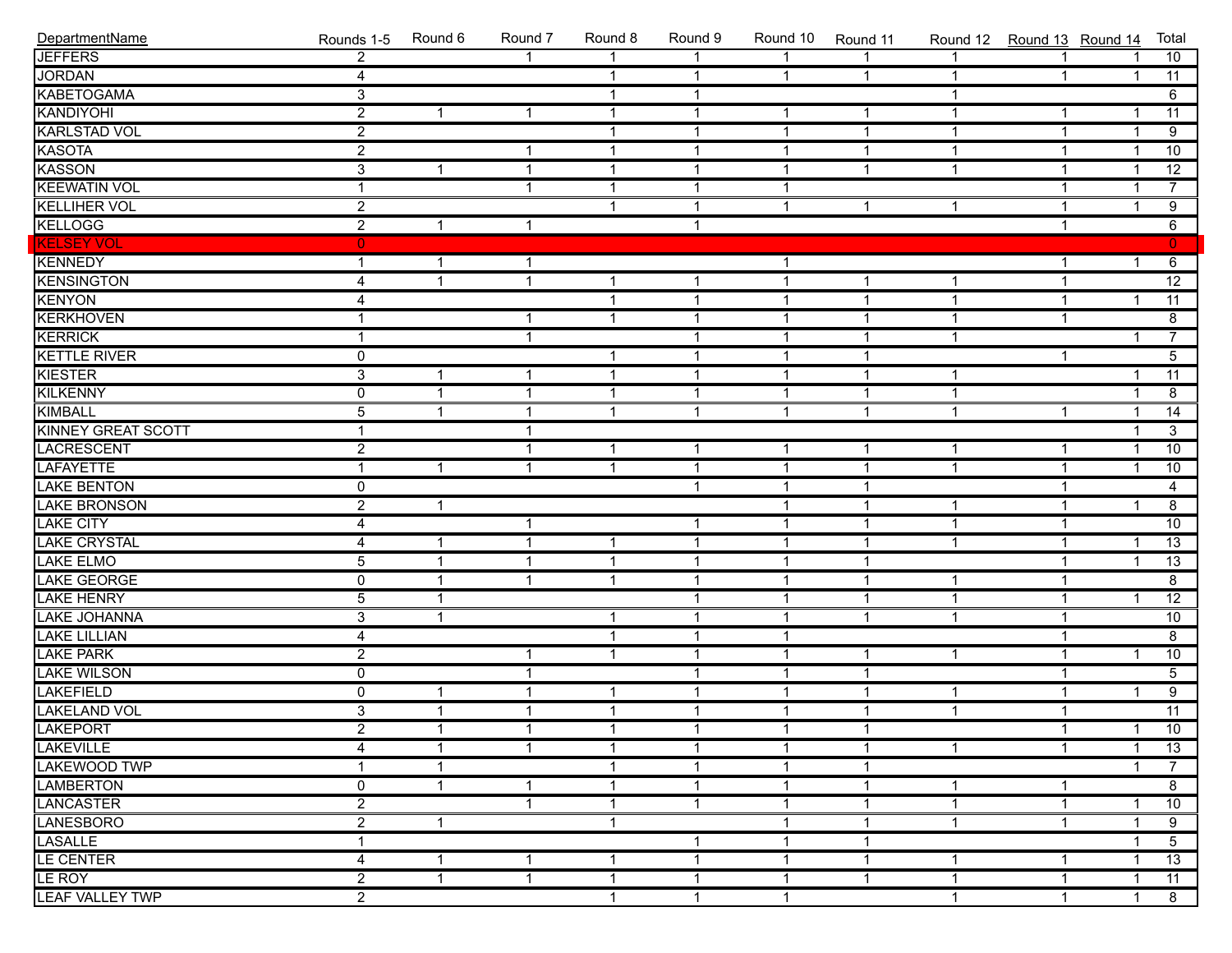| DepartmentName        | Rounds 1-5     | Round 6        | Round 7      | Round 8        | Round 9                 | Round 10     | Round 11     | Round 12 Round 13 Round 14 |                |                | Total           |
|-----------------------|----------------|----------------|--------------|----------------|-------------------------|--------------|--------------|----------------------------|----------------|----------------|-----------------|
| <b>LESTER PRAIRIE</b> | $\mathbf{0}$   | 1              | $\mathbf{1}$ | 1              | 1                       |              |              |                            |                |                | 9               |
| <b>LESUEUR</b>        | $\overline{3}$ | $\mathbf{1}$   | $\mathbf{1}$ | $\mathbf{1}$   | $\overline{1}$          | $\mathbf{1}$ | 1            | 1                          | $\mathbf{1}$   | $\mathbf{1}$   | $\overline{12}$ |
| <b>LEWISTON</b>       | $\overline{5}$ | $\mathbf{1}$   | $\mathbf{1}$ | $\mathbf{1}$   | $\overline{1}$          | $\mathbf{1}$ | $\mathbf{1}$ | $\mathbf{1}$               | $\mathbf{1}$   |                | $\overline{13}$ |
| <b>LEWISVILLE</b>     | $\overline{3}$ | $\mathbf{1}$   | $\mathbf{1}$ | $\overline{1}$ | $\overline{1}$          | $\mathbf 1$  | $\mathbf{1}$ | $\mathbf{1}$               | $\mathbf{1}$   | $\overline{1}$ | $\overline{12}$ |
| <b>LEXINGTON</b>      | $\overline{4}$ | $\mathbf{1}$   |              | $\mathbf{1}$   | $\overline{1}$          | $\mathbf 1$  | $\mathbf{1}$ |                            | $\mathbf{1}$   | $\overline{1}$ | $\overline{11}$ |
| <b>LINDSTROM</b>      | $\overline{2}$ |                |              |                | $\overline{1}$          | $\mathbf 1$  | $\mathbf{1}$ | $\mathbf{1}$               | $\mathbf{1}$   | $\overline{1}$ | $\overline{8}$  |
| <b>LINO LAKES</b>     | $\overline{0}$ |                | $\mathbf{1}$ | $\mathbf{1}$   | $\overline{1}$          | $\mathbf 1$  | $\mathbf{1}$ | $\mathbf{1}$               | $\mathbf{1}$   | $\overline{1}$ | $\overline{8}$  |
| LINWOOD VOL           | $\overline{5}$ | $\mathbf{1}$   |              | $\mathbf{1}$   | $\overline{1}$          | $\mathbf 1$  | $\mathbf{1}$ | $\mathbf{1}$               | $\mathbf{1}$   |                | $\overline{12}$ |
| <b>LISMORE</b>        | $\mathbf{1}$   |                | $\mathbf{1}$ | $\mathbf{1}$   | $\overline{1}$          | $\mathbf{1}$ | $\mathbf{1}$ |                            | $\mathbf{1}$   | $\overline{1}$ | $\overline{8}$  |
| <b>LITCHFIELD</b>     | $\overline{3}$ | $\mathbf{1}$   | $\mathbf{1}$ | $\overline{1}$ | $\overline{1}$          | $\mathbf{1}$ | $\mathbf{1}$ | $\mathbf{1}$               | $\mathbf{1}$   | $\overline{1}$ | $\overline{12}$ |
| <b>LITTLE CANADA</b>  | $\overline{5}$ | $\overline{1}$ | $\mathbf{1}$ | $\overline{1}$ | $\overline{1}$          | $\mathbf{1}$ | $\mathbf{1}$ | $\mathbf{1}$               | $\mathbf{1}$   | $\overline{1}$ | $\overline{14}$ |
| <b>LITTLE FALLS</b>   | $\overline{5}$ | $\overline{1}$ | $\mathbf{1}$ | $\overline{1}$ | $\overline{1}$          | $\mathbf{1}$ | $\mathbf{1}$ |                            | $\mathbf{1}$   | $\overline{1}$ | 13              |
| <b>LITTLEFORK</b>     | $\overline{0}$ |                | $\mathbf{1}$ | $\overline{1}$ | $\overline{1}$          | $\mathbf{1}$ | $\mathbf{1}$ | $\mathbf{1}$               | $\mathbf{1}$   |                | $\overline{7}$  |
| <b>LOMAN RURAL</b>    | $\overline{0}$ | $\mathbf{1}$   | $\mathbf{1}$ | $\mathbf{1}$   |                         | $\mathbf 1$  |              |                            |                |                | $\overline{4}$  |
| <b>LONDON</b>         | $\overline{2}$ |                |              |                |                         | $\mathbf{1}$ | 1            |                            |                |                | $\overline{4}$  |
| <b>LONG LAKE</b>      | $\overline{4}$ | $\mathbf{1}$   | $\mathbf{1}$ | $\mathbf{1}$   | $\overline{1}$          | $\mathbf 1$  | $\mathbf{1}$ | $\mathbf{1}$               | $\mathbf{1}$   | $\overline{1}$ | $\overline{13}$ |
| <b>LONG PRAIRIE</b>   | $\overline{4}$ |                |              |                |                         | $\mathbf{1}$ | $\mathbf{1}$ | $\mathbf{1}$               |                |                | $\overline{7}$  |
| <b>LONGVILLE VOL</b>  | $\mathbf{1}$   | $\mathbf{1}$   | 1            | $\mathbf{1}$   | $\overline{1}$          |              | 1            |                            | $\mathbf{1}$   | $\overline{1}$ | $\overline{8}$  |
| <b>LONSDALE</b>       | $\mathbf{1}$   | $\overline{1}$ | $\mathbf{1}$ | $\mathbf{1}$   | $\overline{1}$          | $\mathbf{1}$ | $\mathbf{1}$ | $\mathbf{1}$               | $\mathbf{1}$   | $\overline{1}$ | 10              |
| <b>LORETTO VOL</b>    | $\overline{4}$ | $\overline{1}$ | $\mathbf{1}$ | $\mathbf{1}$   | $\overline{1}$          | $\mathbf{1}$ | $\mathbf{1}$ | $\mathbf{1}$               | $\overline{1}$ | $\mathbf{1}$   | $\overline{13}$ |
| <b>LOUISBURG</b>      | $\overline{0}$ |                |              |                |                         |              |              |                            |                |                | $\mathbf{0}$    |
| LOWER ST CROIX VALLEY | 4              | $\mathbf{1}$   |              | $\mathbf{1}$   | $\overline{1}$          | $\mathbf{1}$ | $\mathbf{1}$ | $\mathbf{1}$               | $\mathbf{1}$   | $\overline{1}$ | 12              |
| <b>LOWRY</b>          | $\overline{3}$ | $\mathbf{1}$   | $\mathbf{1}$ | $\overline{1}$ | $\overline{1}$          | $\mathbf{1}$ | $\mathbf{1}$ | 1                          | $\mathbf{1}$   | $\overline{1}$ | $\overline{12}$ |
| <b>LUCAN</b>          | $\overline{0}$ |                | $\mathbf{1}$ |                |                         | $\mathbf{1}$ |              |                            | $\mathbf{1}$   |                | $\overline{3}$  |
| <b>LUTSEN VOL</b>     | $\overline{3}$ |                | $\mathbf{1}$ | $\mathbf{1}$   | $\overline{1}$          | $\mathbf{1}$ | 1            |                            | $\mathbf{1}$   |                | $\overline{9}$  |
| <b>LUVERNE</b>        | $\overline{3}$ |                | $\mathbf{1}$ | $\overline{1}$ | $\overline{1}$          | $\mathbf{1}$ | $\mathbf{1}$ | $\mathbf{1}$               | $\mathbf{1}$   | $\overline{1}$ | $\overline{11}$ |
| <b>LYLE</b>           | $\overline{2}$ | $\mathbf{1}$   | $\mathbf{1}$ | $\mathbf{1}$   | $\overline{1}$          | $\mathbf 1$  | $\mathbf{1}$ |                            | $\mathbf{1}$   | $\overline{1}$ | $\overline{10}$ |
| <b>LYND</b>           | $\overline{0}$ |                |              |                | $\overline{1}$          | $\mathbf 1$  | $\mathbf{1}$ |                            | $\mathbf{1}$   |                | $\overline{4}$  |
| <b>MABEL VOL</b>      | $\overline{0}$ |                |              |                |                         | $\mathbf{1}$ | $\mathbf{1}$ | $\mathbf{1}$               | $\mathbf{1}$   |                | $\overline{4}$  |
| <b>MADELIA</b>        | $\overline{3}$ | $\mathbf{1}$   | $\mathbf{1}$ | $\mathbf{1}$   | $\overline{1}$          | $\mathbf 1$  | $\mathbf{1}$ | $\mathbf{1}$               | $\mathbf{1}$   | $\overline{1}$ | $\overline{12}$ |
| <b>MADISON</b>        | $\overline{3}$ | $\mathbf{1}$   | $\mathbf{1}$ | $\mathbf{1}$   | $\overline{1}$          | $\mathbf 1$  | $\mathbf{1}$ | $\mathbf{1}$               | $\mathbf{1}$   |                | $\overline{11}$ |
| <b>MADISON LAKE</b>   | $\overline{4}$ | $\mathbf{1}$   | $\mathbf{1}$ | $\mathbf{1}$   | $\overline{1}$          | $\mathbf 1$  | $\mathbf{1}$ | $\mathbf{1}$               | $\mathbf{1}$   | $\overline{1}$ | $\overline{13}$ |
| <b>MAGNOLIA</b>       | $\mathbf{1}$   | $\mathbf{1}$   |              | $\mathbf{1}$   | $\overline{1}$          | $\mathbf{1}$ | $\mathbf{1}$ | $\mathbf{1}$               | $\mathbf{1}$   | $\overline{1}$ | $\overline{9}$  |
| <b>MAHNOMEN</b>       | $\overline{4}$ | $\overline{1}$ | $\mathbf{1}$ |                | $\overline{1}$          | $\mathbf{1}$ | $\mathbf{1}$ | $\mathbf{1}$               | $\mathbf{1}$   |                | 11              |
| <b>MAHTOMEDI</b>      | $\overline{2}$ | $\mathbf{1}$   | $\mathbf{1}$ | $\mathbf{1}$   | $\overline{1}$          | $\mathbf{1}$ | $\mathbf 1$  | $\mathbf{1}$               | $\mathbf{1}$   |                | 10              |
| <b>MAHTOWA</b>        | $\mathbf{1}$   |                |              |                |                         |              | $\mathbf{1}$ |                            | $\mathbf{1}$   |                | $\overline{3}$  |
| <b>MAKINEN</b>        | $\overline{2}$ |                |              | $\overline{1}$ | $\mathbf{1}$            | $\mathbf{1}$ | $\mathbf{1}$ |                            |                |                | $\overline{6}$  |
| <b>MANCHESTER</b>     | $\mathbf{1}$   | $\mathbf{1}$   |              | $\mathbf{1}$   | $\mathbf{1}$            | $\mathbf{1}$ |              |                            |                |                | 5 <sup>7</sup>  |
| <b>MANKATO</b>        | $\overline{5}$ | $\overline{1}$ |              | $\mathbf{1}$   | $\overline{1}$          | $\mathbf{1}$ | 1            | $\mathbf{1}$               | $\mathbf{1}$   | $\mathbf 1$    | 13              |
| <b>MANTORVILLE</b>    | $\overline{3}$ | $\mathbf{1}$   | $\mathbf{1}$ | $\mathbf{1}$   | $\overline{\mathbf{1}}$ | $\mathbf{1}$ | $\mathbf 1$  |                            | $\mathbf{1}$   | $\mathbf{1}$   | 11              |
| <b>MAPLE GROVE</b>    | $\overline{2}$ | $\mathbf{1}$   | $\mathbf{1}$ | $\mathbf{1}$   | $\overline{\mathbf{1}}$ | $\mathbf{1}$ | $\mathbf 1$  | $\mathbf{1}$               | $\mathbf{1}$   | $\mathbf 1$    | 11              |
| <b>MAPLE HILL</b>     | 1              |                |              | $\mathbf{1}$   | $\overline{\mathbf{1}}$ |              |              |                            | 1              |                | $\overline{4}$  |
| <b>MAPLE LAKE</b>     | $\overline{5}$ | $\mathbf{1}$   | $\mathbf{1}$ | $\mathbf{1}$   | $\overline{\mathbf{1}}$ | 1            | 1            | 1                          | $\mathbf{1}$   | 1              | 14              |
| <b>MAPLE PLAIN</b>    | $\overline{2}$ | $\mathbf{1}$   | $\mathbf{1}$ | $\mathbf{1}$   | $\overline{\mathbf{1}}$ | $\mathbf{1}$ | 1            | $\mathbf{1}$               | $\mathbf{1}$   | $\mathbf{1}$   | 11              |
| <b>MAPLETON</b>       | $\mathbf{1}$   | $\mathbf{1}$   |              | $\mathbf{1}$   | $\overline{\mathbf{1}}$ | $\mathbf{1}$ | $\mathbf 1$  | $\mathbf 1$                | $\mathbf{1}$   | $\mathbf{1}$   | $\overline{9}$  |
| <b>MAPLEVIEW</b>      | $\mathbf{1}$   |                |              |                |                         | $\mathbf{1}$ | $\mathbf{1}$ |                            |                |                | $\overline{3}$  |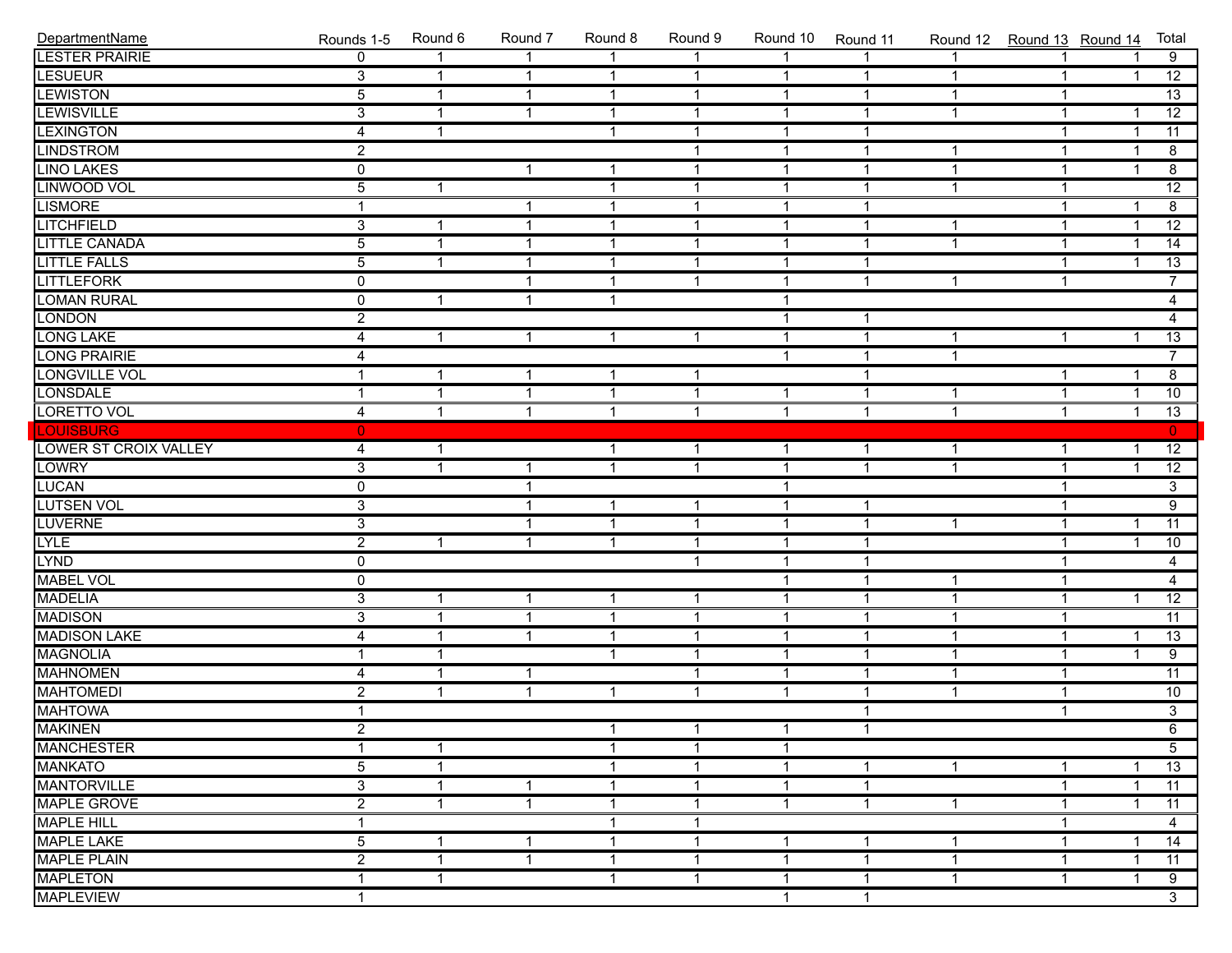| DepartmentName                   | Rounds 1-5              | Round 6              | Round 7                 | Round 8        | Round 9              | Round 10       | Round 11       |                | Round 12 Round 13 Round 14 |                         | Total           |
|----------------------------------|-------------------------|----------------------|-------------------------|----------------|----------------------|----------------|----------------|----------------|----------------------------|-------------------------|-----------------|
| <b>MAPLEWOOD</b>                 | 4                       |                      |                         | $\overline{1}$ | 1                    | $\overline{ }$ |                |                |                            |                         | 12              |
| <b>MARIETTA</b>                  | $\overline{2}$          |                      | $\overline{\mathbf{1}}$ | $\mathbf{1}$   |                      |                | 1              |                |                            |                         | $\overline{5}$  |
| <b>MARINE ON ST CROIX</b>        | $\overline{0}$          |                      |                         |                | $\mathbf{1}$         | $\mathbf{1}$   | $\mathbf{1}$   | 1              |                            |                         | $\overline{5}$  |
| <b>MARSHALL</b>                  | $\overline{2}$          | 1                    | -1                      | $\mathbf{1}$   | $\mathbf{1}$         | $\overline{1}$ | $\mathbf{1}$   | $\mathbf 1$    | $\mathbf{1}$               | -1                      | $\overline{11}$ |
| <b>MAYER</b>                     | 4                       | $\mathbf 1$          | $\overline{1}$          | $\mathbf{1}$   | $\mathbf{1}$         | $\mathbf 1$    | $\mathbf{1}$   | 1              | $\mathbf{1}$               |                         | 12              |
| <b>MAYNARD</b>                   | 4                       | $\mathbf{1}$         |                         | $\mathbf{1}$   | $\mathbf{1}$         | $\overline{1}$ | $\overline{1}$ | 1              | $\mathbf{1}$               | $\overline{1}$          | $\overline{12}$ |
| <b>MAZEPPA VOL</b>               | $\overline{3}$          | 1                    | $\overline{\mathbf{1}}$ | $\mathbf{1}$   | $\mathbf{1}$         | $\overline{1}$ | $\mathbf{1}$   | $\overline{1}$ | $\mathbf{1}$               | $\overline{1}$          | $\overline{12}$ |
| <b>MC DAVITT</b>                 | $\overline{2}$          | 1                    | $\overline{\mathbf{1}}$ | $\mathbf{1}$   | $\mathbf{1}$         | 1              |                |                |                            |                         | $\overline{7}$  |
| MC GREGOR VOL                    | $\mathbf{1}$            |                      | -1                      |                |                      |                | $\mathbf{1}$   | 1              | $\mathbf{1}$               | -1                      | $6\overline{}$  |
| <b>MCGRATH</b>                   | $\mathbf{0}$            |                      |                         |                |                      |                |                |                |                            |                         | $\mathbf{0}$    |
| <b>MCINTOSH</b>                  | $\overline{0}$          |                      |                         |                |                      |                | $\mathbf{1}$   |                |                            |                         | 1               |
| <b>MCKINLEY VOL</b>              | $\overline{0}$          |                      |                         |                | $\mathbf{1}$         |                |                |                |                            |                         | $\mathbf{1}$    |
| <b>MDEWAKANTON PUBLIC SAFETY</b> | 1                       | $\mathbf{1}$         | -1                      | $\mathbf{1}$   | $\mathbf{1}$         | $\mathbf{1}$   | $\mathbf{1}$   |                | $\mathbf{1}$               |                         | $\overline{8}$  |
| <b>MEADOWLANDS AREA VOL</b>      | $\overline{2}$          |                      | -1                      | $\mathbf{1}$   |                      | 1              | $\mathbf{1}$   |                |                            |                         | $\overline{6}$  |
| <b>MEDFORD VOL</b>               | $\overline{3}$          | $\mathbf{1}$         | -1                      | $\mathbf{1}$   | $\mathbf{1}$         | 1              | $\mathbf{1}$   | 1              | $\mathbf{1}$               | -1                      | $\overline{12}$ |
| <b>MEDICINE LAKE</b>             | $\overline{0}$          |                      |                         |                |                      | $\overline{1}$ |                |                | $\mathbf{1}$               |                         | $\overline{2}$  |
| <b>MELROSE</b>                   | $\overline{5}$          | $\mathbf{1}$         | $\overline{1}$          | $\mathbf{1}$   | $\mathbf{1}$         | 1              | $\mathbf{1}$   |                | $\mathbf{1}$               | $\overline{1}$          | $\overline{13}$ |
| <b>MENAHGA</b>                   | 4                       | 1                    | $\overline{1}$          | $\mathbf{1}$   | $\mathbf{1}$         | $\overline{1}$ | $\mathbf{1}$   |                | $\mathbf{1}$               |                         | 11              |
| <b>MENDOTA HEIGHTS</b>           | $\overline{2}$          | $\mathbf{1}$         |                         | $\mathbf{1}$   | $\mathbf{1}$         | 1              | $\mathbf{1}$   | $\mathbf 1$    | $\mathbf{1}$               |                         | $\overline{9}$  |
| <b>MENTOR</b>                    | $\overline{2}$          |                      |                         | $\mathbf{1}$   | $\mathbf{1}$         | $\overline{1}$ | $\mathbf{1}$   |                | $\mathbf{1}$               |                         | $\overline{7}$  |
| <b>MIDDLE RIVER</b>              | $\overline{1}$          |                      |                         |                | $\mathbf{1}$         | $\overline{1}$ |                | 1              | $\mathbf{1}$               | $\overline{1}$          | 6               |
| <b>MIESVILLE VOL</b>             | $\overline{3}$          | $\mathbf{1}$         |                         | $\mathbf{1}$   | $\mathbf{1}$         | $\mathbf{1}$   | $\mathbf{1}$   | $\mathbf 1$    | $\mathbf{1}$               | $\overline{1}$          | 11              |
| <b>MILACA</b>                    | $\overline{4}$          | $\mathbf{1}$         | $\overline{\mathbf{1}}$ | $\mathbf{1}$   | $\mathbf{1}$         | 1              | $\overline{1}$ |                | $\mathbf{1}$               |                         | 11              |
| <b>MILAN</b>                     | $\overline{2}$          |                      | -1                      | $\mathbf{1}$   | $\mathbf{1}$         | $\overline{1}$ | $\mathbf 1$    |                | $\mathbf{1}$               |                         | $\overline{8}$  |
| <b>MILLERVILLE</b>               | 4                       | 1                    |                         | $\mathbf{1}$   | $\mathbf{1}$         | $\overline{1}$ | $\mathbf{1}$   | $\mathbf 1$    | $\mathbf{1}$               | -1                      | $\overline{12}$ |
| <b>MILROY</b>                    | 1                       | 1                    | -1                      | $\mathbf{1}$   | $\mathbf{1}$         |                |                |                | $\mathbf{1}$               | $\overline{1}$          | $\overline{7}$  |
| <b>MILTONA</b>                   | $\overline{2}$          | 1                    | -1                      | $\mathbf{1}$   | $\mathbf{1}$         | $\overline{1}$ | $\mathbf 1$    | 1              | $\mathbf{1}$               | $\overline{\mathbf{1}}$ | 11              |
| <b>MINNEAPOLIS</b>               | $\overline{2}$          | $\mathbf{1}$         |                         | $\mathbf{1}$   | $\mathbf{1}$         | $\mathbf{1}$   | $\mathbf{1}$   | $\mathbf{1}$   | $\mathbf{1}$               |                         | $\overline{9}$  |
| <b>MINNEOTA</b>                  | $\overline{2}$          | 1                    | $\overline{\mathbf{1}}$ | $\mathbf{1}$   | $\mathbf{1}$         | 1              | $\mathbf 1$    |                |                            |                         | $\overline{8}$  |
| MINNESOTA CITY                   | $\overline{1}$          | 1                    | $\overline{\mathbf{1}}$ | $\mathbf{1}$   |                      | 1              | $\mathbf 1$    | 1              |                            | -1                      | $\overline{8}$  |
| <b>MINNESOTA LAKE</b>            | $\overline{2}$          | 1                    | $\overline{\mathbf{1}}$ | $\mathbf{1}$   | $\mathbf{1}$         | 1              | $\mathbf{1}$   | 1              | $\mathbf{1}$               | $\overline{\mathbf{1}}$ | $\overline{11}$ |
| <b>MINNETONKA</b>                | $\overline{2}$          | 1                    | -1                      | $\mathbf{1}$   | $\mathbf{1}$         | $\overline{1}$ | $\mathbf{1}$   |                | $\mathbf{1}$               | -1                      | $\overline{11}$ |
| <b>MISSION TWP</b>               | $\overline{3}$          | $\mathbf{1}$         | $\overline{\mathbf{1}}$ | $\mathbf{1}$   | $\mathbf{1}$         | 1              | $\mathbf{1}$   | 1              | $\mathbf{1}$               |                         | $\overline{11}$ |
| <b>MONTEVIDEO</b>                | $\overline{3}$          | $\mathbf{1}$         | -1                      | $\mathbf{1}$   | $\mathbf{1}$         | $\mathbf{1}$   | $\mathbf{1}$   | 1              | $\mathbf{1}$               | $\overline{1}$          | 12              |
| <b>MONTGOMERY</b>                | $\overline{3}$          |                      |                         | $\mathbf{1}$   | $\mathbf{1}$         | 1              | $\mathbf 1$    | 1              | $\mathbf{1}$               | $\overline{1}$          | 10              |
| <b>MONTICELLO</b>                | $\overline{\mathbf{4}}$ | $\mathbf 1$          | $\mathbf{1}$            | $\mathbf{1}$   | $\mathbf{1}$         | $\mathbf{1}$   | $\overline{1}$ | 1              | $\mathbf{1}$               | $\overline{\mathbf{1}}$ | 13              |
| <b>MONTROSE</b>                  | $\overline{5}$          | $\blacktriangleleft$ | $\blacktriangleleft$    | $\mathbf{1}$   | $\blacktriangleleft$ | $\mathbf{1}$   | $\overline{1}$ | 1              | $\overline{1}$             | $\overline{1}$          | $\overline{14}$ |
| <b>MOORHEAD</b>                  | $\overline{5}$          | 1                    | -1                      | -1             | 1                    | -1             | $\mathbf 1$    | 1              | 1                          |                         | $\overline{13}$ |
| <b>MOOSE LAKE</b>                | 1                       |                      | -1                      | -1             | 1                    | -1             | $\mathbf 1$    | 1              | 1                          | -1                      | $\overline{9}$  |
| <b>MORA</b>                      | 5                       | 1                    | -1                      | -1             | 1                    | 1              | $\mathbf 1$    |                | 1                          |                         | 13              |
| <b>MORGAN</b>                    | 0                       | 1                    | -1                      | -1             | 1                    | 1              | 1              |                | 1                          | -1                      | $\overline{9}$  |
| <b>MORRIS</b>                    | 4                       | 1                    | -1                      | 1              | 1                    | 1              | 1              |                | 1                          | -1                      | 13              |
| <b>MORRISTOWN</b>                | $\overline{2}$          | 1                    | -1                      | -1             | 1                    | 1              | $\mathbf 1$    | 1              | -1                         |                         | 10              |
| <b>MORSE FALL LAKE</b>           | $\overline{2}$          | 1                    | -1                      | -1             | $\mathbf 1$          | -1             | $\mathbf 1$    |                | 1                          |                         | 10              |
| <b>MORTON</b>                    | $\mathbf 0$             |                      |                         | $\mathbf 1$    |                      | $\mathbf{1}$   |                |                | 1                          |                         | $\overline{3}$  |
| <b>MOTLEY</b>                    | $\overline{2}$          |                      | $\mathbf{1}$            |                | $\mathbf{1}$         |                |                |                | $\mathbf{1}$               |                         | $\overline{5}$  |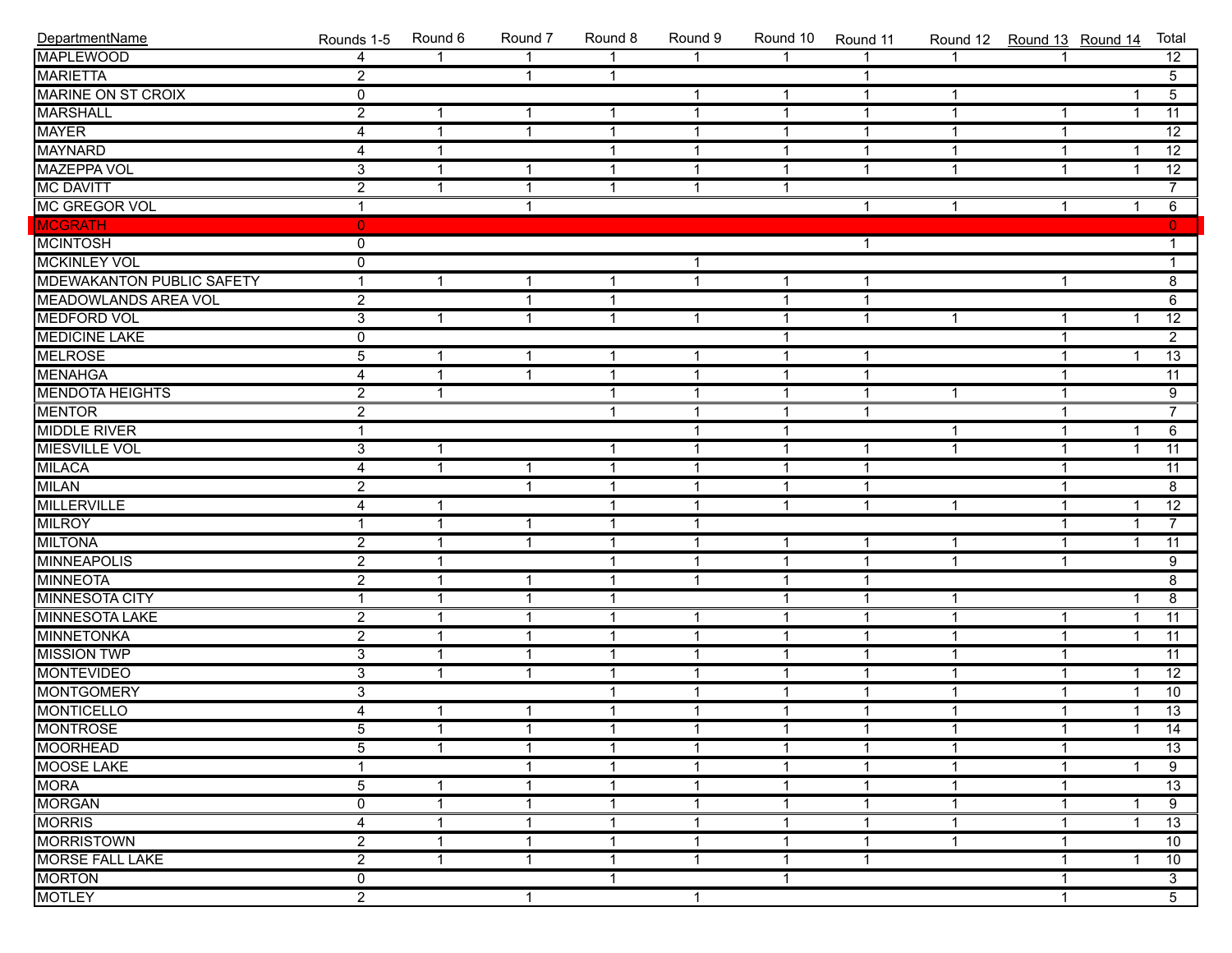| DepartmentName                    | Rounds 1-5              | Round 6      | Round 7        | Round 8        | Round 9        | Round 10       | Round 11       | Round 12     |              | Round 13 Round 14 | Total           |
|-----------------------------------|-------------------------|--------------|----------------|----------------|----------------|----------------|----------------|--------------|--------------|-------------------|-----------------|
| <b>MOUND</b>                      | $\overline{2}$          |              | 1              |                | $\mathbf{1}$   | $\overline{1}$ |                |              |              |                   | 10              |
| <b>MOUNTAIN IRON</b>              | $\mathbf{1}$            |              |                | $\mathbf{1}$   | $\overline{1}$ | $\overline{1}$ | $\mathbf{1}$   | $\mathbf{1}$ | $\mathbf{1}$ | $\mathbf{1}$      | $\overline{8}$  |
| <b>MOUNTAIN LAKE</b>              | 4                       | $\mathbf 1$  | $\mathbf{1}$   | $\overline{1}$ | $\overline{1}$ | $\overline{1}$ | $\overline{1}$ | $\mathbf{1}$ | $\mathbf{1}$ | $\overline{1}$    | $\overline{13}$ |
| MPLS ST PAUL INTL AIRPORT         | $\overline{3}$          | $\mathbf{1}$ | $\overline{1}$ | $\mathbf{1}$   | $\overline{1}$ | $\mathbf{1}$   | $\mathbf{1}$   | $\mathbf{1}$ | $\mathbf{1}$ | $\overline{1}$    | $\overline{12}$ |
| <b>MURDOCK</b>                    | $\overline{4}$          | 1            | $\mathbf{1}$   | $\mathbf{1}$   | $\overline{1}$ | $\mathbf{1}$   | $\mathbf{1}$   | $\mathbf{1}$ | $\mathbf{1}$ | $\mathbf{1}$      | $\overline{13}$ |
| <b>MYRTLE</b>                     | $\overline{2}$          |              | $\overline{1}$ | $\mathbf{1}$   | $\overline{1}$ | $\mathbf{1}$   | $\mathbf{1}$   |              | $\mathbf{1}$ |                   | 8               |
| <b>NASHWAUK</b>                   | $\overline{3}$          | $\mathbf 1$  | $\mathbf{1}$   | $\mathbf{1}$   | $\overline{1}$ | $\mathbf{1}$   | $\mathbf{1}$   | $\mathbf{1}$ | $\mathbf{1}$ | $\mathbf{1}$      | $\overline{12}$ |
| <b>NASSAU</b>                     | $\overline{0}$          |              |                |                |                |                |                |              |              |                   | $\mathbf{0}$    |
| <b>NERSTRAND VOL</b>              | $\overline{0}$          |              |                |                | $\mathbf 1$    | $\mathbf{1}$   |                | $\mathbf{1}$ | $\mathbf{1}$ | $\mathbf{1}$      | $\overline{5}$  |
| <b>NEVIS</b>                      | $\overline{2}$          | 1            | $\mathbf{1}$   | $\mathbf{1}$   | $\overline{1}$ | $\mathbf{1}$   | 1              | $\mathbf{1}$ |              |                   | $\overline{9}$  |
| <b>NEW AUBURN</b>                 | $\overline{2}$          |              |                | $\mathbf{1}$   | $\overline{1}$ | $\mathbf{1}$   | $\mathbf{1}$   | $\mathbf{1}$ | $\mathbf 1$  | $\overline{1}$    | $\overline{9}$  |
| <b>NEW BRIGHTON</b>               | $\overline{5}$          | -1           |                | $\mathbf{1}$   | $\overline{1}$ | $\mathbf{1}$   | $\mathbf{1}$   | $\mathbf{1}$ | $\mathbf{1}$ | $\overline{1}$    | $\overline{13}$ |
| <b>NEW GERMANY</b>                | $\overline{3}$          | $\mathbf{1}$ | $\mathbf{1}$   | $\mathbf{1}$   | $\overline{1}$ | $\mathbf{1}$   | $\mathbf{1}$   | $\mathbf{1}$ | $\mathbf{1}$ | $\overline{1}$    | $\overline{12}$ |
| <b>NEW LONDON</b>                 | 4                       | $\mathbf 1$  | $\mathbf{1}$   | $\mathbf{1}$   | $\overline{1}$ | $\overline{1}$ | $\mathbf{1}$   | $\mathbf{1}$ | $\mathbf{1}$ | $\overline{1}$    | $\overline{13}$ |
| <b>NEW MUNICH</b>                 | $\overline{\mathbf{1}}$ | 1            | $\overline{1}$ | $\overline{1}$ |                | $\mathbf{1}$   | $\mathbf{1}$   | $\mathbf{1}$ | $\mathbf{1}$ |                   | $\overline{8}$  |
| <b>NEW PRAGUE</b>                 | $\overline{3}$          | 1            |                | $\mathbf{1}$   | $\mathbf{1}$   | $\mathbf{1}$   | $\mathbf{1}$   | $\mathbf{1}$ | $\mathbf{1}$ | $\overline{1}$    | $\overline{11}$ |
| <b>NEW RICHLAND</b>               | 1                       | 1            | $\overline{1}$ | $\mathbf{1}$   | $\overline{1}$ | $\mathbf{1}$   | $\mathbf{1}$   |              | $\mathbf{1}$ | $\overline{1}$    | 9               |
| <b>NEW ULM</b>                    | 4                       | 1            | $\mathbf{1}$   | $\mathbf{1}$   | $\overline{1}$ | $\mathbf{1}$   | $\mathbf{1}$   | $\mathbf{1}$ | $\mathbf{1}$ | $\overline{1}$    | $\overline{13}$ |
| <b>NEW YORK MILLS</b>             | 4                       | $\mathbf 1$  | $\mathbf{1}$   | $\mathbf{1}$   | $\overline{1}$ | $\mathbf{1}$   | $\mathbf{1}$   |              |              |                   | 10              |
| <b>NEWFOLDEN</b>                  | $\overline{1}$          | $\mathbf 1$  | $\mathbf{1}$   | $\mathbf{1}$   |                | $\mathbf{1}$   |                | $\mathbf{1}$ | $\mathbf{1}$ | $\overline{1}$    | $\overline{8}$  |
| <b>NEWPORT</b>                    | 4                       | 1            | $\mathbf{1}$   | $\mathbf{1}$   | $\mathbf{1}$   | $\mathbf{1}$   | 1              | $\mathbf{1}$ | $\mathbf{1}$ | $\mathbf{1}$      | $\overline{13}$ |
| <b>NICOLLET</b>                   | 1                       | 1            | $\overline{1}$ | $\mathbf{1}$   | $\overline{1}$ | $\mathbf{1}$   | $\mathbf{1}$   | $\mathbf{1}$ | $\mathbf{1}$ | $\mathbf{1}$      | 10              |
| <b>NIELSVILLE</b>                 | 0                       |              |                |                | $\overline{1}$ |                |                |              |              |                   | $\mathbf{1}$    |
| <b>NISSWA</b>                     | 4                       | $\mathbf 1$  | $\mathbf{1}$   | $\mathbf{1}$   | $\overline{1}$ | $\mathbf{1}$   | $\mathbf 1$    | $\mathbf{1}$ | $\mathbf{1}$ | $\mathbf{1}$      | $\overline{13}$ |
| NODINE VOL                        | $\overline{2}$          | $\mathbf{1}$ | $\overline{1}$ |                | $\overline{1}$ | $\mathbf{1}$   | $\mathbf 1$    |              |              | $\overline{1}$    | $\overline{8}$  |
| NORMANNA VOL                      | $\overline{2}$          |              |                | $\mathbf{1}$   |                | $\mathbf{1}$   | $\mathbf{1}$   |              | $\mathbf{1}$ |                   | $\overline{6}$  |
| <b>NORTH BRANCH</b>               | $\overline{4}$          | 1            | $\overline{1}$ | $\mathbf{1}$   | $\mathbf{1}$   | $\mathbf{1}$   | $\mathbf{1}$   | $\mathbf{1}$ | $\mathbf{1}$ | $\overline{1}$    | $\overline{13}$ |
| <b>NORTH MANKATO</b>              | 4                       | 1            | $\mathbf{1}$   | $\mathbf{1}$   | $\overline{1}$ | $\mathbf{1}$   | 1              | $\mathbf{1}$ | $\mathbf{1}$ |                   | $\overline{12}$ |
| <b>NORTH ST PAUL</b>              | 4                       |              | $\mathbf{1}$   |                | $\overline{1}$ | $\mathbf{1}$   | $\mathbf{1}$   | $\mathbf{1}$ | $\mathbf{1}$ |                   | 10              |
| NORTH STAR TWP                    | $\overline{1}$          | $\mathbf 1$  |                | $\mathbf{1}$   |                | $\mathbf{1}$   | $\mathbf{1}$   | $\mathbf{1}$ |              | $\overline{1}$    | $\overline{7}$  |
| NORTHFIELD AREA FIRE AND RESCUE ! | $\mathbf{1}$            |              | $\mathbf{1}$   | $\mathbf{1}$   | $\mathbf 1$    | $\mathbf{1}$   | $\mathbf{1}$   | $\mathbf{1}$ | $\mathbf{1}$ | $\mathbf{1}$      | $\overline{9}$  |
| <b>NORTHLAND</b>                  | $\overline{0}$          |              | $\mathbf{1}$   | $\mathbf{1}$   |                | $\overline{1}$ |                |              |              |                   | $\overline{3}$  |
| <b>NORTHOME</b>                   | $\overline{1}$          |              |                |                | $\mathbf 1$    | $\mathbf{1}$   | 1              | 1            | $\mathbf{1}$ | $\overline{1}$    | $\overline{7}$  |
| <b>NORTHROP</b>                   | 0                       |              |                |                | $\mathbf{1}$   | $\mathbf{1}$   | $\overline{1}$ | $\mathbf{1}$ |              | $\overline{1}$    | $\overline{5}$  |
| <b>NORTHWEST ANGLE</b>            | $\overline{0}$          |              |                |                |                |                |                |              |              |                   | $\mathbf{0}$    |
| NORWOOD YOUNG AMERICA             | 4                       | $\mathbf{1}$ |                | $\mathbf{1}$   | $\mathbf{1}$   | $\mathbf{1}$   | $\mathbf{1}$   | $\mathbf{1}$ | $\mathbf{1}$ | $\mathbf{1}$      | 12              |
| NOWTHEN                           |                         |              |                |                |                |                |                |              |              |                   | $\mathbf{0}$    |
| <b>OAK GROVE</b>                  | 4                       | $\mathbf{1}$ | $\mathbf{1}$   | $\mathbf{1}$   | $\mathbf{1}$   | $\mathbf{1}$   | $\mathbf{1}$   | $\mathbf{1}$ | $\mathbf{1}$ |                   | 12              |
| <b>OAKDALE</b>                    | 5                       | 1            | $\mathbf{1}$   | $\mathbf{1}$   | $\overline{1}$ | $\mathbf{1}$   | 1              | 1            | $\mathbf{1}$ |                   | $\overline{14}$ |
| <b>ODESSA</b>                     |                         |              | $\overline{1}$ | $\mathbf{1}$   |                | 1              |                |              |              |                   | 5               |
| ODIN                              | 5                       | $\mathbf{1}$ | $\mathbf{1}$   | $\mathbf{1}$   | $\mathbf{1}$   | $\mathbf{1}$   | 1              | 1            | $\mathbf{1}$ |                   | $\overline{14}$ |
| <b>OGEMA</b>                      | $\overline{2}$          |              | $\mathbf{1}$   | $\mathbf{1}$   | $\overline{1}$ | $\mathbf{1}$   | $\mathbf 1$    | $\mathbf{1}$ |              |                   | 8               |
| <b>OGILVIE</b>                    | 0                       |              | $\mathbf{1}$   | $\mathbf{1}$   | $\mathbf{1}$   | $\mathbf{1}$   | 1              | $\mathbf{1}$ | $\mathbf{1}$ | 1                 | $\overline{8}$  |
| <b>OKABENA</b>                    | 1                       |              | $\mathbf{1}$   | $\mathbf{1}$   | $\overline{1}$ | 1              | 1              |              | $\mathbf{1}$ |                   | $\overline{7}$  |
| OKLEE                             | 0                       |              |                |                | $\mathbf{1}$   | $\mathbf{1}$   | $\mathbf 1$    | 1            |              |                   | 4               |
| <b>OLIVIA</b>                     | $\overline{5}$          |              | $\mathbf{1}$   |                | $\overline{1}$ | $\mathbf{1}$   | $\mathbf{1}$   | $\mathbf{1}$ | $\mathbf{1}$ | $\mathbf{1}$      | $\overline{12}$ |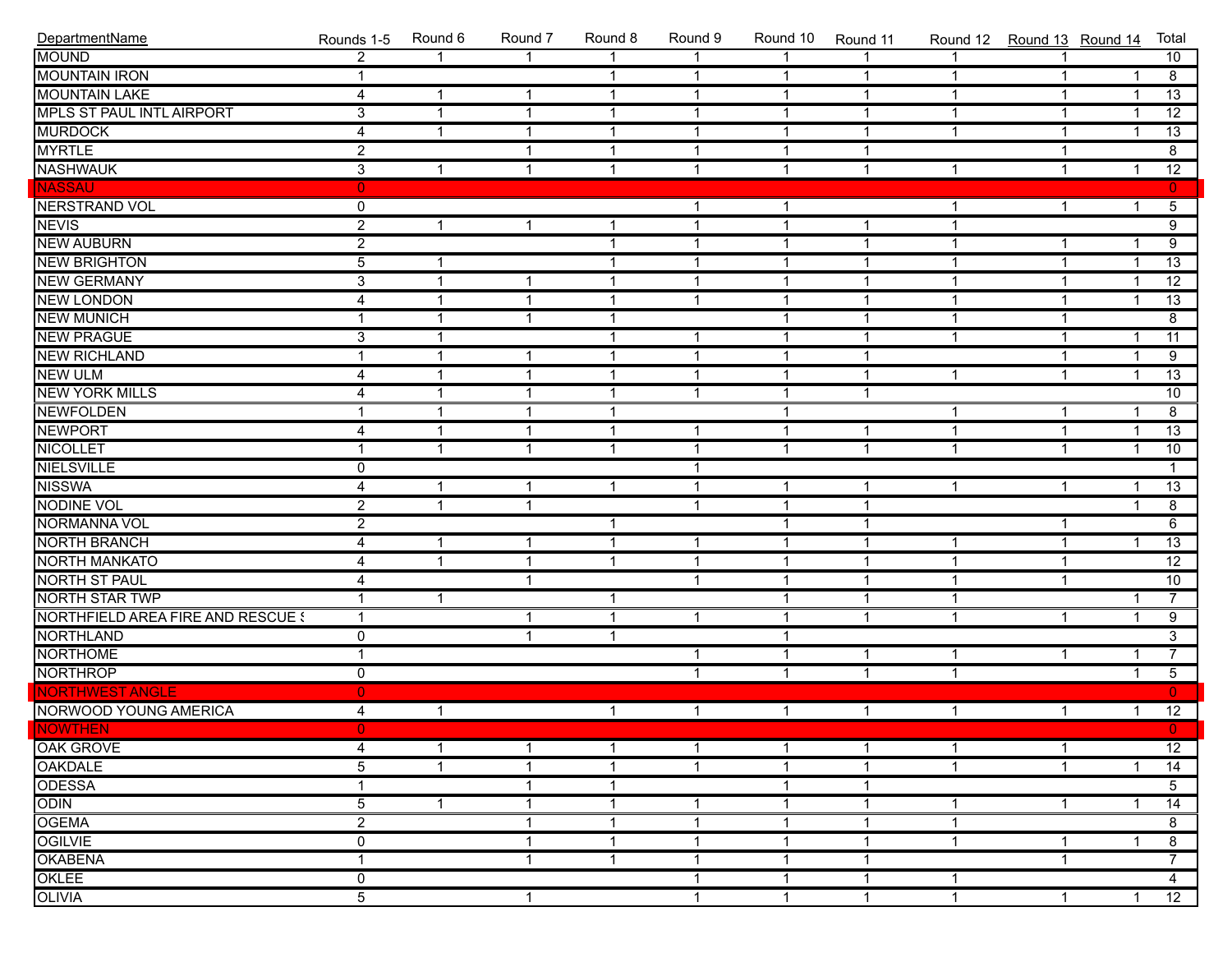| DepartmentName                    | Rounds 1-5     | Round 6      | Round 7                 | Round 8      | Round 9        | Round 10     | Round 11       | Round 12 Round 13 Round 14 |                |                         | Total           |
|-----------------------------------|----------------|--------------|-------------------------|--------------|----------------|--------------|----------------|----------------------------|----------------|-------------------------|-----------------|
| <b>ONAMIA</b>                     | 1              |              | $\overline{1}$          | $\mathbf{1}$ | $\mathbf{1}$   | $\mathbf{1}$ |                |                            | $\mathbf{1}$   |                         | $\overline{9}$  |
| <b>ORMSBY</b>                     | $\overline{4}$ | $\mathbf{1}$ | $\overline{1}$          | $\mathbf{1}$ | $\overline{1}$ | $\mathbf{1}$ | $\mathbf{1}$   | $\mathbf{1}$               | $\mathbf{1}$   | $\overline{1}$          | 13              |
| ORONOCO                           | $\overline{2}$ | $\mathbf{1}$ | $\overline{1}$          | $\mathbf{1}$ | $\mathbf{1}$   | $\mathbf{1}$ | $\mathbf{1}$   |                            | $\mathbf{1}$   | $\overline{\mathbf{1}}$ | 10              |
| <b>ORR VOL</b>                    | $\mathbf 0$    |              |                         |              |                |              | $\overline{1}$ |                            |                |                         | 1               |
| ORTONVILLE                        | $\overline{0}$ |              |                         |              |                | $\mathbf{1}$ | $\mathbf{1}$   | $\mathbf{1}$               | $\mathbf{1}$   |                         | $\overline{4}$  |
| <b>OSAKIS</b>                     | $\overline{2}$ | $\mathbf 1$  | $\overline{1}$          |              | $\mathbf{1}$   |              | $\mathbf{1}$   |                            |                |                         | $\overline{6}$  |
| OSLO                              | $\overline{2}$ |              | $\overline{\mathbf{1}}$ |              | $\mathbf{1}$   | $\mathbf{1}$ |                | $\mathbf{1}$               |                | -1                      | $\overline{7}$  |
| OSSEO                             | $\overline{4}$ | $\mathbf 1$  | $\overline{\mathbf{1}}$ | $\mathbf{1}$ | $\mathbf{1}$   | $\mathbf{1}$ | $\mathbf{1}$   | $\mathbf{1}$               | $\mathbf{1}$   | -1                      | $\overline{13}$ |
| <b>OSTRANDER</b>                  | $\overline{2}$ | 1            | $\overline{\mathbf{1}}$ | $\mathbf{1}$ | $\mathbf{1}$   | $\mathbf{1}$ | $\mathbf{1}$   |                            |                |                         | $\overline{8}$  |
| <b>OTTERTAIL</b>                  | $\overline{0}$ |              | $\overline{\mathbf{1}}$ | $\mathbf{1}$ | $\mathbf 1$    | $\mathbf{1}$ |                |                            | $\mathbf{1}$   |                         | $\overline{5}$  |
| <b>OWATONNA</b>                   | $\overline{5}$ | $\mathbf 1$  | $\overline{1}$          | $\mathbf{1}$ | $\mathbf 1$    | $\mathbf{1}$ | $\mathbf{1}$   | $\mathbf 1$                | $\mathbf{1}$   | 1                       | $\overline{14}$ |
| <b>PALISADE VOL</b>               | $\overline{2}$ | $\mathbf 1$  | $\overline{1}$          | $\mathbf{1}$ | $\mathbf 1$    | $\mathbf{1}$ | $\mathbf{1}$   | $\mathbf{1}$               | $\mathbf{1}$   |                         | 10              |
| <b>PALO REGIONAL</b>              | 1              | $\mathbf 1$  | $\overline{\mathbf{1}}$ | $\mathbf{1}$ | $\mathbf 1$    | $\mathbf{1}$ | $\mathbf{1}$   | $\mathbf 1$                | $\mathbf{1}$   | -1                      | 10              |
| <b>PARK RAPIDS</b>                | $\overline{5}$ | 1            | $\overline{\mathbf{1}}$ | $\mathbf{1}$ | $\mathbf{1}$   | $\mathbf{1}$ | $\overline{1}$ | $\overline{1}$             | $\mathbf{1}$   | -1                      | $\overline{14}$ |
| <b>PARKERS PRAIRIE</b>            | $\overline{3}$ | $\mathbf 1$  | $\overline{1}$          | $\mathbf{1}$ | $\mathbf 1$    | $\mathbf{1}$ | $\mathbf{1}$   |                            | $\mathbf{1}$   |                         | 10              |
| <b>PAYNESVILLE</b>                | $\overline{5}$ | $\mathbf 1$  | $\overline{1}$          | $\mathbf{1}$ | $\mathbf 1$    | $\mathbf{1}$ | $\mathbf{1}$   | $\mathbf{1}$               | $\mathbf{1}$   | 1                       | $\overline{14}$ |
| <b>PELICAN RAPIDS VOL</b>         | $\overline{5}$ | $\mathbf 1$  | $\overline{1}$          | $\mathbf{1}$ | $\mathbf{1}$   | $\mathbf{1}$ | $\mathbf{1}$   | $\mathbf{1}$               | $\mathbf{1}$   | $\overline{\mathbf{1}}$ | $\overline{14}$ |
| <b>PEMBERTON</b>                  | $\mathbf{1}$   | $\mathbf{1}$ | $\overline{\mathbf{1}}$ | $\mathbf{1}$ | $\mathbf{1}$   | $\mathbf{1}$ | $\mathbf{1}$   | $\mathbf{1}$               | $\mathbf{1}$   | -1                      | 10              |
| <b>PENNOCK</b>                    | $\overline{3}$ |              |                         |              |                | $\mathbf{1}$ | $\overline{1}$ | $\overline{1}$             | $\mathbf{1}$   | -1                      | $\overline{8}$  |
| <b>PEQUAYWAN LAKE AREA</b>        | $\overline{0}$ |              |                         | $\mathbf{1}$ | $\mathbf 1$    | $\mathbf{1}$ | $\mathbf{1}$   |                            | $\mathbf{1}$   |                         | $\overline{5}$  |
| <b>PEQUOT LAKES</b>               | $\overline{5}$ | $\mathbf 1$  | $\overline{1}$          | $\mathbf{1}$ | $\mathbf{1}$   | $\mathbf{1}$ | $\overline{1}$ |                            | $\mathbf{1}$   | 1                       | $\overline{13}$ |
| <b>PERHAM</b>                     | $\overline{5}$ | $\mathbf 1$  | $\overline{1}$          | $\mathbf{1}$ | $\mathbf 1$    | $\mathbf{1}$ | $\mathbf{1}$   | $\mathbf{1}$               | $\mathbf{1}$   | $\overline{1}$          | $\overline{14}$ |
| <b>PICKWICK</b>                   | $\overline{2}$ | $\mathbf 1$  | $\overline{\mathbf{1}}$ | $\mathbf{1}$ | $\mathbf 1$    | $\mathbf{1}$ | $\mathbf{1}$   |                            | $\mathbf{1}$   |                         | $\overline{9}$  |
| PIERZ                             | $\overline{2}$ | 1            | $\overline{\mathbf{1}}$ | $\mathbf{1}$ | $\mathbf 1$    |              |                | $\mathbf 1$                | $\mathbf{1}$   | 1                       | $\overline{9}$  |
| <b>PIKE SANDY BRITT</b>           | $\overline{3}$ | $\mathbf 1$  | $\overline{1}$          | $\mathbf{1}$ | $\mathbf 1$    | $\mathbf{1}$ | $\mathbf{1}$   | $\mathbf{1}$               | $\mathbf{1}$   |                         | $\overline{11}$ |
| <b>PILLAGER AREA</b>              | $\overline{5}$ | $\mathbf 1$  | $\overline{1}$          |              | $\mathbf{1}$   | $\mathbf{1}$ | $\mathbf{1}$   | $\mathbf{1}$               | $\mathbf{1}$   |                         | $\overline{12}$ |
| <b>PINE CITY</b>                  | $\overline{5}$ |              | $\mathbf{1}$            | $\mathbf{1}$ |                | $\mathbf{1}$ | $\overline{1}$ |                            |                | $\overline{1}$          | 10              |
| <b>PINE ISLAND</b>                | $\overline{4}$ | $\mathbf 1$  | $\overline{\mathbf{1}}$ | $\mathbf{1}$ | $\mathbf{1}$   | $\mathbf{1}$ | $\mathbf{1}$   | $\mathbf 1$                | $\mathbf{1}$   |                         | $\overline{12}$ |
| <b>PINE RIVER</b>                 | 4              | 1            | $\overline{\mathbf{1}}$ | $\mathbf{1}$ | $\mathbf{1}$   | $\mathbf{1}$ | $\overline{1}$ |                            | $\mathbf{1}$   | -1                      | $\overline{12}$ |
| <b>PIPESTONE</b>                  | $\overline{4}$ | $\mathbf 1$  | $\overline{\mathbf{1}}$ | $\mathbf{1}$ | $\mathbf{1}$   | $\mathbf{1}$ | $\mathbf{1}$   | $\mathbf{1}$               | $\mathbf{1}$   | 1                       | $\overline{13}$ |
| <b>PLAINVIEW</b>                  | $\overline{4}$ | $\mathbf 1$  | $\overline{1}$          | $\mathbf{1}$ | $\mathbf 1$    | $\mathbf{1}$ | $\mathbf{1}$   |                            |                |                         | 10              |
| <b>PLATO</b>                      | $\overline{2}$ | $\mathbf 1$  |                         | $\mathbf{1}$ | $\mathbf 1$    | $\mathbf{1}$ | $\mathbf{1}$   | $\mathbf{1}$               | $\mathbf{1}$   | -1                      | 10              |
| <b>PLUMMER</b>                    | $\overline{2}$ | $\mathbf 1$  |                         | $\mathbf{1}$ | $\mathbf 1$    | $\mathbf{1}$ | $\mathbf{1}$   |                            |                | -1                      | $\overline{8}$  |
| <b>PLYMOUTH</b>                   | $\overline{4}$ | 1            |                         | $\mathbf{1}$ | $\mathbf{1}$   | $\mathbf{1}$ | $\overline{1}$ | $\mathbf 1$                | $\mathbf{1}$   | -1                      | $\overline{12}$ |
| <b>PORTER</b>                     | $\overline{2}$ | 1            | $\overline{1}$          | $\mathbf{1}$ | $\mathbf{1}$   | $\mathbf{1}$ | $\mathbf 1$    | $\mathbf{1}$               |                | 1                       | 10              |
| <b>PRESTON</b>                    | $\overline{2}$ | $\mathbf 1$  |                         | $\mathbf{1}$ | $\mathbf{1}$   | $\mathbf{1}$ | $\mathbf{1}$   |                            | $\mathbf{1}$   |                         | $\overline{8}$  |
| <b>PRINCETON</b>                  | $\overline{2}$ | 1            | $\mathbf{1}$            | $\mathbf{1}$ | $\mathbf{1}$   | $\mathbf{1}$ | $\overline{1}$ | $\mathbf{1}$               | $\overline{1}$ | $1 \quad$               | $\overline{11}$ |
| <b>PRINSBURG</b>                  | $\overline{2}$ | 1            | $\mathbf{1}$            | $\mathbf 1$  | 1              | $\mathbf{1}$ | $\mathbf 1$    | 1                          | $\mathbf{1}$   |                         | 10              |
| <b>PRIOR LAKE</b>                 | $\overline{2}$ | 1            |                         | 1            | 1              | 1            | 1              |                            | 1              |                         | 9               |
| <b>PROCTOR</b>                    | 0              | 1            |                         | 1            | 1              | 1            | 1              |                            | 1              |                         | 6               |
| <b>RAMSEY</b>                     | $\overline{5}$ | 1            | $\mathbf 1$             | $\mathbf{1}$ | 1              | 1            | $\mathbf 1$    | 1                          | 1              |                         | $\overline{14}$ |
| <b>RANDALL</b>                    | $\overline{3}$ | 1            | $\mathbf 1$             | $\mathbf{1}$ | 1              | 1            | $\mathbf{1}$   | $\mathbf{1}$               | $\mathbf{1}$   |                         | 12              |
| RANDOLPH-HAMPTON                  | 4              | 1            | -1                      | $\mathbf{1}$ | 1              | 1            | $\mathbf 1$    | $\mathbf 1$                |                |                         | 12              |
| <b>RAYMOND</b>                    |                | 1            | $\overline{\mathbf{1}}$ |              | 1              | 1            | $\mathbf 1$    |                            | $\mathbf{1}$   |                         | $7^{\circ}$     |
| <b>RED LAKE FALLS</b>             | 1              |              |                         |              |                | $\mathbf{1}$ | $\mathbf{1}$   |                            |                |                         | $\overline{3}$  |
| RED LAKE-BUREAU OF INDIAN AFFAIRS | $\overline{0}$ |              |                         |              | 1              |              |                |                            |                |                         | $\mathbf{1}$    |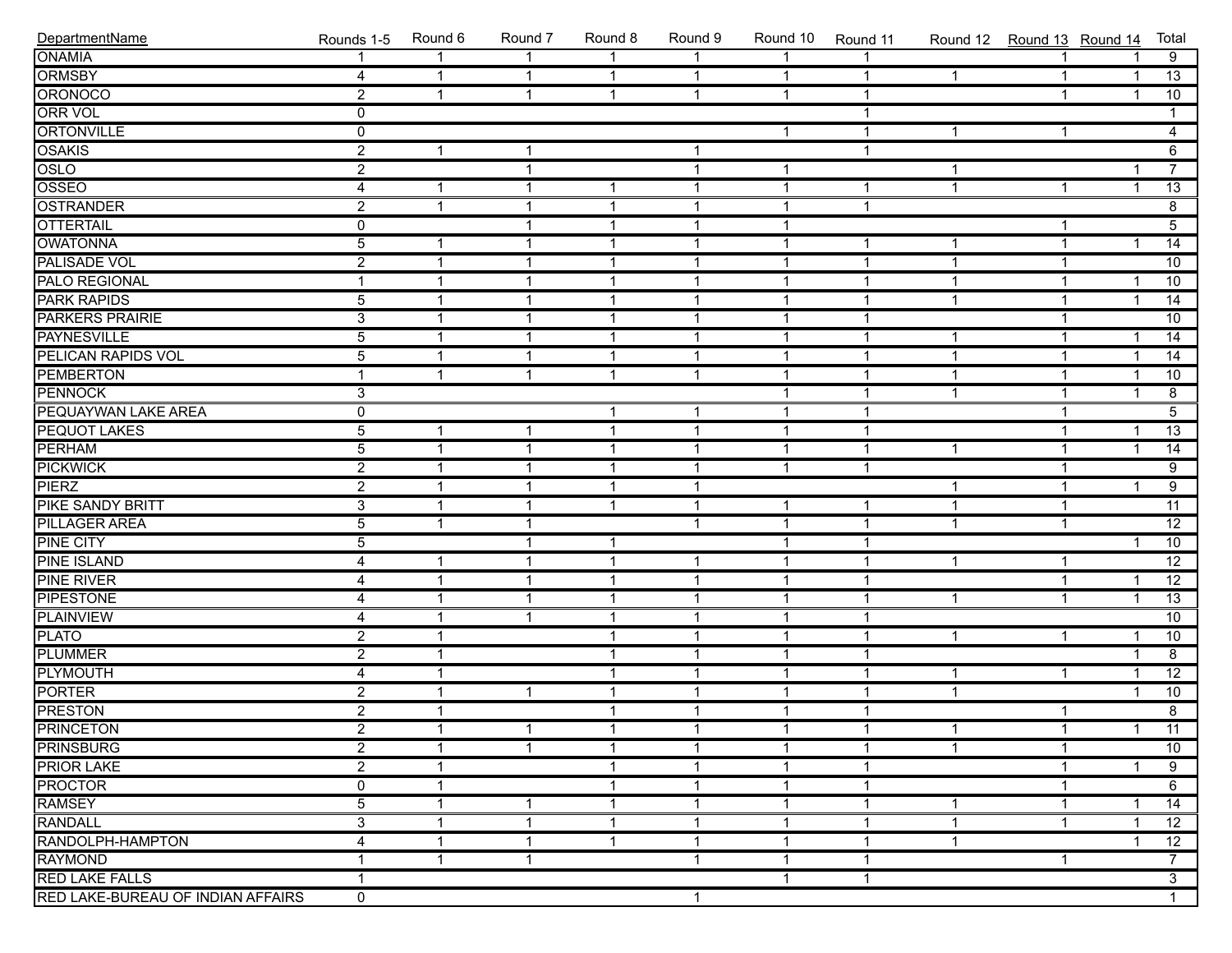| DepartmentName            | Rounds 1-5     | Round 6      | Round 7                 | Round 8        | Round 9      | Round 10     | Round 11       | Round 12 Round 13 Round 14 |              |              | Total                |
|---------------------------|----------------|--------------|-------------------------|----------------|--------------|--------------|----------------|----------------------------|--------------|--------------|----------------------|
| <b>RED WING</b>           | 4              | $\mathbf{1}$ | $\mathbf{1}$            | 1              | $\mathbf{1}$ | $\mathbf{1}$ |                | $\mathbf{1}$               | $\mathbf{1}$ |              | 13                   |
| <b>REDWOOD FALLS</b>      | $\overline{2}$ |              | $\mathbf{1}$            | $\mathbf{1}$   | $\mathbf{1}$ | $\mathbf{1}$ | $\mathbf{1}$   | $\mathbf{1}$               | $\mathbf{1}$ | $\mathbf{1}$ | 10                   |
| REMER                     | $\overline{5}$ | $\mathbf 1$  | $\overline{1}$          | $\mathbf{1}$   | $\mathbf{1}$ | $\mathbf{1}$ | $\mathbf 1$    |                            | $\mathbf{1}$ | -1           | 13                   |
| <b>RENVILLE</b>           | 0              | 1            | $\overline{\mathbf{1}}$ | $\mathbf{1}$   |              | $\mathbf{1}$ | $\overline{1}$ | $\mathbf 1$                | $\mathbf{1}$ | -1           | 8                    |
| <b>RICE</b>               | $\overline{4}$ | 1            | $\overline{\mathbf{1}}$ | $\mathbf{1}$   | $\mathbf 1$  | $\mathbf{1}$ | $\overline{1}$ | 1                          | $\mathbf{1}$ | -1           | $\overline{13}$      |
| <b>RICE LAKE VOL</b>      | $\mathbf{1}$   | $\mathbf 1$  |                         | $\mathbf{1}$   | $\mathbf 1$  | $\mathbf{1}$ | $\mathbf{1}$   | $\mathbf{1}$               | $\mathbf{1}$ | 1            | $\overline{9}$       |
| <b>RICHFIELD</b>          | $\overline{3}$ | $\mathbf 1$  | $\overline{1}$          | $\mathbf{1}$   | $\mathbf 1$  | $\mathbf{1}$ | $\mathbf{1}$   | $\mathbf{1}$               | $\mathbf{1}$ |              | $\overline{11}$      |
| RICHMOND                  | 1              | $\mathbf{1}$ |                         | $\mathbf{1}$   | $\mathbf 1$  | $\mathbf{1}$ | $\mathbf{1}$   | $\mathbf{1}$               | $\mathbf{1}$ | 1            | $\overline{9}$       |
| <b>RIDGEWAY COMMUNITY</b> | 1              | 1            | $\overline{\mathbf{1}}$ | $\mathbf{1}$   | $\mathbf{1}$ | $\mathbf{1}$ | $\overline{1}$ |                            |              |              | $\overline{7}$       |
| <b>ROBBINSDALE</b>        | 1              |              | $\overline{\mathbf{1}}$ | $\mathbf{1}$   | $\mathbf{1}$ | $\mathbf{1}$ | $\mathbf{1}$   | $\mathbf{1}$               | $\mathbf{1}$ | -1           | $\overline{9}$       |
| <b>ROCHESTER</b>          | $\overline{4}$ | $\mathbf 1$  | $\overline{1}$          | $\mathbf{1}$   | $\mathbf{1}$ | $\mathbf{1}$ | $\mathbf{1}$   | $\mathbf{1}$               | $\mathbf{1}$ | 1            | $\overline{13}$      |
| <b>ROCHESTER AIRPORT</b>  | $\overline{2}$ | $\mathbf 1$  | $\overline{1}$          | $\mathbf{1}$   | $\mathbf{1}$ | $\mathbf{1}$ | $\mathbf{1}$   | $\mathbf{1}$               | $\mathbf{1}$ |              | 10                   |
| <b>ROCKFORD</b>           | $\overline{2}$ | 1            | $\overline{1}$          |                | $\mathbf 1$  | $\mathbf{1}$ | $\mathbf{1}$   | $\mathbf 1$                |              | 1            | $\overline{9}$       |
| <b>ROCKVILLE</b>          | $\overline{3}$ | 1            |                         | $\mathbf{1}$   | $\mathbf{1}$ | $\mathbf{1}$ | $\overline{1}$ | $\mathbf 1$                | $\mathbf{1}$ | -1           | $\overline{11}$      |
| <b>ROGERS</b>             | $\overline{3}$ | 1            | $\overline{\mathbf{1}}$ | $\mathbf{1}$   | $\mathbf{1}$ | $\mathbf{1}$ | $\mathbf{1}$   | 1                          | $\mathbf{1}$ | -1           | $\overline{12}$      |
| <b>ROLLINGSTONE</b>       | $\mathbf{1}$   |              | $\overline{\mathbf{1}}$ | $\mathbf{1}$   |              | $\mathbf{1}$ | $\mathbf{1}$   | $\mathbf{1}$               | $\mathbf{1}$ | 1            | $\overline{8}$       |
| <b>ROSE CREEK AREA</b>    | $\overline{2}$ | $\mathbf{1}$ | $\mathbf{1}$            | $\mathbf{1}$   | $\mathbf{1}$ | $\mathbf{1}$ | $\mathbf{1}$   |                            | $\mathbf{1}$ | -1           | 10                   |
| <b>ROSEAU</b>             | $\mathbf{1}$   |              | $\overline{\mathbf{1}}$ |                | $\mathbf 1$  |              |                |                            | $\mathbf{1}$ | -1           | $\overline{5}$       |
| <b>ROSEMOUNT</b>          | $\overline{3}$ | 1            | $\overline{\mathbf{1}}$ | $\mathbf{1}$   | $\mathbf{1}$ | $\mathbf{1}$ | $\mathbf 1$    | 1                          | $\mathbf{1}$ | -1           | $\overline{12}$      |
| <b>ROSEVILLE</b>          | $\overline{2}$ | $\mathbf 1$  | $\overline{\mathbf{1}}$ | $\mathbf{1}$   | $\mathbf 1$  | $\mathbf{1}$ | $\overline{1}$ | 1                          | $\mathbf{1}$ | 1            | $\overline{11}$      |
| <b>ROTHSAY</b>            | $\mathbf{1}$   | $\mathbf 1$  | $\overline{1}$          |                | $\mathbf 1$  | $\mathbf{1}$ | $\mathbf{1}$   | $\mathbf{1}$               |              |              | $\overline{7}$       |
| <b>ROUND LAKE</b>         | $\mathbf{1}$   |              |                         |                | $\mathbf{1}$ | $\mathbf{1}$ | $\mathbf{1}$   | $\mathbf{1}$               |              | -1           | $\overline{6}$       |
| <b>ROYALTON</b>           | $\overline{2}$ | 1            | $\overline{\mathbf{1}}$ | $\mathbf{1}$   | $\mathbf 1$  |              |                | $\mathbf 1$                | $\mathbf{1}$ |              | 8                    |
| <b>RUSH CITY</b>          | 4              | 1            | $\overline{\mathbf{1}}$ |                | $\mathbf{1}$ | $\mathbf{1}$ | $\mathbf 1$    | $\mathbf 1$                | $\mathbf{1}$ | -1           | $\overline{12}$      |
| <b>RUSHFORD</b>           | 1              | 1            | $\overline{\mathbf{1}}$ | $\mathbf{1}$   | $\mathbf{1}$ | $\mathbf{1}$ | $\mathbf{1}$   | 1                          | $\mathbf{1}$ | 1            | 10                   |
| <b>RUSHMORE</b>           | $\mathbf{1}$   |              |                         | $\mathbf{1}$   |              | $\mathbf{1}$ | $\mathbf{1}$   | $\mathbf{1}$               |              | -1           | 6                    |
| <b>RUSSELL</b>            | $\mathbf{1}$   |              | $\overline{1}$          | $\mathbf{1}$   |              | $\mathbf{1}$ | $\mathbf{1}$   |                            |              |              | $\overline{5}$       |
| <b>RUTHTON</b>            | 0              |              | $\overline{\mathbf{1}}$ | $\mathbf{1}$   | $\mathbf{1}$ | $\mathbf{1}$ | $\mathbf{1}$   |                            | $\mathbf{1}$ |              | 6                    |
| SABIN-ELMWOOD             | 1              |              |                         | $\mathbf{1}$   | $\mathbf{1}$ | $\mathbf{1}$ | $\overline{1}$ | $\mathbf 1$                | $\mathbf{1}$ | 1            | $\overline{8}$       |
| <b>SACRED HEART</b>       | 1              | 1            | $\overline{\mathbf{1}}$ | $\mathbf{1}$   |              |              |                |                            | $\mathbf{1}$ |              | $\overline{5}$       |
| <b>SANBORN</b>            | $\overline{2}$ | $\mathbf{1}$ | $\overline{\mathbf{1}}$ | $\mathbf{1}$   | $\mathbf{1}$ | $\mathbf{1}$ | $\mathbf{1}$   | $\mathbf{1}$               | $\mathbf{1}$ | 1            | $\overline{11}$      |
| SANDSTONE VOL             | $\mathbf{1}$   |              |                         | $\mathbf{1}$   |              | $\mathbf{1}$ | $\mathbf{1}$   | $\mathbf{1}$               | $\mathbf{1}$ | $\mathbf{1}$ | $\overline{7}$       |
| <b>SARTELL</b>            | 4              | -1           | $\mathbf{1}$            | $\mathbf{1}$   | 1            | $\mathbf{1}$ | $\mathbf{1}$   | $\mathbf{1}$               | $\mathbf{1}$ | -1           | $\overline{13}$      |
| <b>SAUK CENTRE</b>        | $\overline{3}$ | 1            |                         | $\mathbf{1}$   | $\mathbf{1}$ | $\mathbf{1}$ | $\mathbf 1$    |                            | $\mathbf{1}$ | -1           | 10                   |
| <b>SAUK RAPIDS</b>        | 1              | 1            |                         | $\mathbf{1}$   | $\mathbf{1}$ | $\mathbf{1}$ | $\mathbf{1}$   |                            | $\mathbf{1}$ | 1            | $\overline{8}$       |
| <b>SAVAGE</b>             | $\overline{5}$ | $\mathbf 1$  | $\mathbf{1}$            | $\mathbf{1}$   | $\mathbf{1}$ | $\mathbf{1}$ | $\mathbf{1}$   | $\mathbf{1}$               | $\mathbf{1}$ | 1            | $\overline{14}$      |
| <b>SCANDIA</b>            | $\overline{3}$ | 1            |                         | $\overline{1}$ |              | $\mathbf{1}$ | $\overline{1}$ | $\mathbf{1}$               | $\mathbf{1}$ |              | $\overline{10}$<br>1 |
| <b>SCANDIA VALLEY</b>     | 4              | 1            | $\mathbf{1}$            | $\mathbf{1}$   | $\mathbf{1}$ |              |                |                            |              |              | 9                    |
| <b>SCHROEDER</b>          | 1              |              |                         |                |              | 1            |                |                            |              |              | $\overline{2}$       |
| <b>SEAFORTH</b>           | 0              |              | 1                       | 1              | 1            | $\mathbf{1}$ | $\mathbf{1}$   | $\mathbf 1$                | 1            |              | $\overline{7}$       |
| <b>SEBEKA</b>             | $\overline{3}$ | $\mathbf{1}$ | $\overline{1}$          | $\mathbf{1}$   | 1            | $\mathbf{1}$ | $\mathbf{1}$   | $\mathbf{1}$               | $\mathbf{1}$ |              | $\overline{11}$      |
| <b>SEDAN</b>              | $\mathbf{1}$   |              |                         |                | 1            | $\mathbf{1}$ |                |                            | 1            |              | $\overline{4}$       |
| SHAFER FRANCONIA          | $\overline{3}$ | 1            | -1                      | $\mathbf 1$    | 1            | $\mathbf{1}$ | -1             | 1                          | 1            |              | 12                   |
| <b>SHAKOPEE</b>           | $\overline{2}$ | 1            | 1                       | $\mathbf{1}$   | 1            | 1            | $\mathbf 1$    | $\mathbf{1}$               | $\mathbf{1}$ |              | 10                   |
| <b>SHELLY</b>             | $\overline{2}$ | 1            | $\mathbf{1}$            | $\mathbf{1}$   | $\mathbf 1$  | $\mathbf{1}$ | $\mathbf{1}$   |                            |              |              | 9                    |
| <b>SHERBURN</b>           | $\overline{4}$ | $\mathbf{1}$ | $\mathbf{1}$            | $\mathbf{1}$   | $\mathbf{1}$ | $\mathbf{1}$ | $\mathbf{1}$   | $\mathbf{1}$               | $\mathbf{1}$ | $\mathbf{1}$ | 13                   |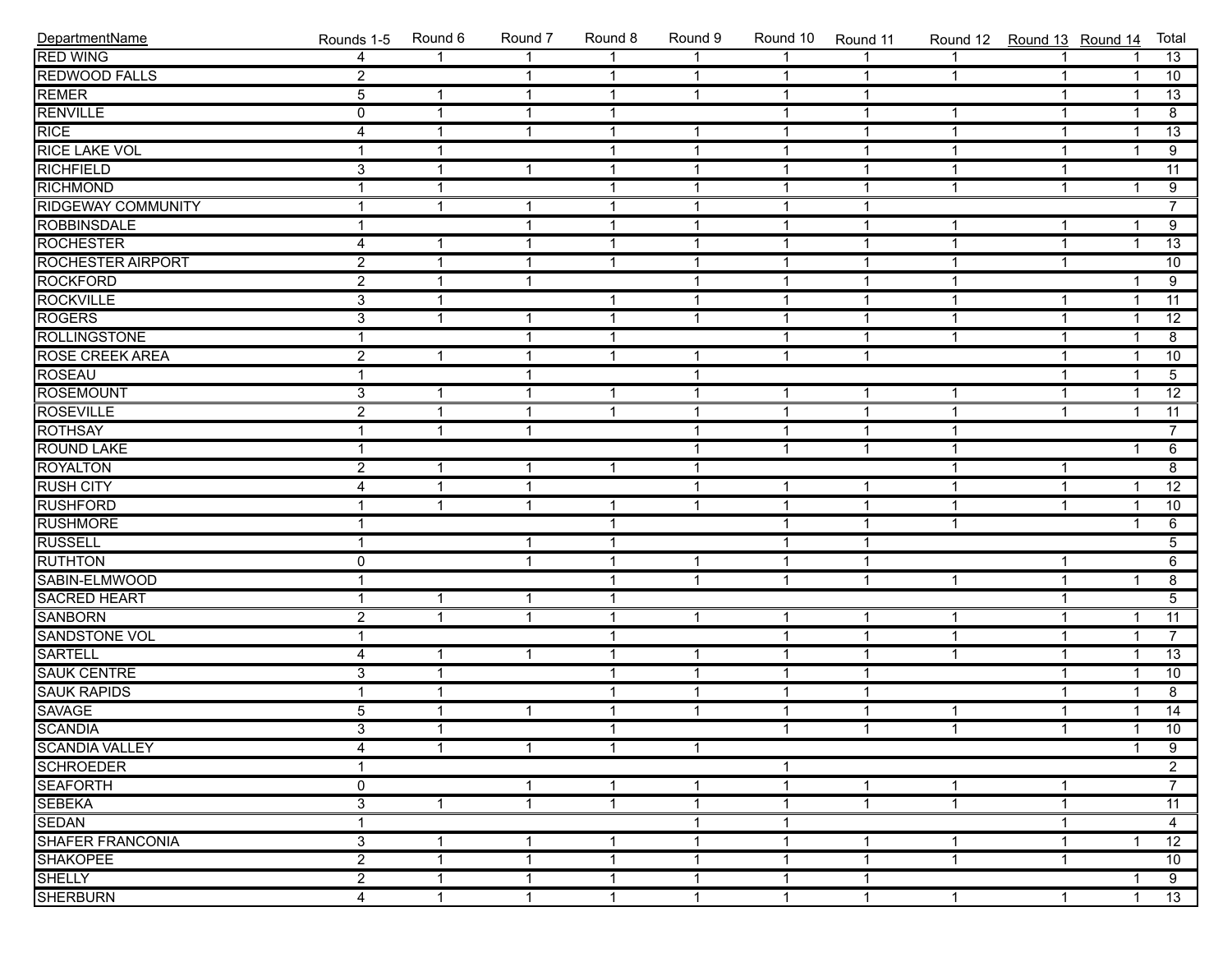| DepartmentName                  | Rounds 1-5     | Round 6      | Round 7                 | Round 8      | Round 9        | Round 10     | Round 11     | Round 12 Round 13 Round 14 |              |                         | Total           |
|---------------------------------|----------------|--------------|-------------------------|--------------|----------------|--------------|--------------|----------------------------|--------------|-------------------------|-----------------|
| <b>SHEVLIN</b>                  | $\overline{4}$ | $\mathbf{1}$ | $\mathbf{1}$            | $\mathbf{1}$ | $\mathbf{1}$   | $\mathbf{1}$ | $\mathbf{1}$ | $\mathbf 1$                | $\mathbf{1}$ | $\overline{1}$          | 13              |
| <b>SILICA AREA</b>              | $\mathbf{0}$   |              |                         |              |                |              |              |                            |              |                         | $\mathbf{0}$    |
| <b>SILVER BAY</b>               | $\mathbf{1}$   | $\mathbf{1}$ |                         |              |                | $\mathbf{1}$ | $\mathbf{1}$ | $\mathbf{1}$               | $\mathbf{1}$ |                         | 6               |
| <b>SILVER LAKE</b>              | $\overline{2}$ | 1            | $\mathbf{1}$            | $\mathbf{1}$ | $\mathbf{1}$   | $\mathbf{1}$ | $\mathbf{1}$ | $\mathbf 1$                | $\mathbf{1}$ | $\mathbf{1}$            | $\overline{11}$ |
| <b>SLAYTON</b>                  | 4              | 1            |                         |              | $\mathbf{1}$   | $\mathbf{1}$ | $\mathbf{1}$ | $\mathbf 1$                | $\mathbf{1}$ | $\overline{\mathbf{1}}$ | $\overline{11}$ |
| <b>SLEEPY EYE</b>               | 4              | $\mathbf{1}$ |                         | $\mathbf{1}$ | $\mathbf{1}$   | $\mathbf{1}$ | $\mathbf 1$  | $\mathbf{1}$               | $\mathbf{1}$ | $\overline{\mathbf{1}}$ | $\overline{12}$ |
| <b>SOLWAY</b>                   | 0              | $\mathbf{1}$ |                         | $\mathbf{1}$ | $\mathbf{1}$   | $\mathbf{1}$ | $\mathbf 1$  | $\mathbf{1}$               | $\mathbf{1}$ | $\mathbf 1$             | $\overline{8}$  |
| <b>SOLWAY TWP</b>               | $\mathbf{1}$   | $\mathbf{1}$ |                         | $\mathbf{1}$ | $\mathbf{1}$   |              | $\mathbf{1}$ |                            |              | $\overline{1}$          | 6               |
| <b>SOUTH BEND</b>               | $\overline{3}$ | $\mathbf{1}$ | $\mathbf{1}$            | $\mathbf{1}$ | $\mathbf{1}$   | $\mathbf{1}$ | $\mathbf{1}$ | $\mathbf{1}$               | $\mathbf{1}$ |                         | $\overline{11}$ |
| <b>SOUTH HAVEN</b>              | $\overline{3}$ | 1            | $\mathbf 1$             | $\mathbf{1}$ | $\mathbf{1}$   | $\mathbf{1}$ | $\mathbf{1}$ |                            | $\mathbf{1}$ |                         | 10              |
| <b>SOUTH METRO</b>              | 4              | 1            | $\mathbf 1$             | $\mathbf{1}$ | $\mathbf{1}$   | $\mathbf{1}$ | $\mathbf{1}$ | 1                          | $\mathbf{1}$ | $\mathbf 1$             | 13              |
| <b>SPICER</b>                   | 4              | $\mathbf{1}$ | $\mathbf 1$             | $\mathbf{1}$ | $\overline{1}$ | $\mathbf{1}$ | $\mathbf{1}$ | $\mathbf{1}$               | $\mathbf{1}$ |                         | $\overline{12}$ |
| <b>SPRING GROVE</b>             | 4              | $\mathbf{1}$ | $\overline{1}$          | $\mathbf{1}$ | $\mathbf{1}$   | $\mathbf{1}$ | $\mathbf 1$  |                            | $\mathbf{1}$ |                         | $\overline{11}$ |
| <b>SPRING LAKE PARK</b>         | $\overline{5}$ | $\mathbf{1}$ |                         | $\mathbf{1}$ | $\mathbf{1}$   | $\mathbf{1}$ | $\mathbf{1}$ | $\mathbf 1$                | $\mathbf{1}$ | $\mathbf{1}$            | 13              |
| <b>SPRING VALLEY</b>            | $\mathbf{1}$   | $\mathbf{1}$ | $\mathbf{1}$            | $\mathbf{1}$ | $\mathbf{1}$   | $\mathbf{1}$ | $\mathbf{1}$ | $\mathbf 1$                | $\mathbf{1}$ |                         | $\overline{9}$  |
| SPRINGFIELD VOL                 | $\overline{5}$ | 1            | $\overline{1}$          | $\mathbf{1}$ | $\mathbf{1}$   | $\mathbf{1}$ | $\mathbf{1}$ | $\mathbf 1$                | $\mathbf{1}$ | $\mathbf 1$             | 14              |
| <b>SQUAW LAKE</b>               | 0              | $\mathbf{1}$ |                         | $\mathbf{1}$ | $\mathbf{1}$   | $\mathbf{1}$ | $\mathbf{1}$ | $\mathbf 1$                | $\mathbf{1}$ | $\mathbf 1$             | 8               |
| <b>ST ANTHONY VILLAGE</b>       | $\overline{5}$ | $\mathbf{1}$ | $\mathbf{1}$            | $\mathbf{1}$ | $\overline{1}$ | $\mathbf{1}$ | $\mathbf 1$  | $\mathbf{1}$               | $\mathbf{1}$ | $\mathbf 1$             | $\overline{14}$ |
| <b>ST AUGUSTA</b>               | $\overline{4}$ | $\mathbf{1}$ |                         | $\mathbf{1}$ | $\mathbf{1}$   | $\mathbf{1}$ | $\mathbf 1$  |                            | $\mathbf{1}$ | $\overline{1}$          | $\overline{11}$ |
| <b>ST BONIFACIUS</b>            | $\overline{3}$ |              | $\overline{1}$          | $\mathbf{1}$ | $\overline{1}$ | $\mathbf{1}$ | $\mathbf{1}$ | $\mathbf{1}$               | $\mathbf{1}$ | $\overline{1}$          | $\overline{11}$ |
| <b>ST CHARLES</b>               | $\mathbf{1}$   | $\mathbf{1}$ |                         |              | $\mathbf{1}$   | $\mathbf{1}$ | $\mathbf{1}$ |                            | $\mathbf{1}$ | $\overline{1}$          | $\overline{7}$  |
| <b>ST CLAIR</b>                 | 0              |              | $\overline{\mathbf{1}}$ | $\mathbf{1}$ | $\mathbf{1}$   | $\mathbf{1}$ | $\mathbf{1}$ |                            | $\mathbf{1}$ | $\overline{\mathbf{1}}$ | $\overline{7}$  |
| <b>ST CLOUD</b>                 | $\overline{5}$ | $\mathbf{1}$ |                         | $\mathbf{1}$ | $\overline{1}$ | $\mathbf{1}$ | $\mathbf{1}$ | $\mathbf 1$                | $\mathbf{1}$ |                         | $\overline{12}$ |
| <b>ST FRANCIS</b>               | $\overline{5}$ | $\mathbf{1}$ |                         | $\mathbf{1}$ | $\mathbf{1}$   | $\mathbf{1}$ | $\mathbf{1}$ | $\mathbf{1}$               | $\mathbf{1}$ | $\mathbf{1}$            | 13              |
| <b>ST HILAIRE</b>               | $\mathbf{1}$   | $\mathbf{1}$ |                         | $\mathbf{1}$ |                | $\mathbf{1}$ |              | $\mathbf 1$                |              |                         | 5 <sup>5</sup>  |
| <b>ST JAMES</b>                 | $\overline{5}$ | $\mathbf{1}$ | $\mathbf{1}$            | $\mathbf{1}$ | $\mathbf{1}$   | $\mathbf{1}$ | $\mathbf{1}$ | $\mathbf{1}$               | $\mathbf{1}$ | $\overline{1}$          | 14              |
| <b>ST JOHNS FIRE DEPARTMENT</b> | $\overline{2}$ | $\mathbf{1}$ | $\overline{1}$          | $\mathbf{1}$ | $\mathbf{1}$   | $\mathbf{1}$ | $\mathbf{1}$ |                            |              |                         | $\overline{8}$  |
| ST JOSEPH VOL                   | $\overline{5}$ | $\mathbf{1}$ |                         | $\mathbf{1}$ | $\mathbf{1}$   | $\mathbf{1}$ | $\mathbf{1}$ | 1                          | $\mathbf{1}$ | $\overline{\mathbf{1}}$ | 13              |
| <b>ST LEO</b>                   | $\mathbf{1}$   |              |                         |              |                |              | $\mathbf{1}$ |                            |              |                         | $\overline{2}$  |
| <b>ST LOUIS PARK</b>            | 4              | $\mathbf{1}$ | $\mathbf 1$             | $\mathbf{1}$ | $\overline{1}$ | $\mathbf{1}$ | $\mathbf{1}$ | $\mathbf{1}$               | $\mathbf{1}$ | $\overline{\mathbf{1}}$ | 13              |
| <b>ST MARTIN</b>                | 4              | $\mathbf{1}$ | $\overline{1}$          | $\mathbf{1}$ | $\mathbf{1}$   | $\mathbf{1}$ | $\mathbf{1}$ | $\mathbf 1$                | $\mathbf{1}$ |                         | $\overline{12}$ |
| <b>ST MICHAEL</b>               | $\overline{5}$ | $\mathbf{1}$ | $\overline{1}$          | $\mathbf{1}$ | $\mathbf{1}$   | $\mathbf{1}$ | $\mathbf{1}$ | $\mathbf 1$                | $\mathbf{1}$ | $\mathbf 1$             | $\overline{14}$ |
| <b>ST PAUL</b>                  | $\overline{5}$ | $\mathbf{1}$ | $\mathbf 1$             | $\mathbf{1}$ | $\mathbf{1}$   | $\mathbf{1}$ | $\mathbf{1}$ | $\mathbf 1$                | $\mathbf{1}$ | $\overline{\mathbf{1}}$ | 14              |
| <b>ST PAUL PARK</b>             | $\overline{2}$ | $\mathbf{1}$ | $\overline{\mathbf{1}}$ | $\mathbf{1}$ | $\mathbf{1}$   | $\mathbf{1}$ | $\mathbf{1}$ | 1                          |              |                         | $\overline{9}$  |
| ST PAUL PARK REFINING CO        | 0              |              |                         |              |                |              |              | 1                          |              |                         | $\mathbf{1}$    |
| <b>ST PETER</b>                 | 4              | $\mathbf{1}$ | $\mathbf{1}$            | $\mathbf{1}$ | $\mathbf{1}$   | $\mathbf{1}$ | $\mathbf{1}$ | $\mathbf{1}$               | $\mathbf{1}$ | $\mathbf{1}$            | $\overline{13}$ |
| ST STEPHEN<br>STACY-LENT        | 4              | $\mathbf{1}$ | $\mathbf{1}$            | $\mathbf{1}$ | $\mathbf{1}$   | $\mathbf{1}$ | $\mathbf{1}$ | $\mathbf{1}$               | $\mathbf{1}$ | $\mathbf{1}$            | 13              |
|                                 | 3              | $\mathbf{1}$ | $\mathbf{1}$            |              | $\mathbf{1}$   | $\mathbf 1$  | $\mathbf{1}$ | 1                          | 1            | $\mathbf{1}$            | 11              |
| <b>STAPLES</b>                  | 4              | $\mathbf{1}$ | -1                      | $\mathbf{1}$ | $\mathbf{1}$   | $\mathbf 1$  | $\mathbf{1}$ | 1                          | 1            | -1                      | 13              |
| <b>STARBUCK</b>                 | 2              |              | -1                      | $\mathbf{1}$ | $\mathbf{1}$   | 1            | $\mathbf{1}$ | 1                          | 1            | -1                      | 10              |
| <b>STEPHEN</b>                  | 0              | $\mathbf{1}$ | $\mathbf 1$             |              | $\mathbf{1}$   | $\mathbf 1$  | $\mathbf 1$  | 1                          | 1            | -1                      | 8               |
| <b>STEWART</b>                  | 5              | $\mathbf{1}$ | $\overline{\mathbf{1}}$ | $\mathbf{1}$ | $\mathbf{1}$   | $\mathbf{1}$ | $\mathbf 1$  | 1                          | $\mathbf{1}$ | -1                      | 14              |
| <b>STEWARTVILLE</b>             | 4              | $\mathbf{1}$ |                         | $\mathbf{1}$ | $\mathbf 1$    | $\mathbf{1}$ | $\mathbf 1$  | 1                          |              | -1                      | 11              |
| <b>STILLWATER</b>               | 4              | $\mathbf{1}$ |                         | $\mathbf 1$  | $\mathbf{1}$   | $\mathbf{1}$ | $\mathbf 1$  | 1                          | $\mathbf{1}$ |                         | 11              |
| <b>STORDEN</b>                  | 0              |              |                         | $\mathbf 1$  | $\mathbf{1}$   | $\mathbf 1$  | $\mathbf{1}$ |                            |              |                         | 4               |
| <b>STURGEON LAKE</b>            | 0              |              |                         | $\mathbf{1}$ | $\mathbf{1}$   |              |              |                            |              | -1                      | $\overline{3}$  |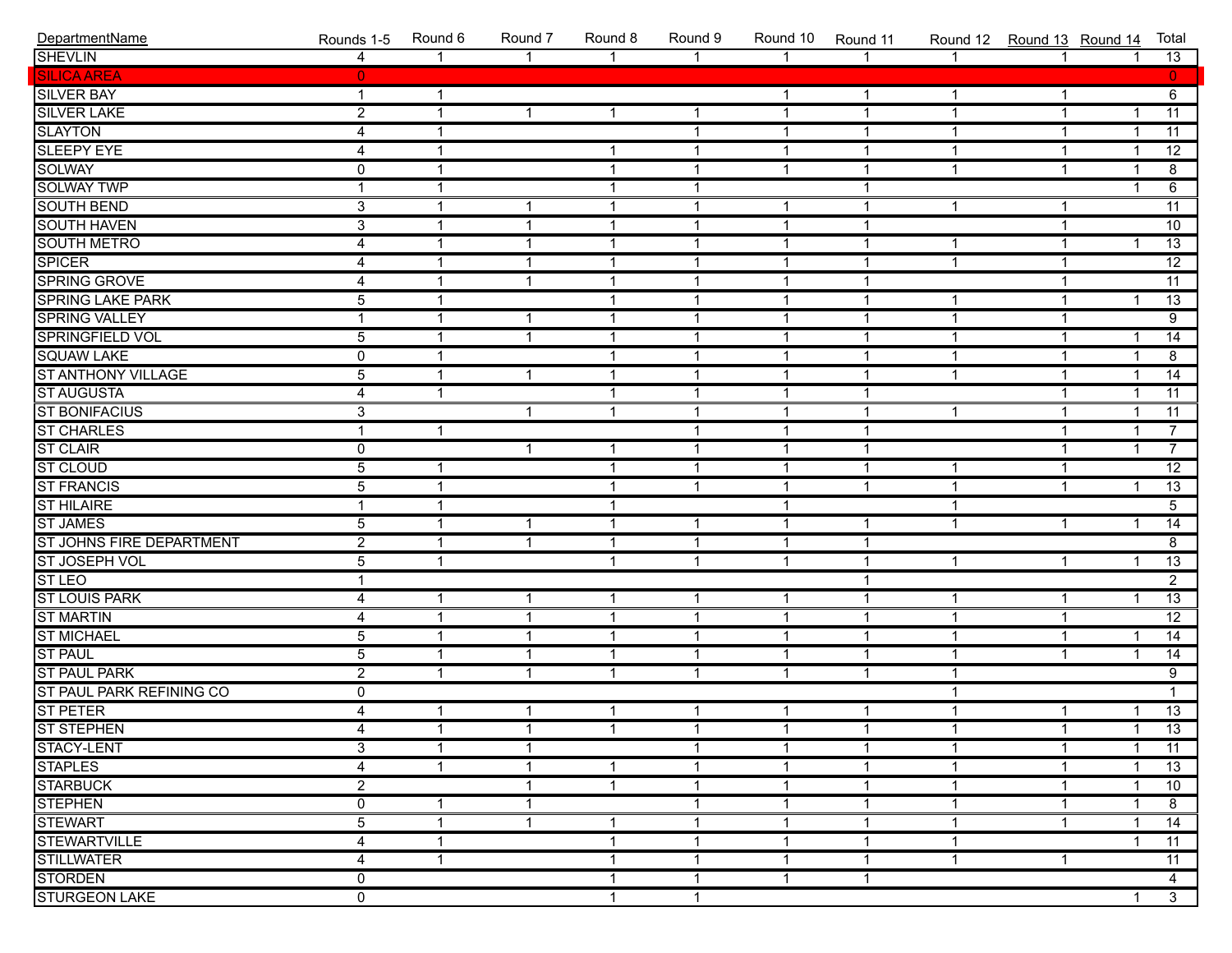| DepartmentName               | Rounds 1-5     | Round 6      | Round 7                 | Round 8      | Round 9      | Round 10     | Round 11     | Round 12 Round 13 Round 14 |              |                         | Total           |
|------------------------------|----------------|--------------|-------------------------|--------------|--------------|--------------|--------------|----------------------------|--------------|-------------------------|-----------------|
| <b>SUNBURG</b>               |                | 1            |                         |              |              | $\mathbf{1}$ |              |                            |              |                         | 5 <sup>7</sup>  |
| SWANVILLE                    | $\overline{0}$ |              | -1                      |              | $\mathbf{1}$ |              |              |                            | 1            |                         | $\overline{3}$  |
| <b>TACONITE</b>              | $\overline{3}$ | $\mathbf{1}$ | -1                      |              | $\mathbf{1}$ | $\mathbf{1}$ | -1           | $\mathbf{1}$               | $\mathbf{1}$ |                         | 10              |
| <b>TAUNTON</b>               | $\overline{0}$ | $\mathbf{1}$ | $\overline{1}$          |              |              | $\mathbf{1}$ | 1            | $\mathbf{1}$               | 1            | $\mathbf{1}$            | $\overline{7}$  |
| <b>TAYLORS FALLS</b>         | $\mathbf{1}$   |              |                         | $\mathbf{1}$ | $\mathbf{1}$ | $\mathbf{1}$ | $\mathbf{1}$ | $\mathbf{1}$               | $\mathbf{1}$ | $\overline{1}$          | $\overline{8}$  |
| THIEF RIVER FALLS            | $\overline{5}$ | $\mathbf{1}$ | $\overline{1}$          | $\mathbf{1}$ | $\mathbf{1}$ | $\mathbf{1}$ | $\mathbf{1}$ | $\mathbf{1}$               | $\mathbf 1$  | $\overline{1}$          | $\overline{14}$ |
| <b>TINTAH</b>                | $\overline{3}$ | $\mathbf{1}$ |                         | $\mathbf{1}$ | $\mathbf{1}$ | $\mathbf{1}$ |              | $\mathbf{1}$               | $\mathbf{1}$ |                         | $\overline{9}$  |
| <b>TOFTE</b>                 | $\overline{2}$ | $\mathbf{1}$ | $\overline{1}$          | $\mathbf{1}$ | $\mathbf{1}$ |              | 1            |                            |              |                         | $\overline{7}$  |
| <b>TOIVOLA VOL FIRE DEPT</b> | $\mathbf{1}$   |              |                         | $\mathbf{1}$ | $\mathbf{1}$ | $\mathbf{1}$ | $\mathbf{1}$ | $\mathbf{1}$               | 1            | $\mathbf 1$             | $\overline{8}$  |
| <b>TOWER</b>                 | $\overline{0}$ | $\mathbf{1}$ | -1                      | $\mathbf{1}$ | $\mathbf{1}$ |              | 1            | $\mathbf{1}$               | $\mathbf{1}$ | $\overline{1}$          | $\overline{8}$  |
| TRACY                        | $\mathbf{1}$   | $\mathbf{1}$ | $\overline{1}$          | $\mathbf{1}$ | $\mathbf{1}$ | $\mathbf{1}$ | $\mathbf{1}$ | $\mathbf{1}$               |              | $\mathbf{1}$            | $\overline{9}$  |
| <b>TRIMONT</b>               | $\overline{3}$ | $\mathbf{1}$ | $\overline{1}$          | $\mathbf{1}$ | $\mathbf{1}$ | $\mathbf{1}$ | $\mathbf{1}$ | $\mathbf{1}$               | $\mathbf{1}$ | $\overline{1}$          | $\overline{12}$ |
| <b>TROUT LAKE</b>            | $\overline{0}$ |              |                         | $\mathbf{1}$ | $\mathbf{1}$ | $\mathbf{1}$ | $\mathbf{1}$ | $\mathbf{1}$               | $\mathbf{1}$ | $\overline{1}$          | $\overline{7}$  |
| <b>TRUMAN</b>                | $\overline{5}$ | $\mathbf{1}$ | -1                      | $\mathbf{1}$ | $\mathbf{1}$ | $\mathbf{1}$ | 1            | $\mathbf{1}$               | $\mathbf{1}$ | $\mathbf{1}$            | $\overline{14}$ |
| <b>TWIN LAKES</b>            | $\mathbf 0$    |              |                         |              | $\mathbf{1}$ | $\mathbf{1}$ | 1            | $\mathbf{1}$               |              |                         | $\overline{4}$  |
| <b>TWIN LAKES VOL</b>        | $\overline{2}$ | $\mathbf{1}$ | $\overline{1}$          | $\mathbf{1}$ | $\mathbf{1}$ | $\mathbf{1}$ | $\mathbf{1}$ | $\mathbf{1}$               | 1            |                         | 10              |
| <b>TWIN VALLEY</b>           | $\mathbf{1}$   | $\mathbf{1}$ | $\overline{1}$          | $\mathbf{1}$ | $\mathbf{1}$ | $\mathbf{1}$ | $\mathbf{1}$ | $\mathbf{1}$               | $\mathbf{1}$ | $\mathbf{1}$            | 10              |
| <b>TWO HARBORS</b>           | $\overline{3}$ | $\mathbf{1}$ |                         | $\mathbf{1}$ | $\mathbf{1}$ | $\mathbf{1}$ | 1            | $\mathbf{1}$               | $\mathbf{1}$ | $\overline{1}$          | $\overline{11}$ |
| <b>TYLER</b>                 | $\mathbf{1}$   | $\mathbf{1}$ | $\overline{\mathbf{1}}$ | $\mathbf{1}$ | $\mathbf{1}$ | $\mathbf{1}$ |              |                            |              | $\overline{1}$          | $\overline{7}$  |
| <b>ULEN</b>                  | $\overline{2}$ | $\mathbf{1}$ | $\overline{\mathbf{1}}$ | $\mathbf{1}$ | $\mathbf{1}$ | $\mathbf{1}$ | $\mathbf{1}$ | $\mathbf{1}$               | 1            | $\overline{1}$          | $\overline{11}$ |
| <b>UNDERWOOD</b>             | $\overline{2}$ | $\mathbf{1}$ | $\overline{\mathbf{1}}$ | $\mathbf{1}$ | $\mathbf{1}$ | $\mathbf{1}$ | $\mathbf 1$  | $\mathbf{1}$               | $\mathbf{1}$ | $\overline{1}$          | $\overline{11}$ |
| <b>UPSALA</b>                | $\mathbf{1}$   | $\mathbf{1}$ | $\overline{1}$          |              | $\mathbf{1}$ |              |              |                            |              | $\mathbf{1}$            | $\overline{5}$  |
| <b>US STEEL MINNTAC</b>      | $\overline{0}$ | $\mathbf{1}$ |                         | $\mathbf{1}$ | $\mathbf{1}$ | $\mathbf{1}$ | $\mathbf 1$  |                            | $\mathbf{1}$ |                         | 6               |
| <b>VADNAIS HEIGHTS</b>       | 4              | $\mathbf{1}$ | $\overline{\mathbf{1}}$ | $\mathbf{1}$ | $\mathbf{1}$ | $\mathbf{1}$ | 1            | $\mathbf{1}$               | $\mathbf{1}$ | $\mathbf{1}$            | $\overline{13}$ |
| <b>VERGAS</b>                | 4              | $\mathbf{1}$ | $\overline{\mathbf{1}}$ | $\mathbf{1}$ | $\mathbf{1}$ | $\mathbf{1}$ | 1            | $\mathbf{1}$               | $\mathbf{1}$ | $\overline{1}$          | 13              |
| <b>VERMILION LAKE</b>        | $\overline{3}$ | $\mathbf{1}$ | -1                      | $\mathbf{1}$ | $\mathbf{1}$ | $\mathbf{1}$ | 1            | $\mathbf{1}$               | $\mathbf{1}$ | $\overline{1}$          | $\overline{12}$ |
| <b>VERNDALE</b>              | $\overline{5}$ | $\mathbf{1}$ | -1                      | $\mathbf{1}$ | $\mathbf{1}$ | $\mathbf{1}$ | 1            |                            |              |                         | $\overline{11}$ |
| <b>VERNON CENTER</b>         | $\overline{2}$ |              |                         | $\mathbf{1}$ | $\mathbf{1}$ | $\mathbf{1}$ | $\mathbf 1$  | $\mathbf{1}$               | 1            | $\mathbf{1}$            | $\overline{9}$  |
| <b>VESTA</b>                 | $\overline{1}$ |              | -1                      | $\mathbf{1}$ | $\mathbf{1}$ | $\mathbf{1}$ | $\mathbf{1}$ |                            | $\mathbf{1}$ | $\mathbf{1}$            | $\overline{8}$  |
| <b>VICTORIA</b>              | 4              | $\mathbf{1}$ | $\overline{\mathbf{1}}$ | $\mathbf{1}$ | $\mathbf{1}$ | $\mathbf{1}$ | 1            | $\mathbf{1}$               | $\mathbf{1}$ | $\overline{1}$          | 13              |
| <b>VIKING</b>                | $\overline{0}$ | $\mathbf{1}$ | $\overline{1}$          | $\mathbf{1}$ | $\mathbf{1}$ | $\mathbf{1}$ | 1            |                            | $\mathbf{1}$ | $\overline{1}$          | $\overline{8}$  |
| <b>VILLARD VOL</b>           | $\overline{1}$ | $\mathbf{1}$ |                         | $\mathbf{1}$ | $\mathbf{1}$ | $\mathbf{1}$ | 1            |                            |              | $\overline{\mathbf{1}}$ | $\overline{7}$  |
| <b>VINING</b>                | $\mathbf{1}$   |              |                         |              | $\mathbf{1}$ | $\mathbf{1}$ |              |                            |              |                         | $\overline{3}$  |
| <b>VIRGINIA</b>              | $\overline{5}$ | $\mathbf{1}$ | $\overline{1}$          | $\mathbf{1}$ | $\mathbf{1}$ | $\mathbf{1}$ | $\mathbf{1}$ | $\mathbf{1}$               | 1            | $\overline{1}$          | $\overline{14}$ |
| <b>WABASHA</b>               | $\overline{3}$ |              | $\overline{\mathbf{1}}$ | $\mathbf{1}$ | $\mathbf{1}$ | $\mathbf{1}$ | $\mathbf{1}$ |                            | $\mathbf{1}$ | $\overline{1}$          | 10              |
| <b>WABASSO VOL</b>           | $\overline{0}$ | $\mathbf{1}$ | $\overline{\mathbf{1}}$ | $\mathbf{1}$ | $\mathbf{1}$ | $\mathbf{1}$ | $\mathbf{1}$ | $\mathbf{1}$               | $\mathbf{1}$ |                         | $\overline{8}$  |
| <b>WACONIA</b>               | 4              | $\mathbf{1}$ | $\mathbf{1}$            | $\mathbf{1}$ | 1            | $\mathbf 1$  | $\mathbf 1$  | $\overline{1}$             | $\mathbf{1}$ | 1                       | 13              |
| <b>WADENA</b>                | 1              | 1            | -1                      | -1           | 1            | $\mathbf 1$  | 1            | $\mathbf 1$                | 1            | $\mathbf 1$             | 10              |
| <b>WAITE PARK</b>            | 5              | $\mathbf{1}$ | -1                      | $\mathbf 1$  | 1            | $\mathbf 1$  | 1            | $\mathbf{1}$               | 1            | -1                      | 14              |
| <b>WALDORF</b>               | $\overline{2}$ |              | -1                      | $\mathbf 1$  | 1            | 1            | 1            |                            | 1            | 1                       | 9               |
| <b>WALKER</b>                |                | $\mathbf{1}$ | -1                      | -1           | 1            | 1            |              |                            | 1            | 1                       | 9               |
| <b>WALNUT GROVE</b>          | 0              |              | -1                      |              | 1            | 1            |              | 1                          | 1            | 1                       | $\overline{7}$  |
| <b>WALTERS VOL</b>           |                |              | -1                      | -1           | 1            | $\mathbf 1$  |              | 1                          | 1            | 1                       | 9               |
| <b>WANAMINGO</b>             | $\overline{c}$ | $\mathbf 1$  |                         | $\mathbf 1$  | 1            | $\mathbf 1$  | 1            |                            | 1            |                         | 8               |
| <b>WANDA</b>                 | -1             | $\mathbf{1}$ | -1                      | $\mathbf 1$  | $\mathbf{1}$ | $\mathbf{1}$ | 1            |                            | 1            |                         | 8               |
| WARBA-FEELEY-SAGO            | $\mathbf 1$    |              | $\overline{\mathbf{1}}$ | $\mathbf{1}$ |              |              | $\mathbf 1$  |                            |              |                         | 4               |